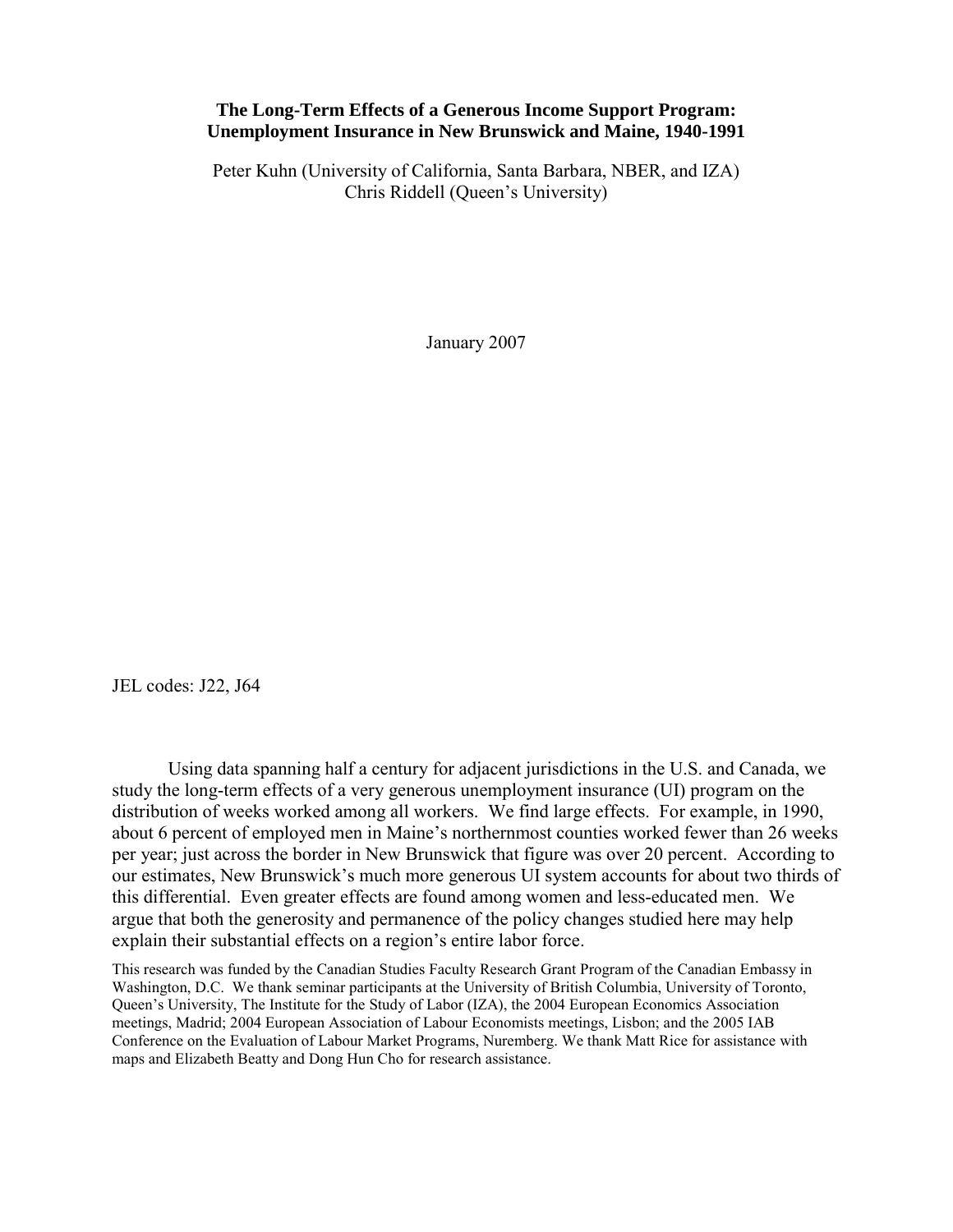*"The members of our association are absolutely convinced that many persons voluntarily make what amounts to a way of life out of working only long enough to establish benefits, then drawing them for the maximum period, and then repeating the cycle." (Canadian Construction Labor Relations Association)* 

*"UI…has created a dependency. People say 'I am going to get a job…and work 10 or 20 weeks or whatever I need for UI'. I find in lot of people that that seems to become a mentality where they continually think that way." (New Brunswick Association of Métis)* 

*"The point we were trying to make, Mr. Chairman, is that many people deliberately choose to have seasonal employment and don't wish to work the rest of the year." (Canadian Electrical Distributors Association)* 

(All quotes taken from the Commission of Inquiry on Unemployment Insurance, 1986)

## **1. Introduction**

 $\overline{a}$ 

Most existing studies of the labor market effects of income support programs share the following features: they focus on *short-term* responses to relatively *small* changes in a *single*  program parameter, in a *restricted subpopulation* of workers. For example, a typical research paper on the incentive effects of unemployment insurance (UI) might examine the effects of the benefit replacement rate on unemployment durations using historical state-by-year variation in replacement rates for a sample of persons who have entered a spell of unemployment.<sup>1</sup> To avoid confounding the effects of these (typically small) policy changes with business cycles and other factors, attention is typically restricted to measuring effects that occur within a year or less of the implementation of a policy change. Studies of other income support programs share similar features. For example, a welfare study might measure the effects of the benefit level on length of claim for a sample of single mothers.

For the most part, the above limitations are not only unavoidable, but desirable: tightlydefined situations such as these are likely to yield the most precise estimates of policy effects. However, these limitations have led a number of critics (e.g. Murray 1994) to argue that existing

<sup>&</sup>lt;sup>1</sup> See Krueger and Meyer (2002) for an up-to-date literature review on unemployment insurance and labor supply.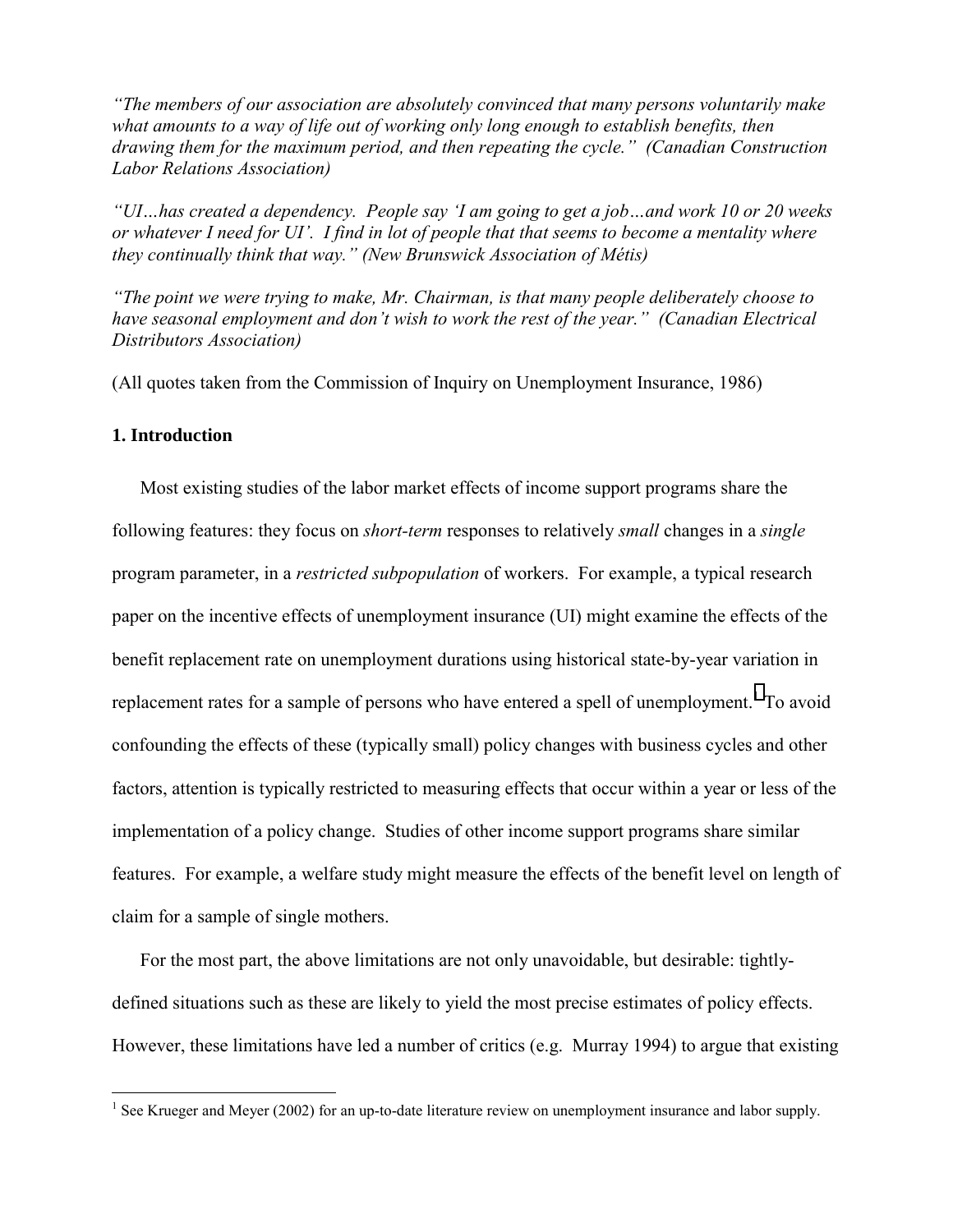econometric studies could significantly understate the long-term work incentives of generous income support programs. According to such arguments, individuals may be poorly informed about small policy changes – the incentives to acquire this information are relatively low – and may (rationally) choose not to make large behavioral adjustments if they expect program changes to be temporary. Over a longer time horizon, individuals eligible for generous programs that they *expect* to be permanent may make larger behavioral adjustments, adjust on a wider number of margins, and build a 'lifestyle' around the program.<sup>2</sup>

In this paper we take a different approach. Our goal is to estimate the long-term labor supply effects of large-scale changes in the overall generosity of an income support program for the *entire population* of workers in a region. Specifically, we exploit a dramatic natural experiment resulting from the fact that a national border – between the Canadian province of New Brunswick and the U.S. state of Maine – divides a relatively homogeneous region. This strategy allows us to examine the effects of much larger policy changes. For example, in 1940, Maine had a modest UI system, but New Brunswick had none. By 1950, the two regions had quite similar UI systems. Since then, New Brunswick's system experienced two major expansions, and is currently much more generous than Maine's. By 1980, for example, 10 weeks worked per year in New Brunswick yielded, on average, an annual income (including UI benefits) equivalent to 33 weeks worth of earnings (in Maine, only 13 weeks). This could be done year after year, without penalty. Using the five decennial censuses spanning the period 1940-1991, we use this dramatic policy divergence to estimate the long-term effects of UI program generosity on labor supply.

<sup>&</sup>lt;sup>2</sup> Regarding negative income tax experiments, Murray states: "Presumably people are less likely to burn bridges behind them if they know that the guaranteed income ends in three years than if it is legislated for life" (p.153).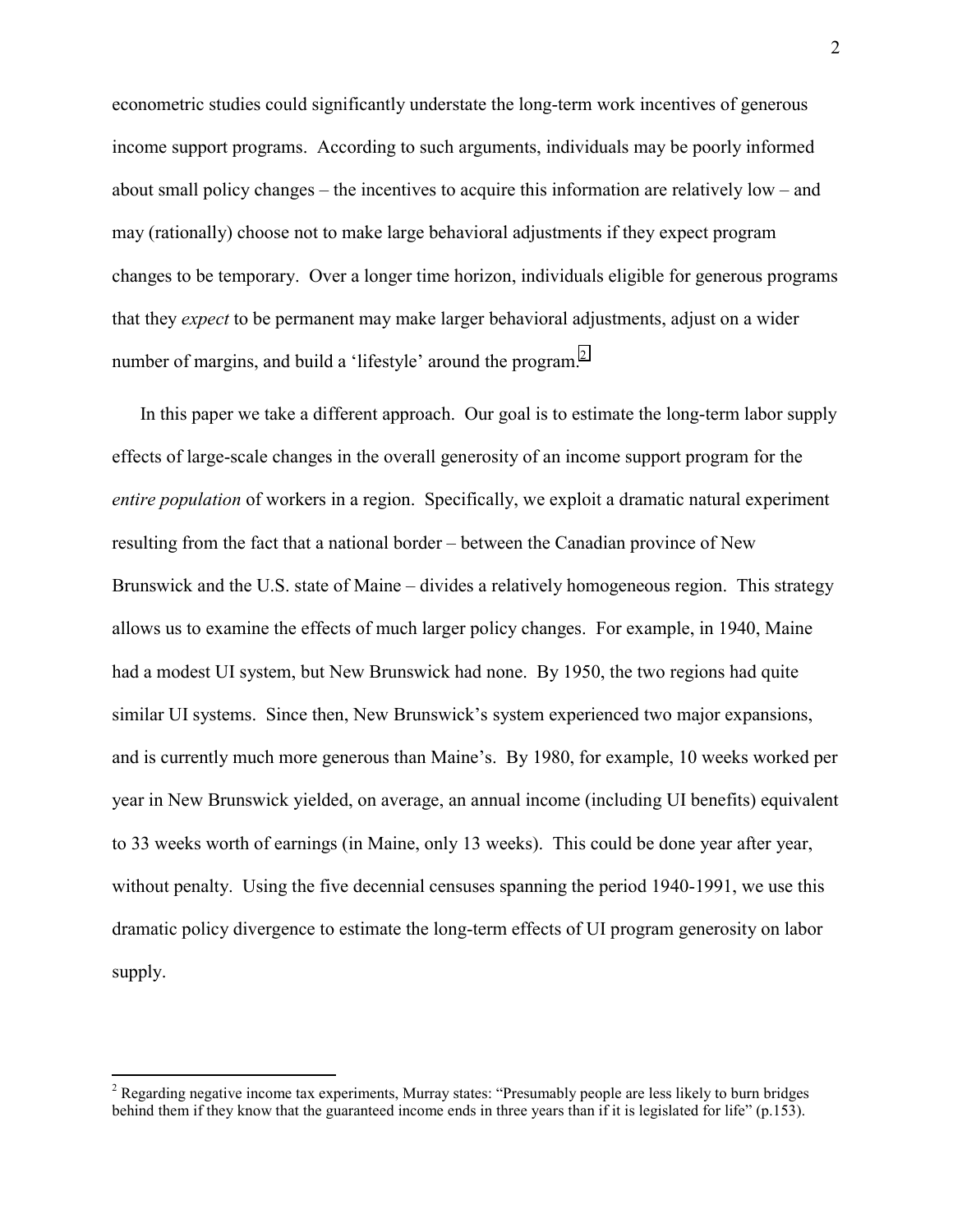While UI might also affect other dimensions of labor supply, such as hours worked and the number of persons with positive weeks of work each year, our focus in this paper is on annual weeks worked by workers (i.e., by persons who work at least one week per year). This choice is based on a number of factors, including the unavailability of consistent hours data across countries and years, and the fact that much of the identifying variation in UI generosity on which we rely stems from industry-time interactions (non-workers cannot be linked with an industry).<sup>3</sup> We conduct two types of statistical analysis. First, we examine the incidence of part-year work (defined as less than 40 weeks per year) using cell mean data for the 1940-91 Census years. For this analysis, the entire state of Maine serves as a "control group" for New Brunswick. Second, we estimate a more disaggregated distribution of annual work weeks using Census microdata for the period 1970-91.<sup>4</sup> In this case, we can restrict attention to Maine's six northernmost counties for an even tighter control group.

Both our cell-level and individual-level analyses generate large estimates of UI program effects. For example, by 1990, 6.1 percent of employed men in Maine's six northernmost counties worked fewer than 27 weeks per year; in New Brunswick that figure was 20.8 percent. Our estimates imply that New Brunswick's more generous UI policy accounts for about two thirds of this differential. For women, 13.8 percent worked less than half the year in Northern Maine compared to 26.2 percent in New Brunswick, with UI policy differences accounting for essentially all of the difference. Overall, our findings suggest that a ten percent UI-induced increase in the income associated with working less than half-year raises the number of persons working less than half year by about ten percent, for an elasticity of one. Estimated elasticities

 $3$  In addition, trends in the share of persons working zero weeks are more likely to be confounded by changes in other income support programs (e.g. welfare and disability insurance) that are not explicitly modeled in this paper. <sup>4</sup> 2001 Canadian Census microdata became publicly available in 2004. Between 1991 and 2001, Canada's UI Act was revised several times; while administratively quite complex, these revisions were quantitatively insignificant (especially when compared to earlier changes in the system). For that reason we omitted 2000/01 data.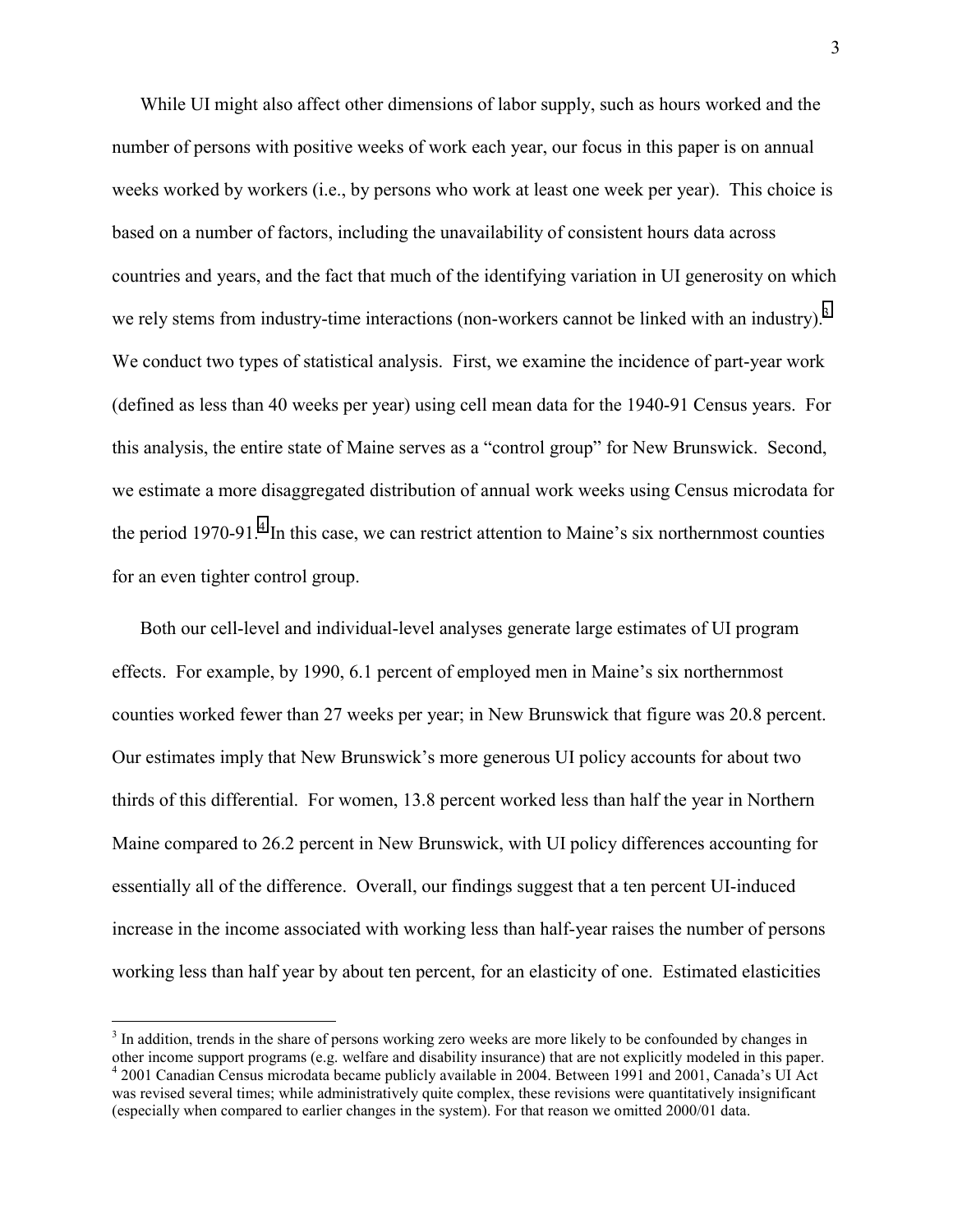of UI program participation with respect to the income available to part-year workers are about .75 for men and .5 for women.

Methodologically, this paper may be of interest in that it incorporates some advantages of cross-national studies (large and long-lasting variation in program parameters) while avoiding some important disadvantages. The latter include large and uncontrolled differences in culture and the economic environment, major differences in data collection procedures, and a tendency to rely on one-dimensional "summary" indicators of program generosity which neglect important details of how policies work (Hamermesh 2002). Our approach examines two very similar regions in different countries – where data collection procedures have been highly comparable for a long time – using a multidimensional measure of program generosity that incorporates virtually all key aspects of the two region's unemployment insurance systems.

### **2. Some Facts: Maine, New Brunswick and UI**

Maine is the northeasternmost state in the U.S.A, known for its coastal scenery, cold climate, rural character and relatively low incomes. New Brunswick is the Canadian province that borders directly on Maine, known for similar traits. In fact, New Brunswick is a unique province in that it shares a longer border with the United States than with other Canadian provinces. The locations of both regions, including Maine's six 'northern counties', are shown in Figure 1. Both regions are overwhelmingly white and native-born. In 1990, Maine and New Brunswick had total populations of 1.2 million and 740,000 respectively. Over the preceding 50 years, these populations grew by 54 and 59 percent respectively, well behind their respective national averages of 90 and 135 percent. Both regions' incomes were below their national averages as well: from 1945-1991, personal income per capita in Maine was on average 20% below that of the U.S. while New Brunswick was 27% below the Canadian average.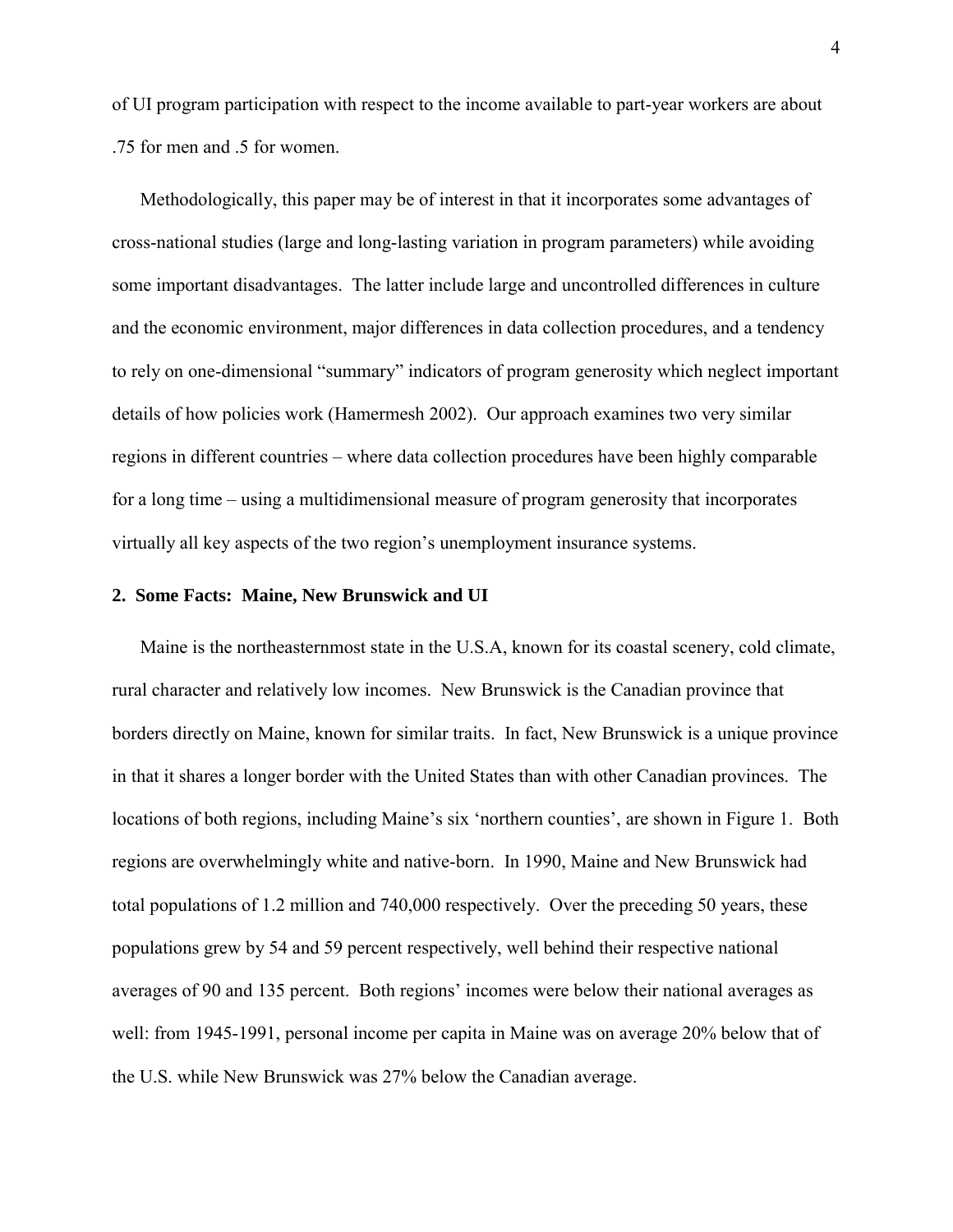Compared to other Canadian provinces that adjoin the United States, New Brunswick is of particular interest for the study of UI for several reasons. First, despite the federal nature of UI in Canada, several features of the program generate significantly higher UI replacement rates and benefit entitlement periods in New Brunswick than those facing most Canadians.<sup>5</sup> This generates a much more dramatic natural experiment than comparisons across other parts of the Canada-US border. Indeed, the combination of New Brunswick's small population *and* the federal financing of UI in Canada generates levels of program generosity that would likely be unsustainable if UI was self-financing within the region. In addition, because of their similar resource bases, New Brunswick and Maine share a history of seasonal employment that predates the introduction of UI to either economy. Thus, the study of these jurisdictions also sheds some light on the process of labor force adjustment. For instance, we can examine the extent to which expansion of UI in Canada helped preserve a (seasonal) "way of life" that was forced into extinction by market forces elsewhere.

 Figure 2 provides some indicators of the historical importance of UI in Maine and New Brunswick. Part (a) shows UI expenditures as a share of provincial/state GDP. For New Brunswick, there were large increases during the 1950s and early 1970s, likely reflecting two major increases in program generosity (described in the next section). <sup>6</sup> In contrast, UI expenditures in Maine were (a) roughly constant over the entire time period, and (b) much smaller as a share of state GDP. By the end of our sample period, the UI share of GDP in New

 $<sup>5</sup>$  The main reasons for this are (a) New Brunswick's low wage rates (UI benefits are proportional to the previous</sup> wage up to a maximum, which binds for most workers in the more prosperous regions of Canada), (b) especially before 1971, certain seasonal benefit programs affecting industries that are greatly over-represented in New Brunswick, and (c) after 1971, UI regulations that tied the number of benefit weeks to a jurisdiction's previous unemployment rate. The latter feature, of course, introduces an element of endogeneity to UI benefits at the economy-wide level, which we address by calculating UI benefits at the local unemployment rates prevailing before the 1971 reforms.

 $<sup>6</sup>$  By far the most severe recession during this period took place in the early 1980s. The effect of this recession on</sup> total UI expenditures in New Brunswick is clearly visible in Figure 3(a), but is much smaller than the increases that occurred in the 1950s and 1970s.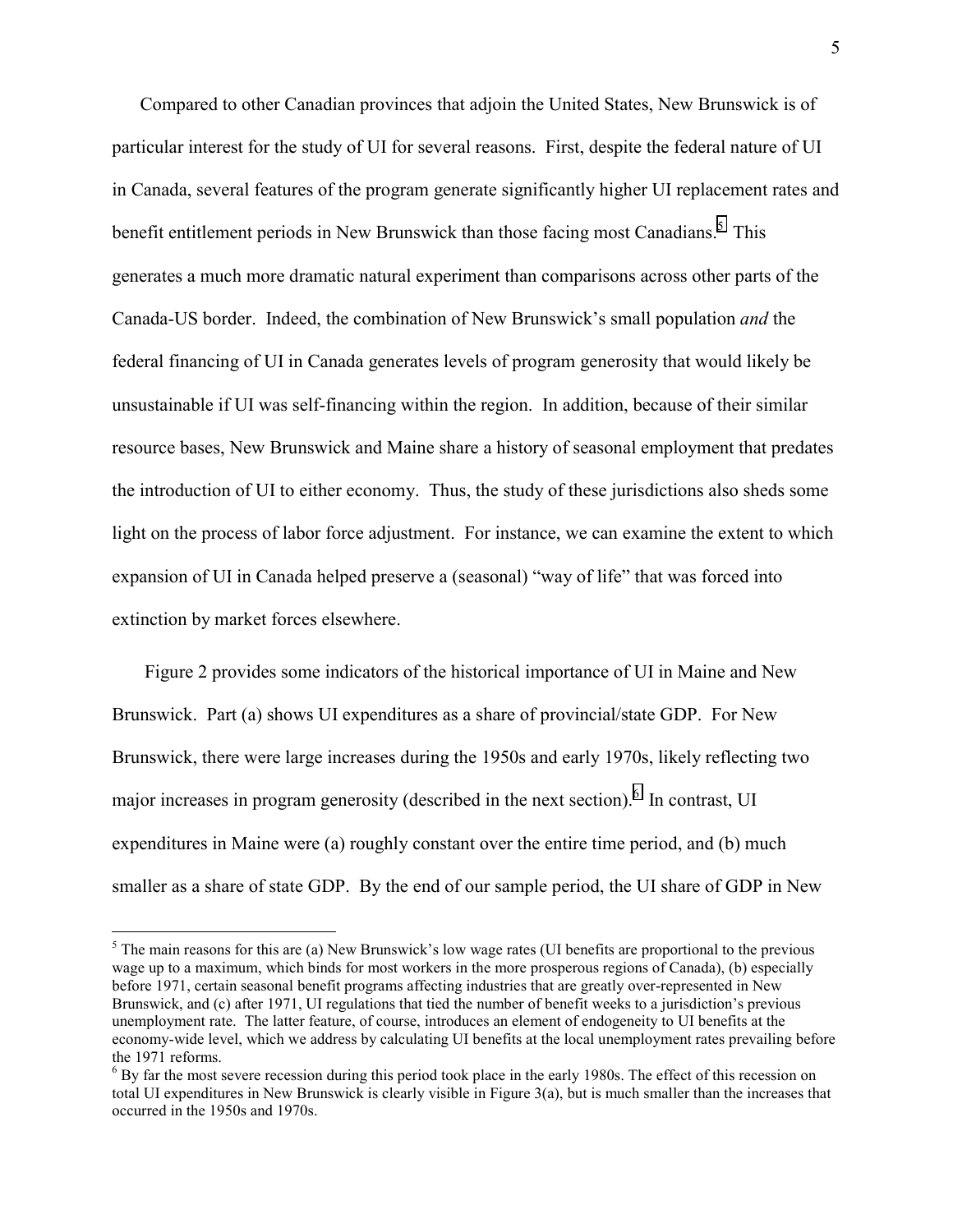Brunswick, at 6 percent, was about *six times* the share in Maine. Part (b) of Figure 2 compares expenditures on UI to spending on a comprehensive list of other income support programs in both jurisdictions. This Figure clearly shows that UI played a much larger role in New Brunswick's income transfer system than in Maine's. By the end of our sample period, UI constitutes over 25 percent of all transfer income received by individuals in New Brunswick, compared to about 5 percent in Maine. As we argue in more detail below, this dominant role for UI in New Brunswick helps explain why the labor supply effects of this single program are detectable at the economy-wide level.

Further confirmation of the pervasive influence of UI in New Brunswick is provided by Table 1. Because Canadian Census years end in '1' while U.S. Census years end in '0', and the Census weeks-worked questions refer to the previous year, all our analysis focuses on years ending in '9' for Maine and '0' for New Brunswick. Table 1 introduces the convention of referring to, for example, 1989 Maine and 1990 New Brunswick data simply as applying to 1990. Defining 'workers' as anyone with positive weeks worked in the calendar year, Table 1 shows that about 30 percent of New Brunswick's workers received some UI benefits in 1990. This corresponds to about 6 percent for men in Maine, and about 3 percent for women in Maine. Dropping the restriction to workers, Table 1 also reveals that an astonishing 23 percent of *all* New Brunswick men aged 25-59 received some UI income in 1990. This large fraction of persons receiving UI may also lessen any social stigma attached to it – another factor that might contribute to a larger labor supply response. Finally, Table 1 compares UI participation with that in other income support programs. Only 5 to 6 percent of New Brunswick's workers received transfers other than UI, and only 4 percent of Maine's did. Thus, the number of New Brunswick's workers receiving UI was five to six *times* the number receiving all other transfers combined, further motivating our focus on UI as the income support program that is most likely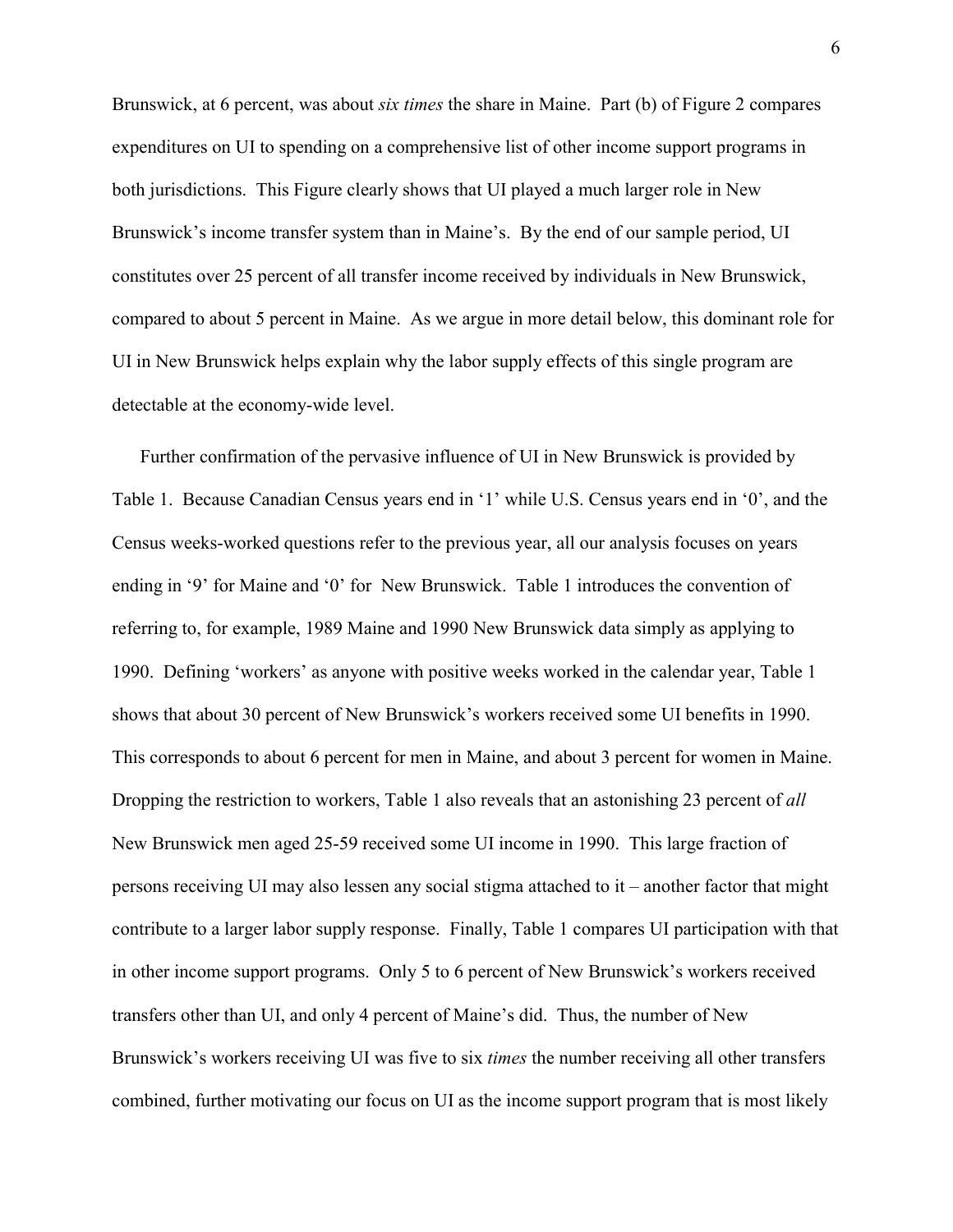to explain weeks-worked differences between these two jurisdictions, especially among those with positive weeks.

Figure 3 provides historical unemployment statistics for the two jurisdictions under study. Prior to 1953, Maine had a higher unemployment rate than New Brunswick. The unemployment rate in New Brunswick then rose substantially above Maine's in the 1950's, a gap which closed somewhat by 1970. After 1970, a large and apparently permanent gap re-emerged, with New Brunswick's rate consistently above 12 percent from 1982 onwards, and Maine's consistently below 8 percent from 1984 onwards.<sup>7</sup> Clearly, these trends are suggestive of increases in unemployment that took place in response to the two major increases in New Brunswick's UI benefit generosity in the 1950's and 1970s.

## **3. Unemployment Insurance Policy**

As noted, our statistical analysis will focus on the calendar years preceding the decennial Censuses in both the U.S. and Canada, in other words on the years ending in '9' for Maine, and in '0' for New Brunswick. Thus, our primary focus in the brief summary below is on those particular years. That said, we also attempt to provide an overall sense of the evolution of UI policy over this period, especially in the much more detailed discussion provided in Appendix 1.

## **a. Maine**

 $\overline{a}$ 

Compared to New Brunswick, the most salient feature of Maine's UI system is its stability over the half century between 1939 and 1989. For example, as a result of the 1935 federal Social Security Act, all U.S. states including Maine had an operational UI program in the first year of our data (1939). As in all other states, this program has been state-run and state-funded since its

 $<sup>7</sup>$  The emergence of this large gap mirrors, in a considerably magnified fashion, the well-known emergence of the</sup> Canada-US unemployment rate gap (for instance, see Ashenfelter and Card, 1986)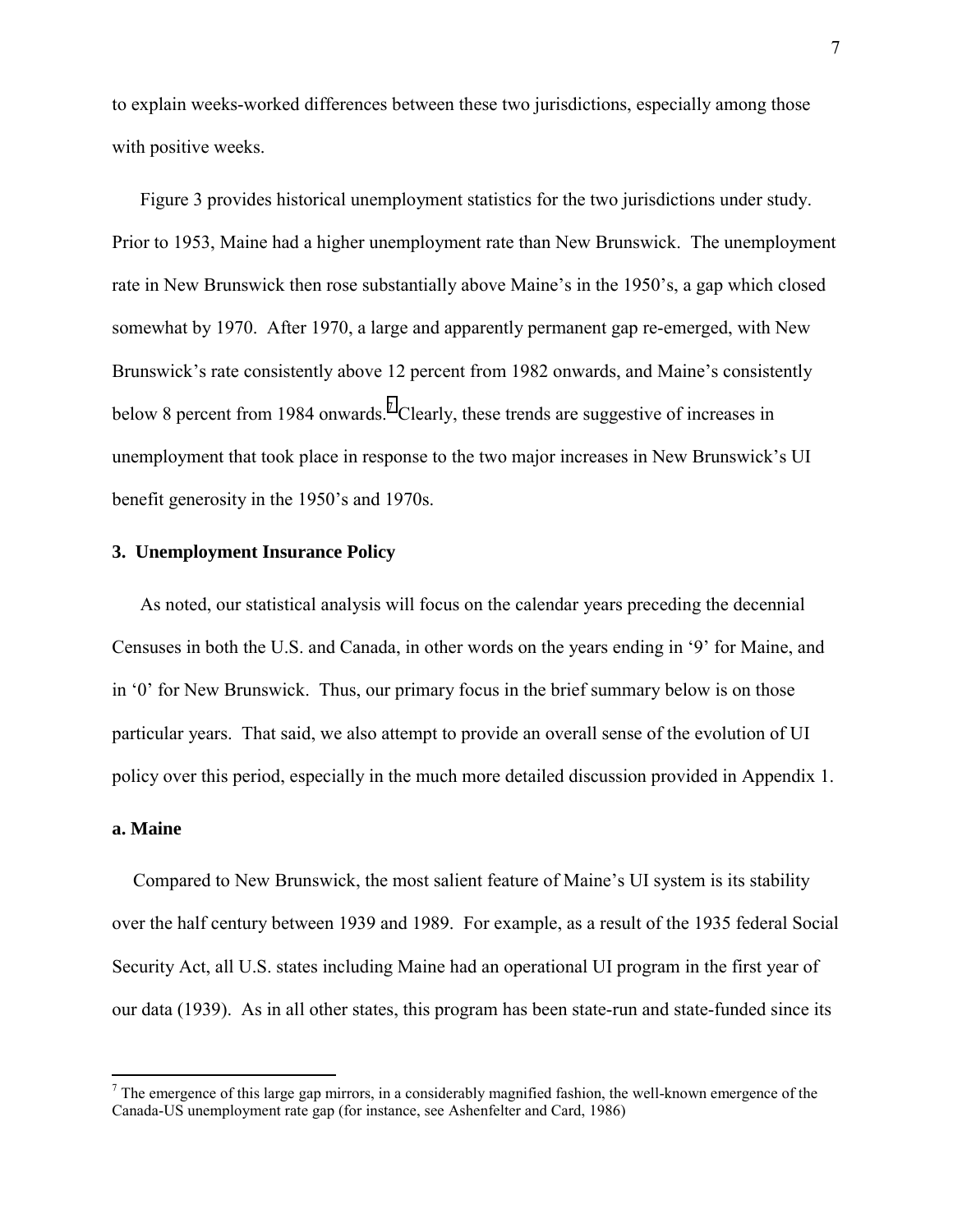inception. Also since inception, eligibility for Maine's UI benefits (and the weekly benefit amount) is based on total *earnings* during a one-year-long base period preceding an unemployment spell. The key changes made between 1939 and 1989 include two increases in maximum benefit duration (from 16 to 20 weeks between 1939 and 1949; to 26 weeks by 1959); a shift from calendar-year to a four quarter base period (between 1959 and 1969); extension of coverage to federal government employees by 1959; to state and local government workers by 1979; the introduction of a dependents' allowance (by 1969), and federal income taxation of UI benefits (by 1979).

### **b. New Brunswick**

In contrast to the U.S., UI in Canada is administered and financed at the federal level. Thus, UI is not required to be self-funding *within* New Brunswick, in sharp contrast to the situation in Maine. Also in contrast to most states in the U.S., eligibility in Canada is determined by the *number of weeks worked* (or, historically, days) rather than total earnings during a base period. Finally, the Canadian program underwent some dramatic changes during our sample period.

As noted, Canada had no operating UI system in 1940. By 1950, UI eligibility depended on the number of days worked during the two years preceding a claim. The 1950 system also included a so-called 'ratio rule', which imposed significant limits on benefit duration for seasonal workers (i.e. those with claims in successive years). In terms of overall generosity, we show below that New Brunswick's UI system was more similar to Maine's in 1950 than in any other year of our data. Aside from converting to a weeks-based qualifying requirement, the key change to the system between 1950 and 1960 was the introduction of an explicit system of Seasonal Benefits, payable only during the winter months but under quite broad conditions (including exhaustion of regular benefits). As we demonstrate quantitatively below, Seasonal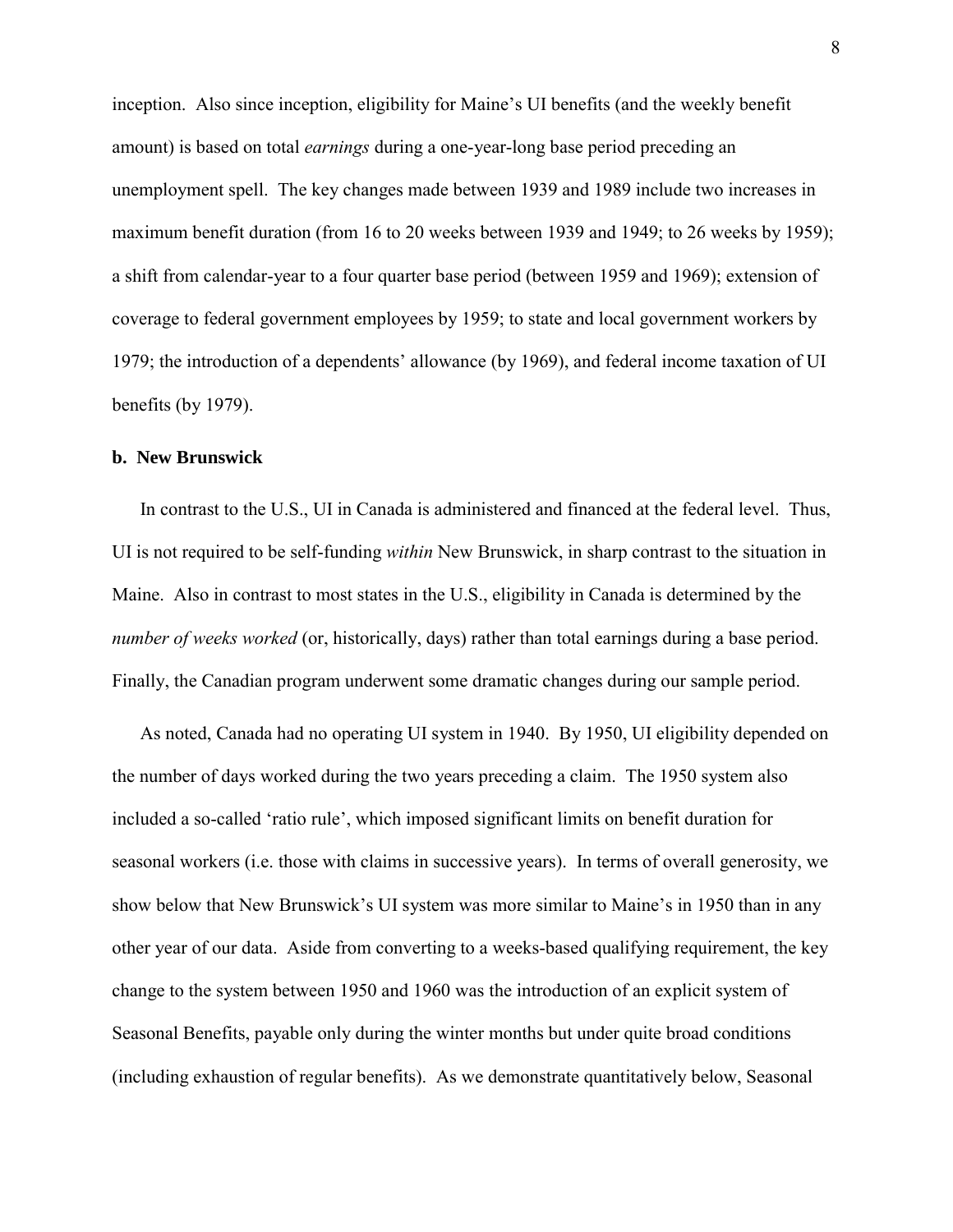Benefits constituted a significant enrichment of Canada's UI program for persons with short work histories.

While Canada's UI system remained relatively unchanged between 1960 and 1970, a second significant expansion of benefits occurred in 1972. While abolishing the explicit Seasonal Benefit program, the new system based weeks of benefit entitlement on weeks worked in the past year, with very generous benefits at low levels of weeks, especially in high unemployment regions (including New Brunswick). In such regions, it was possible to qualify for 40 weeks of UI benefits with just 10 weeks of work. Further, workers could continue such a pattern of partyear work year after year, without penalty.<sup>8</sup> The 1972 reforms also made UI benefits taxable, and extended the waiting period for benefits (which was one week throughout our sample period for Maine) from one to two weeks. The 1980s saw little change to Canada's UI program.

## **c. Comparing the programs**

 $\overline{a}$ 

 In the remainder of this section we compute a summary measure of benefit generosity incorporating all the above rules (plus the additional details listed in Appendix 2) that allows us to make comparisons over time as well as between regions. This measure is multidimensional in the sense that it is specific to the number of weeks a person works per year. Simply put, it summarizes the weeks worth of *income* a person would receive if he/she worked *w* weeks per year on a regular basis and was unemployed the remainder of the year.<sup>9</sup> In more detail, suppose that an individual earns \$*E* for every week worked. If working *w* weeks qualifies the worker for *c* weeks worth of UI benefits worth \$*B* per week, then total weeks worth of *income* received for *w* weeks of work are  $(wE + cB)/E > w$ . In Figure 4(a) we plot this measure of benefit generosity

 $8$  In some parts of the country this practice became known, unofficially, as "Lotto 10-40", i.e. work ten weeks, then claim UI for 40.<br><sup>9</sup> In most cases the qualifier "on a regular basis" is irrelevant. We introduce it to allow for restrictions on repeat,

seasonal unemployment –such as Canada's "ratio rule" in the 1950's—to affect benefit entitlements.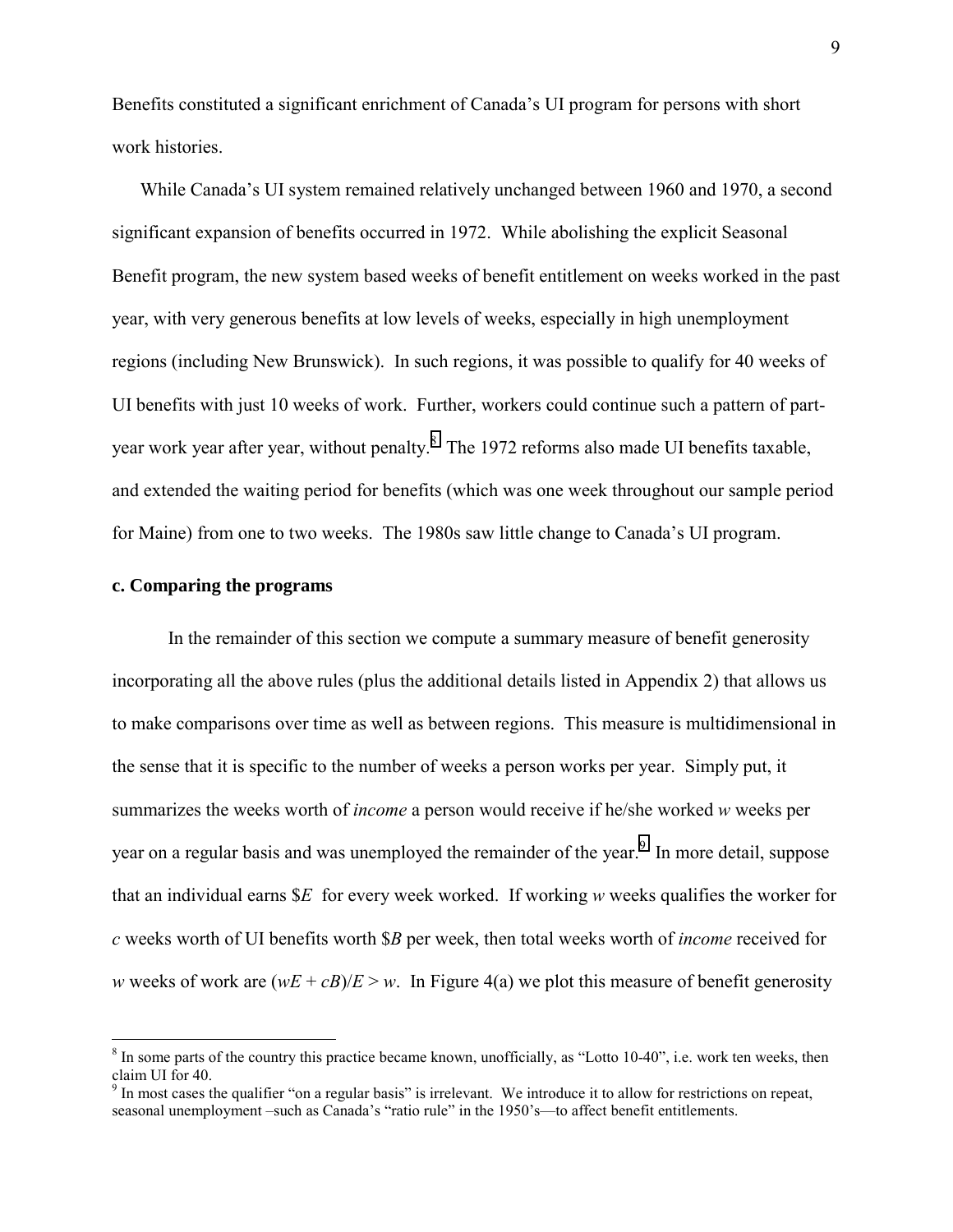for levels of annual weeks worked between 5 and 50 for all years of our data in New Brunswick. In all cases the calculations are made for a person earning the average manufacturing weekly wage (AWW) in that year.<sup>10</sup>

 For 1940, the benefit schedule in Figure 4(a) is a 45-degree line, reflecting the fact that New Brunswick had no UI program then. By 1950, Canada's UI program provided relatively small amounts of income support at low levels of annual weeks worked (for example 20 weeks worth of work now produced about 24 weeks of income), but the most generous UI subsidies occurred at higher levels of annual labor supply. For example, 35 weeks of work per year yielded almost 45 weeks worth of income. Of course, if a person worked all year he or she could collect no UI in that year, so the 1950 curve (like all the others) rejoins the 45-degree line at that point.

In 1960 and 1970, the Canadian UI revisions summarized above –in particular the increased special benefits targetted at seasonal workers-- led to greater benefit generosity at low weeks of work (20 work weeks now yielded essentially 30 weeks of income), with the greatest total subsidy at about 25 work weeks. Another dramatic change in Figure 4(a) clearly took place between 1970 and 1980: *by 1980, an average worker in New Brunswick could, on a regular basis, receive 33 weeks worth of income at his/her regular rate of pay by working 10 weeks per year*. In 1990, the subsidy to (very) part-year work in New Brunswick was almost as large.<sup>11</sup>

 Figure 4(b) shows the same measure of benefit generosity for Maine in all 6 Census years in our data. Since Maine had an operating UI program in every year, there is no 45-degree line. Also, the graphs in all years look quite similar, indicating only relatively minor changes in

 $10$  Complete details on the construction of this benefit measure are provided in Appendix 1.

<sup>&</sup>lt;sup>11</sup> The main difference between 1990 and 1980 is the fact that 14 weeks of work (rather than 10) were required to qualify for UI benefits. This was due to a temporary, 'accidental' lapse in the variable entrance requirement: see Green and Riddell (1997) and Baker and Rea (1998).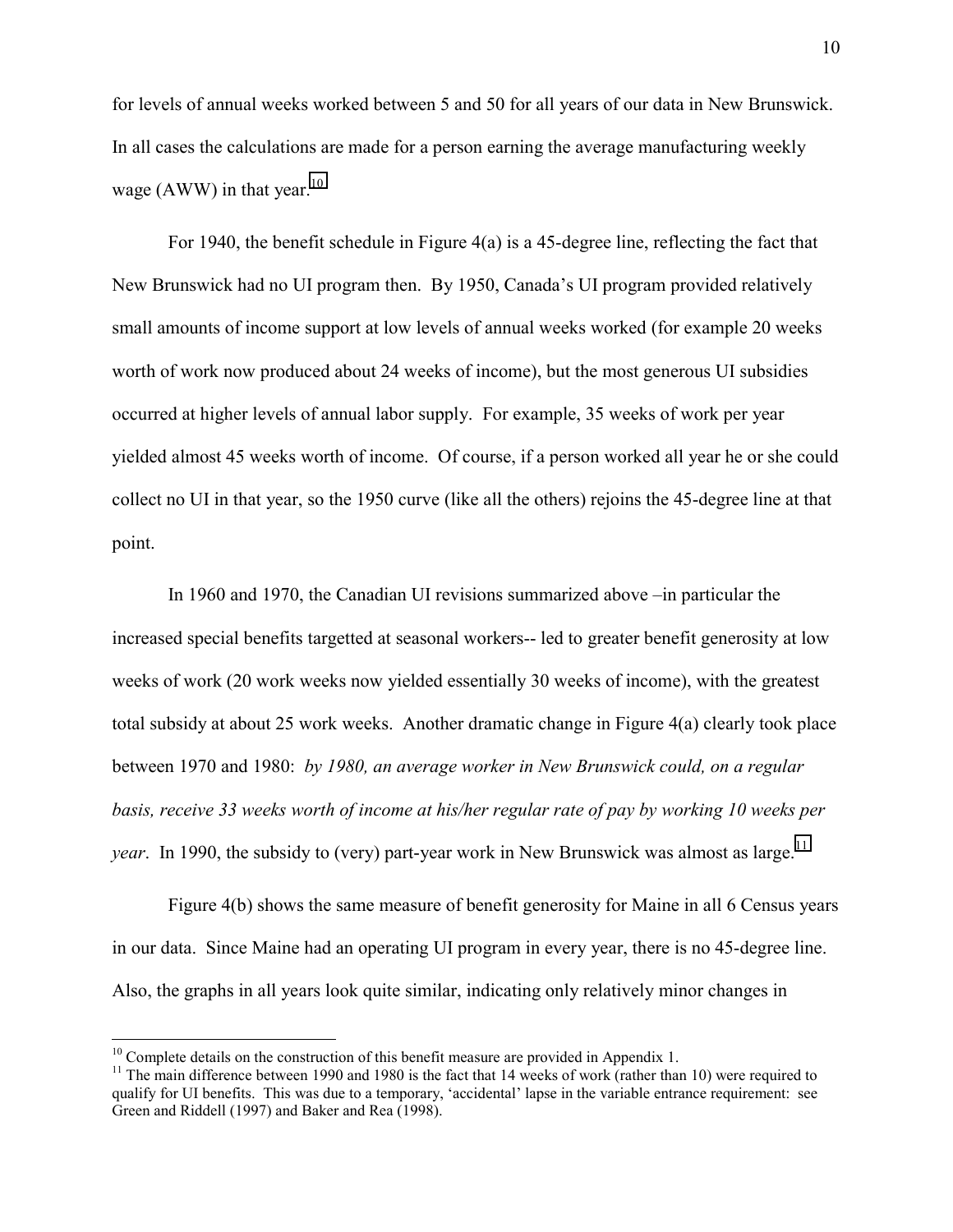benefit generosity over time. Finally, overall benefit generosity –especially at low levels of annual weeks worked—is much less. In most years, Maine's subsidy is biggest at around 30 weeks of work, which would yield (depending on the year) between about 36 and 39 weeks worth of income for a worker earning the average manufacturing wage.

## **4. Preliminary Analysis: Cell means, 1940-91**

In this section we estimate the effects of UI on weeks worked per year over the entire half century from 1940 to 1991, using the only consistent measure of annual weeks available over that period in both countries: the share of employed persons working fewer than 40 weeks per year (henceforth 'part year'). For Maine in all years, and for New Brunswick beginning in 1970, this information was constructed from public-use microdata files. Because census microdata do not exist for Canada prior to 1970, we rely on published sources for those years. Across countries and years, the finest level of disaggregation available is by gender and broad industry group. The unit of observation for this exercise is therefore industry/gender/region/year cells. Appendix 2 discusses data comparability across census years and between countries.

Sample sizes in the 1971 Canadian census, and limited industry disaggregation in all the post-1970 Canadian public use files, limit the number of industries for which we can calculate cell means with a reasonable degree of precision. Given these constraints, we are left with 6 industries per year for women (trade, services, finance/insurance/real estate, transportation/storage/communication/utilities, manufacturing, and public administration) and 9 for men (the above plus agriculture, construction and primary) for a total of 6 industries \* 6 years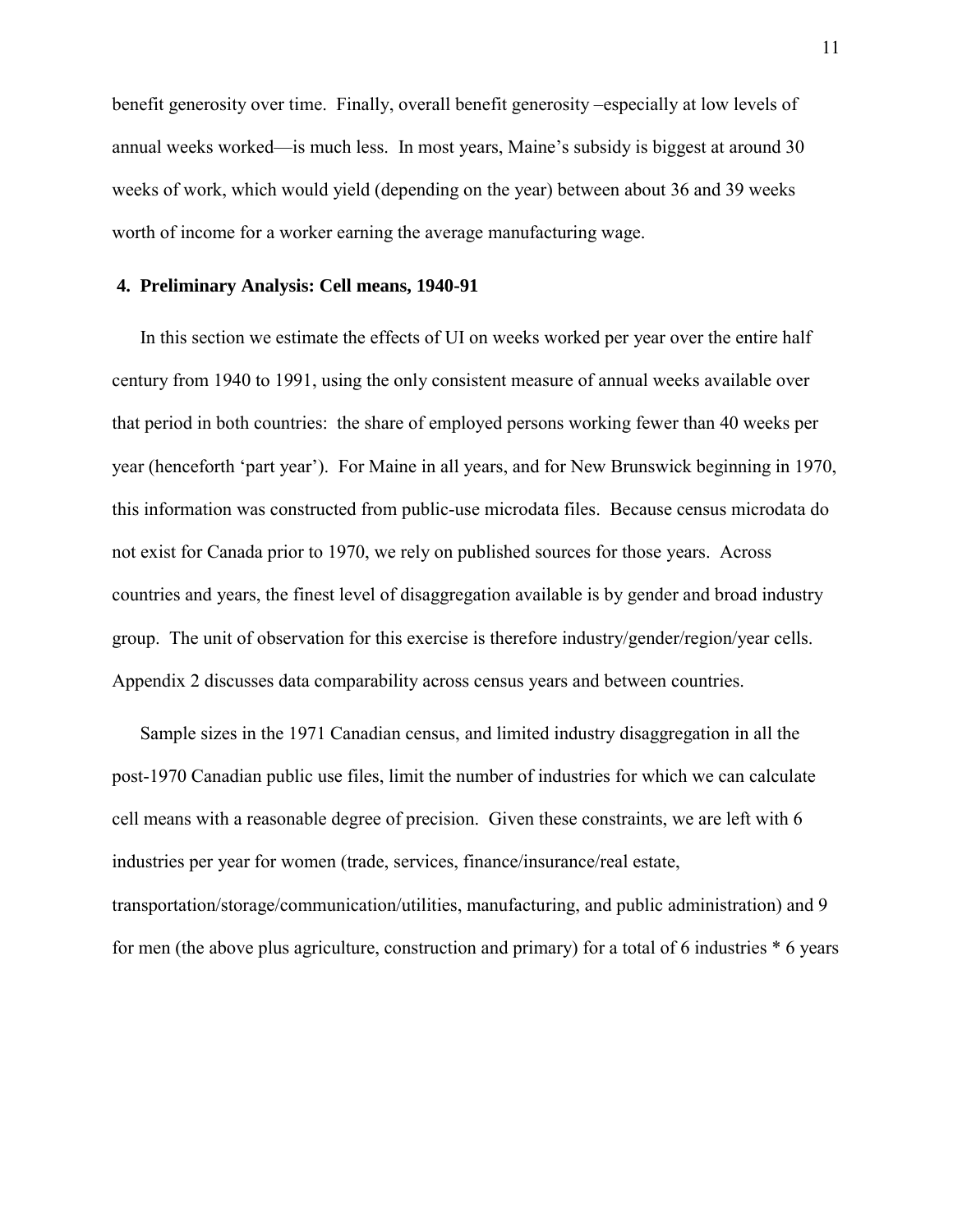\* 2 regions = 72 female observations and  $9 * 6 * 2 = 108$  male observations. The sample is all wage earners over the age of 15 with at least one week of work in the previous calendar year.<sup>12</sup>

Our measure of UI policy generosity is a worker's relative income from working part, versus full year, derived from cell-specific calculations like those underlying Figure  $4<sup>13</sup>$  For example, suppose we use 20 weeks of work to represent 'part year' work (1-39 weeks). Relative income from part year work then just equals the total income associated with 20 weeks of work divided by the total income associated with 52 weeks. Table 2 presents employment-weighted means of this relative income variable, using two alternative reference points (20 and 30 weeks) to represent the part-year (1-39 weeks) option.<sup>14</sup> Part-year income varies cross-sectionally within a region because wage levels (and hence UI replacement rates) vary across industries, and because not all industries are covered by UI in all years. It varies over time both due to UI policy changes and to wage level changes at the industry level.

All of New Brunswick's major policy changes described earlier can be seen in Table 2. These include the introduction of UI in New Brunswick after 1940: relative income assumes its minimum possible value ( $20/52 = .385$ ;  $30/52 = .577$ ) in that year. Canada's 1971 UI Act is also clearly visible in Table 2. One additional noteworthy feature of Table 2 is the fact that– especially using the 20-week parameters – 1950 is the Census year in which overall UI generosity was most similar in New Brunswick and Maine. Another is the fact that, according

<sup>&</sup>lt;sup>12</sup> Self-employed persons are excluded. With the exception of fishermen in Canada, the self-employed are not eligible for UI in either region. In both regions and all years, industry designations refer to the longest job held during the previous calendar year.

 $^{13}$  In reality not all eligible workers actually apply for and receive UI benefits (see for example Blank and Card, 1991). Since take-up is endogenous (Anderson and Meyer 1997), we simply use the legislated benefits as a more exogenous measure of benefit generosity.In 1980 and 1990 in New Brunswick, weeks of UI entitlement depended on the local unemployment rate. We address this issue by calculating 1980 and 1990 benefits in New Brunswick at the unemployment rate prevailing in 1970.

<sup>&</sup>lt;sup>14</sup> We examined the continuous distribution of weeks worked for those years where it was available; the median within the 1-39 weeks category was between 20 and 30 weeks in all cases. We also replicated the analysis using 15, 25 and 35 weeks to represent the 1-39 weeks category. There were no major differences.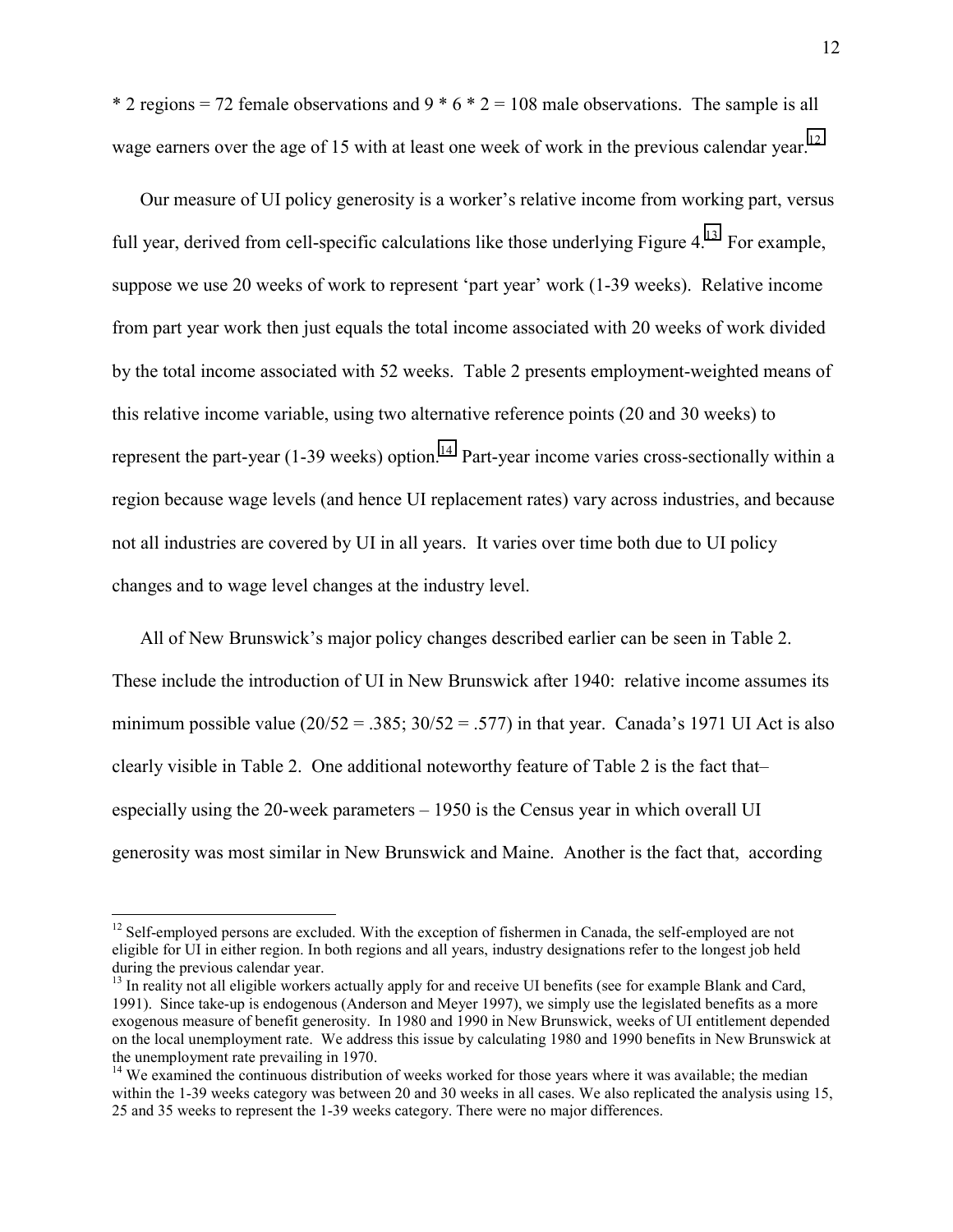to the 20-week specification, the largest decadal change in UI's subsidy to part-year work occurred *not* in 1971, but between 1950 and 1960 – a rise of (.580-.441=) .139 for men, and  $(.614-.455=)$  .159 for women, both in New Brunswick.<sup>15</sup>

Table 3 shows employment-weighted means of our dependent variable by gender, region and year. In 1940, despite a modest UI program in Maine, employed men exhibited roughly similar propensities to work part-year in the two jurisdictions under study: 36 percent in New Brunswick and 33 percent in Maine. Over the next five decades, men's part-year work continued at this high level in New Brunswick, while declining substantially (to 22 percent) in Maine. For women, the divergence between New Brunswick and Maine is more dramatic. In 1940, before the advent of UI in New Brunswick, working women in Maine were 8 percentage points more likely to work part-year than women in New Brunswick (38 versus 30 percent). Five decades later, part-year work had fallen to 31 percent in Maine, while increasing to 40 percent in New Brunswick. Thus, by the end of the period the rankings of the regions were dramatically reversed.

Weighted least-squares regressions of the share of workers working part year on the log of relative income from part year work are presented in Table 4.<sup>16</sup> All specifications include fixed effects for industry, year, and region; separate regressions are estimated for men and women.<sup>17</sup> The results in all columns show that part-year work is more common in agriculture, construction

<sup>&</sup>lt;sup>15</sup> Coincidentally, a change of exactly the same magnitude occurred between 1970 and 1980 for women; for New Brunswick's men the 1970-1980 change was .135.

 $16$  This particular form of policy variable is derived from an explicit utility-maximizing framework in the following section. In order to produce estimates that are representative of the entire labor force, all regressions are weighted by year-specific industry shares in employment. Results based on a logistic specification (i.e. using the log-odds ratio in the cell as the dependent variable) were very similar; we show the linear results for greatest ease in interpretation. Grouped-data logit is not feasible because, for those cells based on published data, we do not have access to the underlying number of observations from which the cell proportions were calculated.

<sup>&</sup>lt;sup>17</sup> We experimented with specifications that included a full set of region-year interactions; here identification would come only from those aspects of region-specific UI changes that had differential impacts across industries. For both men and women, the resulting coefficients were statistically insignificant with very high standard errors. Thus, in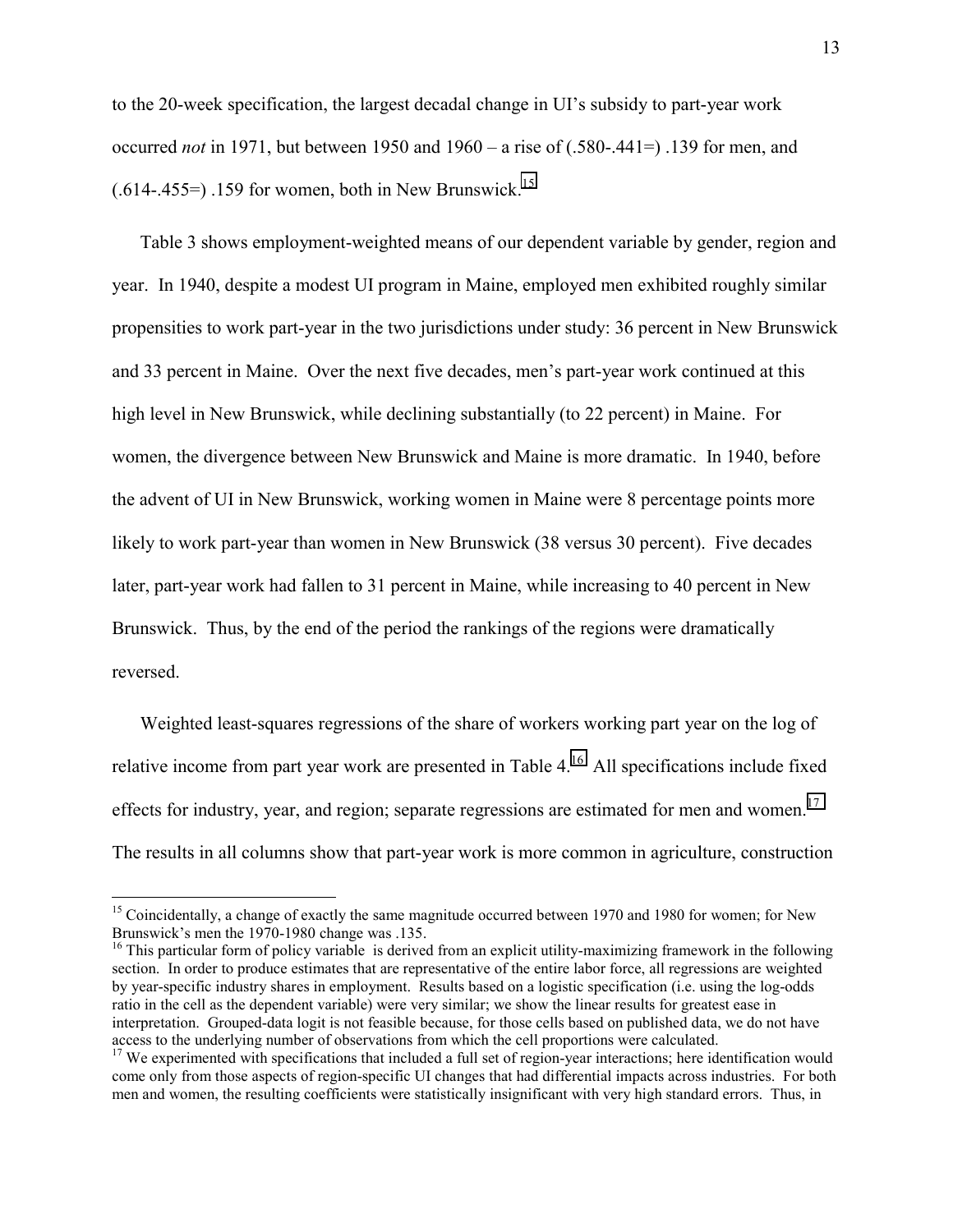and primary industries relative to manufacturing (the omitted category), and less common in the finance, government, and transportation industries. Time trends in part-year work implied by the estimated year effects are mostly downward, but vary across specifications. Finally, note that while the estimates using 20- versus 30-weeks to represent part-year work are quite similar, the 20-week version of the model fits our data considerably better for women. This could be because, relative to men, a larger share of part-year women work 20 weeks rather than 30 weeks. In the discussion below, we will primarily refer to the 20-week results.

Concerning the UI policy variable, row 1 of Table 4 shows that the relative income associated with part-year work has a positive effect on the share of workers working part year in all specifications; this effect is highly significant when the 20-week UI parameters are used. To interpret the size of these coefficients, recall from Table 2 that the largest decadal change in the 20-week version of our policy variable occurred between 1950 and 1960; in log terms, these translate into a change in  $ln(Y_i^P/Y_i^F)$  of  $ln(.580) - ln(.441) = .274$  for men and  $ln(.614) - ln(.455)$ = .300 for women. Applying the relative income coefficient from Table 4, this translates into a predicted change in the share working part year of .047 for men and .143 for women. Using actual 1950 part-year shares as a base, this would raise the share working part-year from 28 to 33 percent for men, and from 15 to 29 percent for women.

Clearly, the above effects are large and economically meaningful, especially for women. One way to assess whether these magnitudes are plausible is to compute the labor supply elasticities they imply; when we do so (using workers' predicted responses to New Brunswick's policy change between 1950 and 1960) we calculate an elasticity of weeks worked with respect

the cell-level analysis, there does not appear to be enough cross-industry, within-jurisdiction variation in UI replacement rates to use this identification strategy.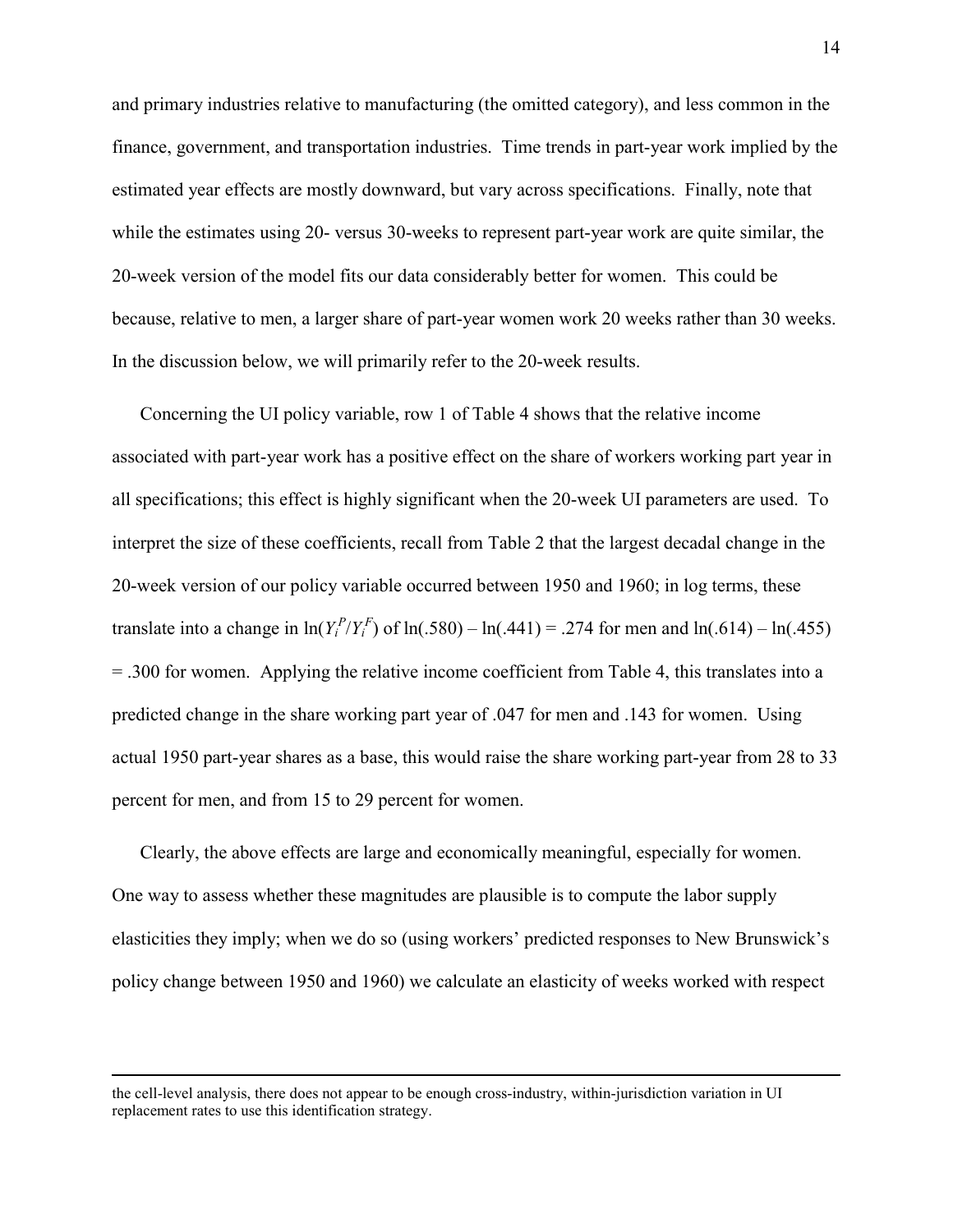to the weekly wage of 0.13 for men, and 0.30 for women.<sup>18</sup> While these are economically meaningful, they are not implausible in magnitude. Further, even the relatively modest labor supply elasticities estimated here can correspond to large responses of the incidence of part-year work to policy changes, with correspondingly dramatic implications for the number of persons participating in an income-support program and for the costs of running such programs.

To see the latter point, note that – by definition – full-year workers cannot claim UI, and suppose (as Anderson and Meyer 1997 have shown) that the UI take-up rate responds positively to benefit generosity. It follows that the elasticity of part-year work with respect to UI benefit levels provides a lower bound estimate of the elasticity of program participation with respect to the benefit level.<sup>19</sup> For men, we estimate that a 27 percent increase (from .441 to .580) in the amount of income associated with part-year work generates a 15.5 percent (from 28 to 33) increase in the share of men choosing this option, for an elasticity of .57. For women, this elasticity is much higher at 2.09. Clearly, responses of this magnitude cast major doubt on forecasts of program expenditures that assume no behavioral responses by workers.

## **5. Empirical analysis: Microdata, 1970-91**

 $\overline{a}$ 

As noted, public-use microdata files are only available for Canada from 1970 onwards. Thus, for the years 1970-91, we can examine the determinants of part-year work at the individual worker level. To compensate for this shorter (but still long compared to most other studies) time span, the microdata have four principal advantages. First, we can exploit more sources of variation across individuals and time in our relative income variable; in particular, we can now

 $18$  Defining the wage as the average effect on income of working one additional week, the percentage wage change associated with New Brunswick's policy change 1950 and 1960 for men is about 27 percent ((.580-.441)/(1- .5(.580+.441)). Assigning 20 weeks of work to part-year workers and 52 to full-year workers, our predicted increase of 4.7 percentage points in part-year work translates into a predicted decline in 1.5 weeks of work per year, (from 43 to 41.5) which yields the reported elasticity.

<sup>&</sup>lt;sup>19</sup> Let  $P = T * PY$ , where  $P$  is UI program participation,  $PY$  is the share working part-year, and  $T$  is the take-up rate. It follows that  $dlogP/dlogB = dlogT/dlogB + dlogPY/dlogB$ , where *B* is an indicator of UI benefit generosity.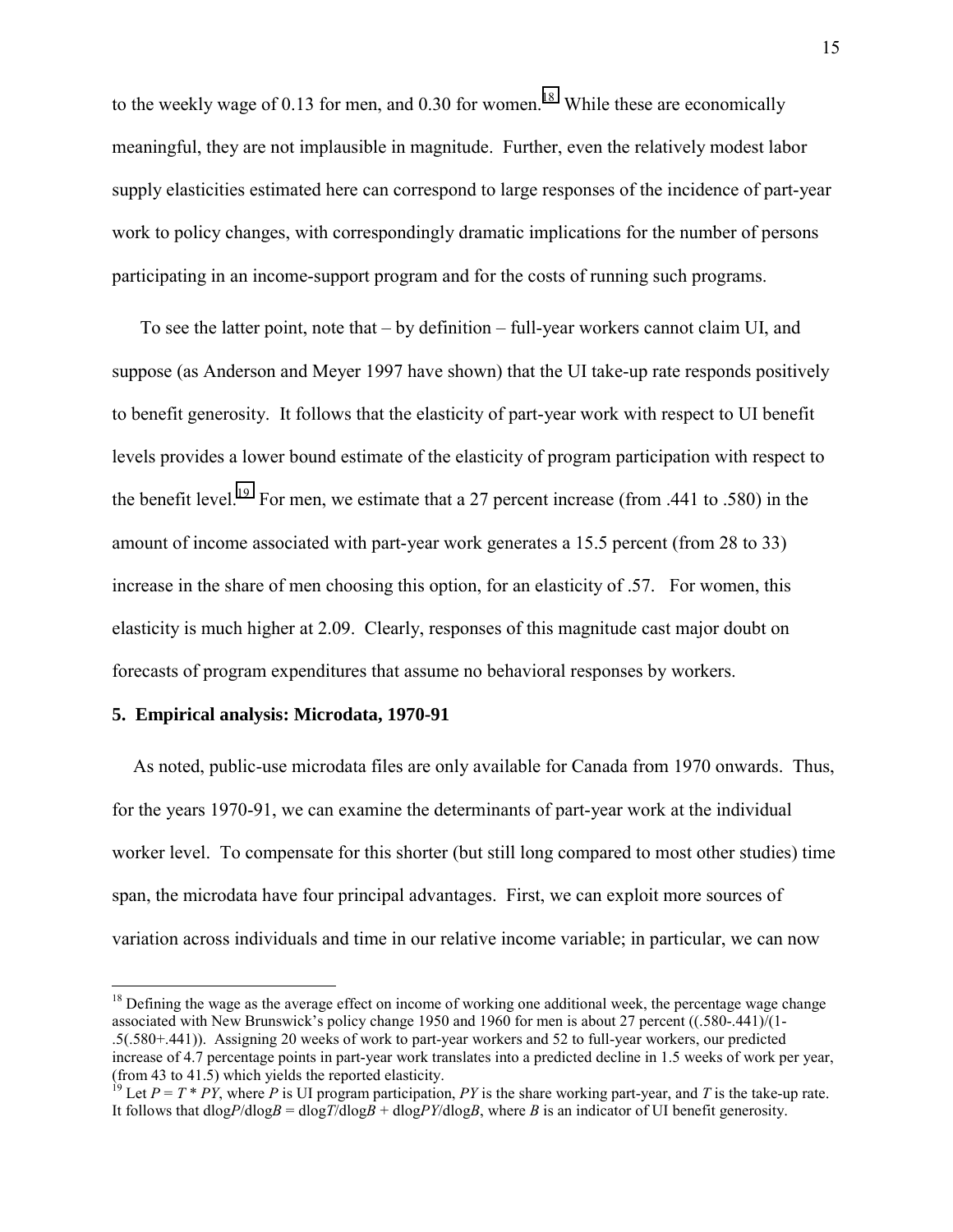allow relative income to vary with the respondent's education and the presence of dependents. Second, as noted, we restrict our attention throughout this section to Maine's 'northern counties', which are even more similar (than Maine as a whole) to New Brunswick. Third, we can conduct a separate analysis of a low-education sample, to see whether responses to UI are higher in this subpopulation. Finally, and most importantly, we can examine a more detailed distribution of weeks worked than the split between under and over 40 weeks.<sup>20</sup> If we can show that the particular weeks-worked categories where UI subsidies increased the most also experienced the largest increases in 'popularity' among workers, our confidence that UI policy changes had causal effects on the weeks-worked distribution would be considerably increased.

## **a. Conceptual Framework**

 $\overline{a}$ 

As noted, a distinguishing feature of this paper is our interest in UI's effects on the distribution of annual weeks worked in the entire population of a region's workers. This differs from most studies, which focus on a number of outcomes (such as unemployment duration) *conditional* on a worker's becoming unemployed. In these studies, the population potentially affected by UI is by definition a relatively small share of the workforce.<sup>21</sup> In contrast, we are interested in estimating impacts that could operate *both* through the extension of existing unemployment spells, *and* through processes that lead to the initiation of unemployment spells.

With the above goal in mind, we use a simple static labor supply model as our conceptual framework. This model is in the spirit of Moffitt and Nicholson's (1982) with a (significant) change of interpretation. Moffitt and Nicholson consider a decision made by workers *at the time* 

<sup>&</sup>lt;sup>20</sup> Some more minor advantages of the microdata are a more detailed set of control variables, and the ability to incorporate additional UI rules in each region.

<sup>&</sup>lt;sup>21</sup> As Krueger and Meyer (2002) point out, a much smaller number of studies focus on the effect of the UI system (for the most part its experience-rating provisions) on the rate of layoffs. A few Canadian studies (e.g. Baker and Rea 1998) examine UI's effects on the length of employment or job spells, but do not combine this analysis with UI effects on unemployment spell length.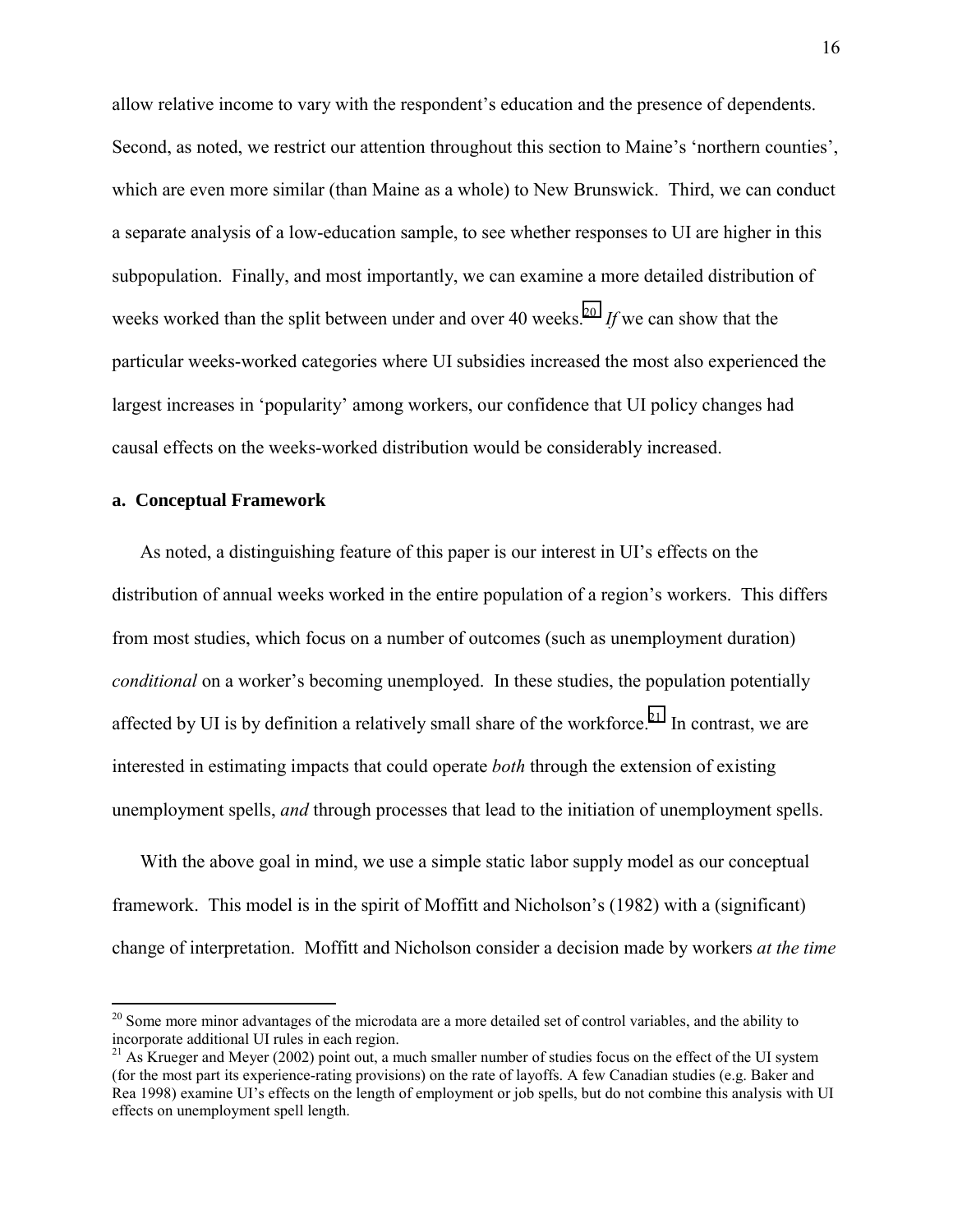*of job loss*. Thus, their analysis applies only to workers who have already initiated an unemployment spell, and assumes that workers can choose to end that spell at any point by taking a job. We abstract even further from the dynamics of job search, hires and layoffs by assuming that any worker, whether employed or unemployed, can choose the number of weeks worked per year with any non-work weeks compensated – according to benefit eligibility formulas – by unemployment insurance.

Maine and New Brunswick severely restrict UI eligibility for workers who quit their job. We ignore these restrictions in the analysis, and thus our framework implicitly assumes that workers can find seasonal or limited-term contract jobs that match their desired durations (or indeed that such jobs are supplied by the labor market in response to the UI system). Equivalently, our model also describes an environment where workers can induce firms to lay them off when this is convenient to the worker, or that employers agree to "re-label" quits as layoffs.<sup>22</sup> Incidentally, there is evidence of all these practices in Canada. For example, Green and Sargent (1998) show how jobs tend to end (via layoffs) when UI eligibility is established; Kuhn and Sweetman (1998) provide evidence of the "relabelling" of separations. Harris (1998) reports that some employers even created a job-sharing system to maximize employees' UI eligibility.<sup>23</sup>

We recognize that this is a highly abstract model that ignores the job search, hiring and layoff processes. To an important extent, however, worker's limited control over the length of their employment or unemployment spells is addressed in our analysis by the broad weeks-worked

<sup>&</sup>lt;sup>22</sup> Canada's UI system has no experience rating; thus employers face no marginal tax cost when they re-label a separation. This is not the case in Maine, where at least a minimal amount of experience rating does occur. Relatedly, we note that quits are a small fraction of separations leading to unemployment in both Canada and the US; thus UI disqualifications due to quitting are unlikely to be quantitatively important in either region.

<sup>&</sup>lt;sup>23</sup> According to Harris, "In some cases fish plants and make-work projects would hire workers for a certain number of weeks and then lay off those workers and hire others, so they'd all have qualification for unemployment insurance" (p. 176).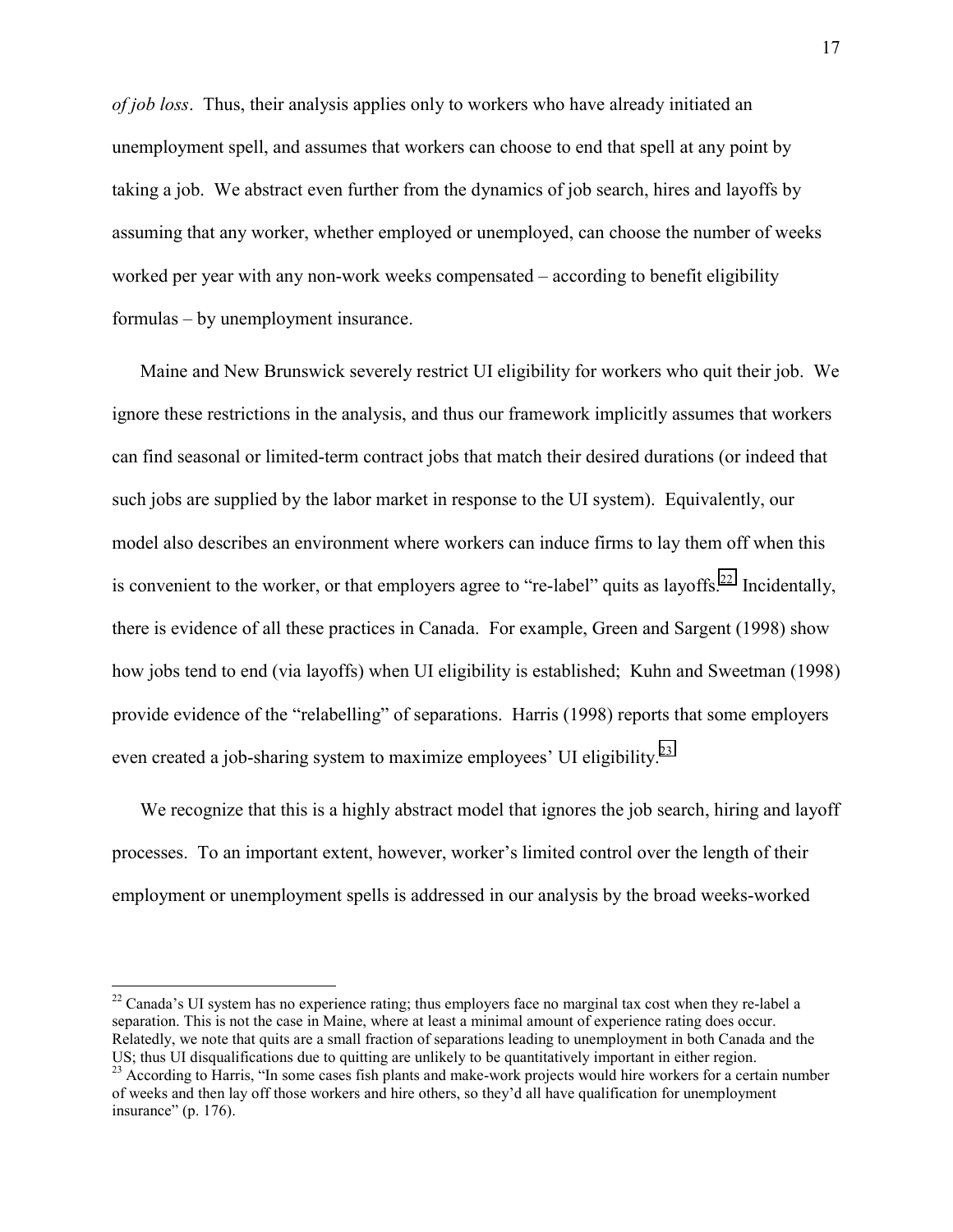categories used.<sup>24</sup> Specifically, the weeks worked information available in the 1970-1990 Censuses allows us to assign every individual to one of four weeks worked options: 1-13, 14-26, 27-39 and 40-52. These are the most detailed categories that are consistent across regions and time. Thus, we require a method of estimating the distribution of workers across four weeksworked categories.

Suppose that each worker, *i*, faces four labor supply options given by the above categories, each of these options is associated with a fixed annual amount of leisure, denoted  $L^j$ ,  $j \in$ {1,2,3,4}. Let the annual income received worker *i* if he/she chooses labor supply category *j* be  $Y_i^j$ . These income levels vary across individuals for a variety of reasons including skill differences across workers, changes in policy, and UI's differential impact by skill level, region, and industry. Next, let the utility of working full year  $(j = 1)$  be given by the Cobb-Douglas function:

$$
U(Y_i^1, L_i^1) = \alpha \ln Y_i^1 + \beta \ln L^1 + \varepsilon^1 \equiv \alpha y_i^1 + \beta l^1 + \varepsilon_i^1
$$
 (1)

Similarly, let the utility from choosing category  $j \in \{1,2,3,4\}$  be given by:

 $\overline{a}$ 

$$
U(Y_i^j, L_i^j) = \alpha \ln Y_i^j + \beta \ln L^j + \theta^j X_i + \varepsilon_i^j \equiv \alpha y_i^j + \beta l^j + \theta^j X_i + \varepsilon_i^j
$$
 (2)

In equation (2),  $\theta$ <sup>*X<sub>i</sub>*</sup> represents the effects of observable personal characteristics on the *relative* utility of weeks-worked category *j* (any *X*'s that affect the utility of all choices the same way do not change observed behavior; thus only effects relative to a reference category --in our case full-year work-- are identified). If the four *ε*'s in (1) and (2) have independent and

 $24$  In fact, in a world where workers have limited control over exact job duration, the search in some studies (e.g. Green and Riddell 1997, Green and Sargent 1998) for "spikes" in very narrow weeks-worked categories (essentially single weeks of unemployment duration) could lead to significant *underestimates* of workers' responses to UI.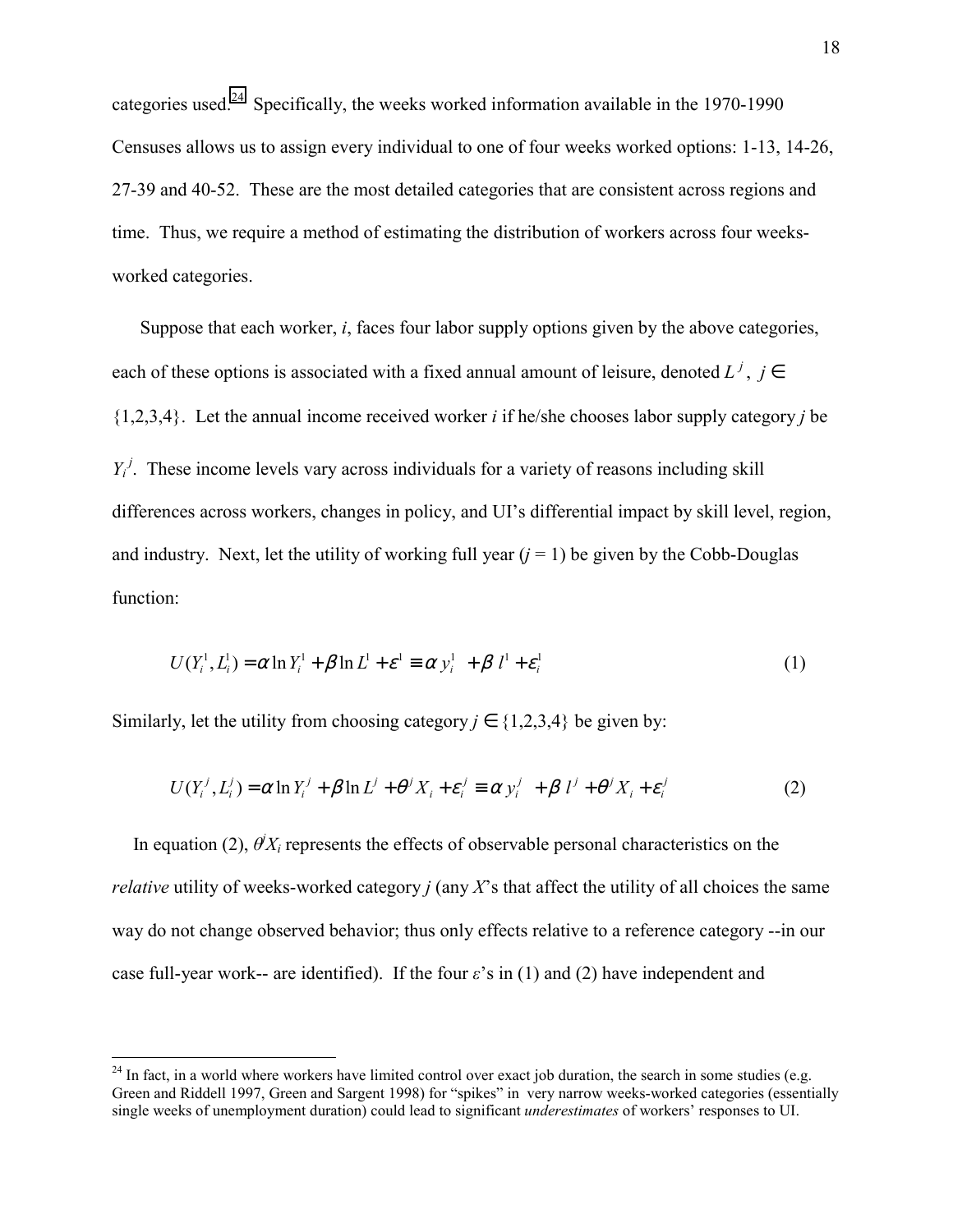homoskedastic Weibull distributions<sup>25</sup>, and individuals choose the weeks-worked category yielding the highest utility, equations (1) and (2) correspond to McFadden's conditional logit model, where the *X*'s represent characteristics that vary across persons only, while the income (*Y*) variables vary both across persons and the four choice categories. Finally, since an equal increase in ln(*Y*) across all four categories leaves optimal choices unchanged, we can normalize ln(*Y<sup>F</sup>*) to 1 in (1), which transforms the income variables in (2) to  $\alpha \ln Y_i^j - \alpha \ln Y_i^1 = \alpha \ln(Y_i^j / Y_i^1)$ , *j*  $= 2,3,4$ . Thus, parallel to the previous section's analysis of the two-outcome case, the correct choice-specific policy variable is "relative income": specifically the log of the ratio of person *i*'s income if he/she chooses the relevant weeks-worked category to his/her income if she worked full year.

Two practical issues arise in computing the above relative income variables. One --already encountered in this paper-- is the level of weeks used to "represent" each category in computing UI benefits.<sup>26</sup> We use the midpoints (20 and 33) for the 14-26 and 27-39 weeks-worked categories respectively, and assume full-year work (52 weeks) for the final category – as we did in the cell-level analysis. The data imposes an important constraint on our analysis with respect to the 1-13 week category. If we adopt a midpoint of 7 weeks then no individual in this category would receive UI in *any* region or year. However, with 13 weeks of work, a substantial proportion of Maine workers would qualify – albeit with a relatively minor amount of UI income – and *all* workers in New Brunswick in 1980 would qualify for a very generous benefit.<sup>27</sup> To

 $25$  Most other specifications for the distribution of the errors are computationally impractical. In early work on this data, we estimated a Cobb-Douglas model with only a single error term (representing the person's "tastes for work") rather than four. This model consistently did a poorer job of fitting empirical weeks-worked distributions.

 $^{26}$  Data constraints (in particular the categorical nature of New Brunswick's 1970 weeks-worked information) prevent us from computing benefits for every integer level of weeks worked, then taking a weighted average thereof. In addition, using a fixed number of weeks avoids the endogeneity associated with changing weeks distributions with in a category. Finally, focusing on just a few representative weeks levels has allowed us to ensure that all details of a very complex UI system are accurately modeled in each region and year.

 $^{27}$  Further, in 1990 for New Brunswick, the unanticipated and 'accidental' suspension of the variable entrance requirement in Canada results in individuals who previously qualified with 10-13 weeks worked being ineligible for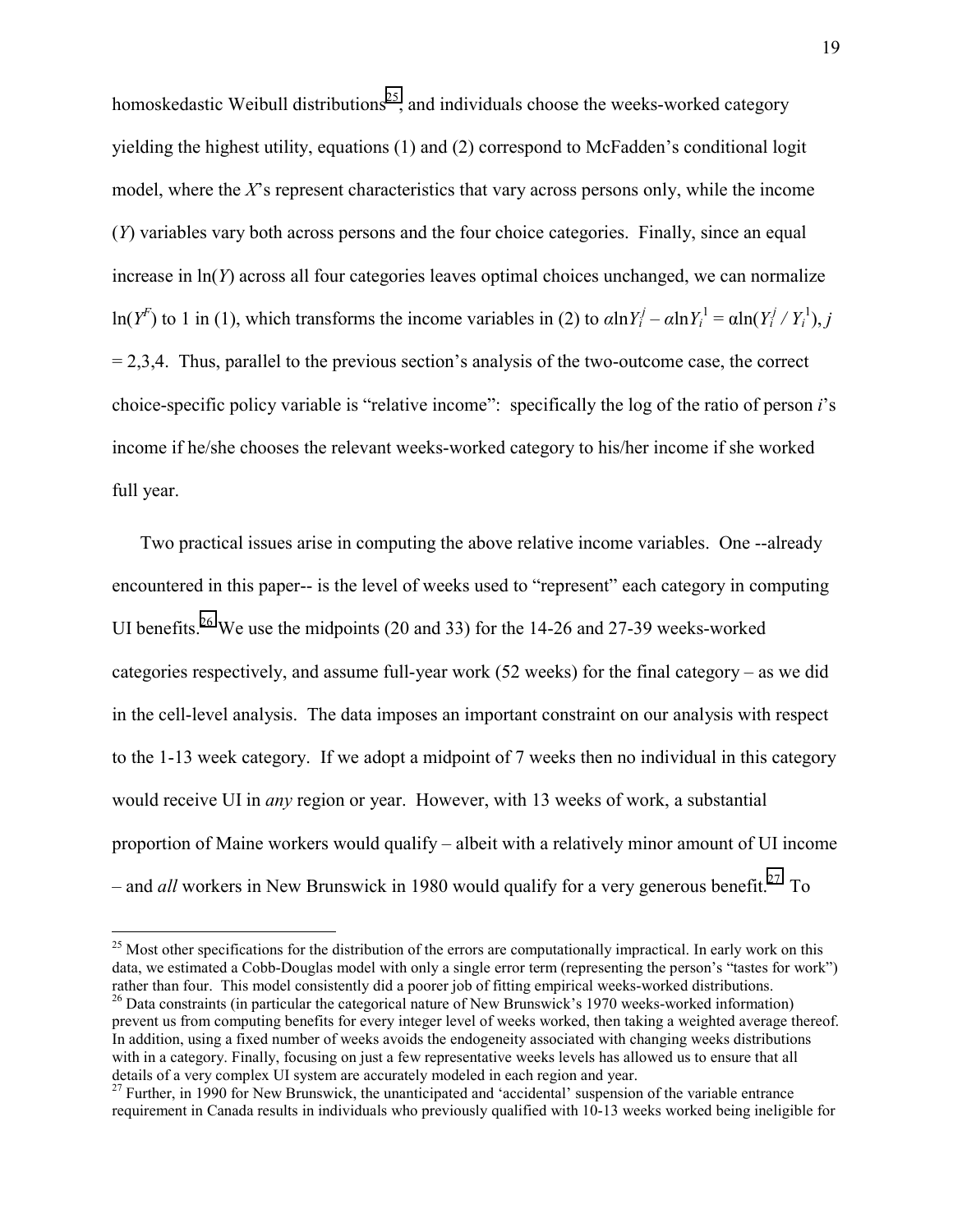address this issue, we examined the continuous distribution of weeks worked within the 1-13 week category in both New Brunswick and Maine for 1980. Based on this, we model all workers in the 1-13 category as working for 12 weeks, but model UI income in this category as equal to *half* of what such a worker would qualify for.<sup>28</sup>

A second practical consideration – specific to microdata – is the effect of measurement error in weeks worked on our estimates (this is largely eliminated in the cell data by the law of large numbers). For distinct but related reasons to the classic "division bias" problem (Borjas 1980), this may bias our estimates of UI program effects.<sup>29</sup> To address this problem, we use the individual's predicted rather than actual relative earnings, where predictions are based on the following variables in addition to the *X*'s: a New Brunswick dummy interacted with 1980 and 1990, all the industry dummies interacted with New Brunswick, all the industry dummies interacted with New Brunswick and a post-1970 dummy, and education interacted with New Brunswick and a post-1970 dummy.<sup>30</sup> This strategy is based on the notion that New Brunswick's 1971 UI policy changes had effects on the relative attractiveness of weeks-worked categories

Prob(Part-year) =  $f(\gamma_0 + \gamma_1 R)$  [annual earnings/annual weeks] +  $\gamma_2 X$ ),

the 1990 benefit year *only* (see Green and Riddell, 1997; Baker and Rea, 1998). Given that the weeks worked variable in the 1991 Canadian census refers to the 1990 calendar year, we need to handle this in some way. As described below, we allocated some UI to people in the 1-13 weeks category in 1990 – specifically, a weighted average of what they would have had with and without the suspension – on the grounds that their behavior cannot have perfectly reflected this unanticipated and temporary policy change.

<sup>&</sup>lt;sup>28</sup> In New Brunswick, 50% of men in this category were at 9 weeks or less (where no one would qualify for UI in either region), with 20% at 10 weeks, 5% at 11 weeks, 20% at 12 weeks, and 5% at 13 weeks. The distribution is virtually identical for women, and also very similar for Maine – where men and women have an identical distribution at 54% at 9 weeks or less, 13% at 10 weeks, 3% 11 weeks, 25% at 12 weeks, and 5% at 13 weeks. <sup>29</sup> Recall that the relative income variable is calculated, for each individual using that individual's estimated average weekly earnings. Further, average weekly earnings are computed by dividing annual earnings by annual weeks worked. Loosely speaking, our regression in the dichotomous case is thus specified as follows:

where the function determining relative income, *R*, is decreasing in its argument because of the maximum UI benefit level. Suppose that an individual's weeks worked were misclassified below their true level. This raises our computed weekly wage (the argument of *R*) and reduces the computed relative income from working part year. Since the same negative measurement error raises the dependent variable, a spurious negative correlation between relative income and the incidence of non-work is introduced.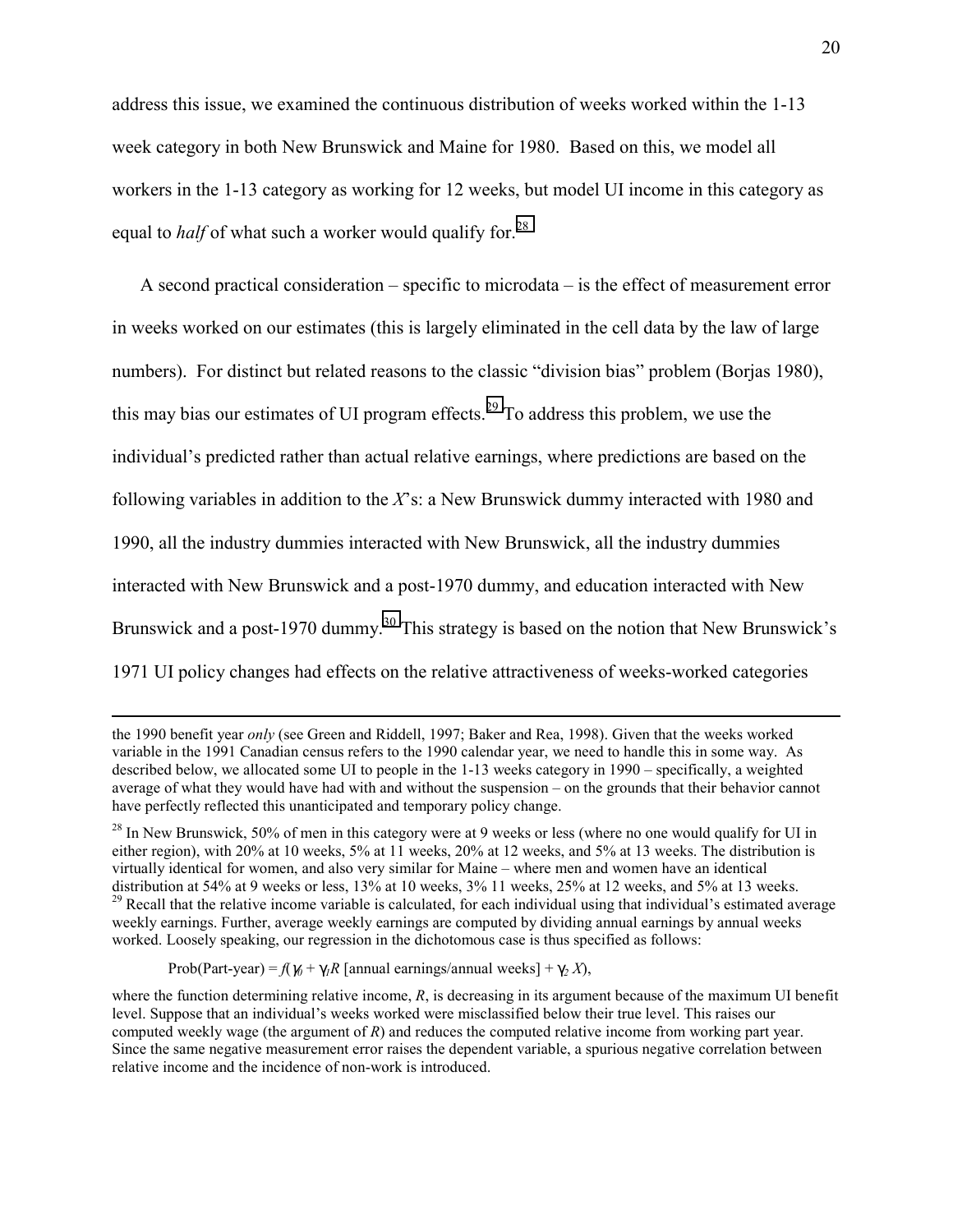that varied by jurisdiction, industry and worker skill level. These across-group policy change differentials are plausibly exogenous to the measurement error in individual weeks worked and can therefore be used to identify the effects of the relative income variable.<sup>31</sup>

## **b. Data**

We use the New Brunswick observations in the 1%, 2%, and 3% national Public Use microdata files for 1970, 1980 and 1990 respectively. For Maine, we use the 1% sample in 1970 and the 5% state samples for 1980-90.<sup>32</sup> In addition, *we restrict our sample to persons living in Maine's six 'northern counties' only*; we henceforth refer to this area as Northern Maine. As noted, details of variable construction for both the cell-means and microdata, including issues of comparability across countries and across years, are provided in Appendix 2.

Some basic descriptive statistics of our estimation sample are provided in Tables 5 and 6. For context, these Tables also show statistics for all of Maine in addition to the six northern counties. On virtually all dimensions, Northern Maine is more similar to New Brunswick than is Maine as a whole. In addition, the working populations of Northern Maine and New Brunswick were of almost identical ages, and had similar levels of education. There were some differences in family structure which are expected to raise men's annual work weeks, but to reduce women's. While there were some differences in industry mix – in particular, the primary sector was more important in New Brunswick while manufacturing was more important in Northern

 $30$  To reduce the impact of measurement error we also eliminated weekly wage outliers; specifically, in each region/year we drop the top 1 percent and bottom 5 percent of the calculated wage distribution.

<sup>&</sup>lt;sup>31</sup> Another advantage of using predicted relative earnings is that it addresses estimation problems stemming from unobserved individual 'ability' as well. If unexplained individual weekly wage differences ('ability') are positively correlated with unobserved differences in tastes for work, a cross-sectional OLS coefficient on our relative income variable will *overstate* the causal effects of relative income on weeks worked. By removing the idiosyncratic portion of individual earnings from the calculation of an individual's relative earnings in different weeks worked categories, our procedure eliminates this form of 'ability bias' as well.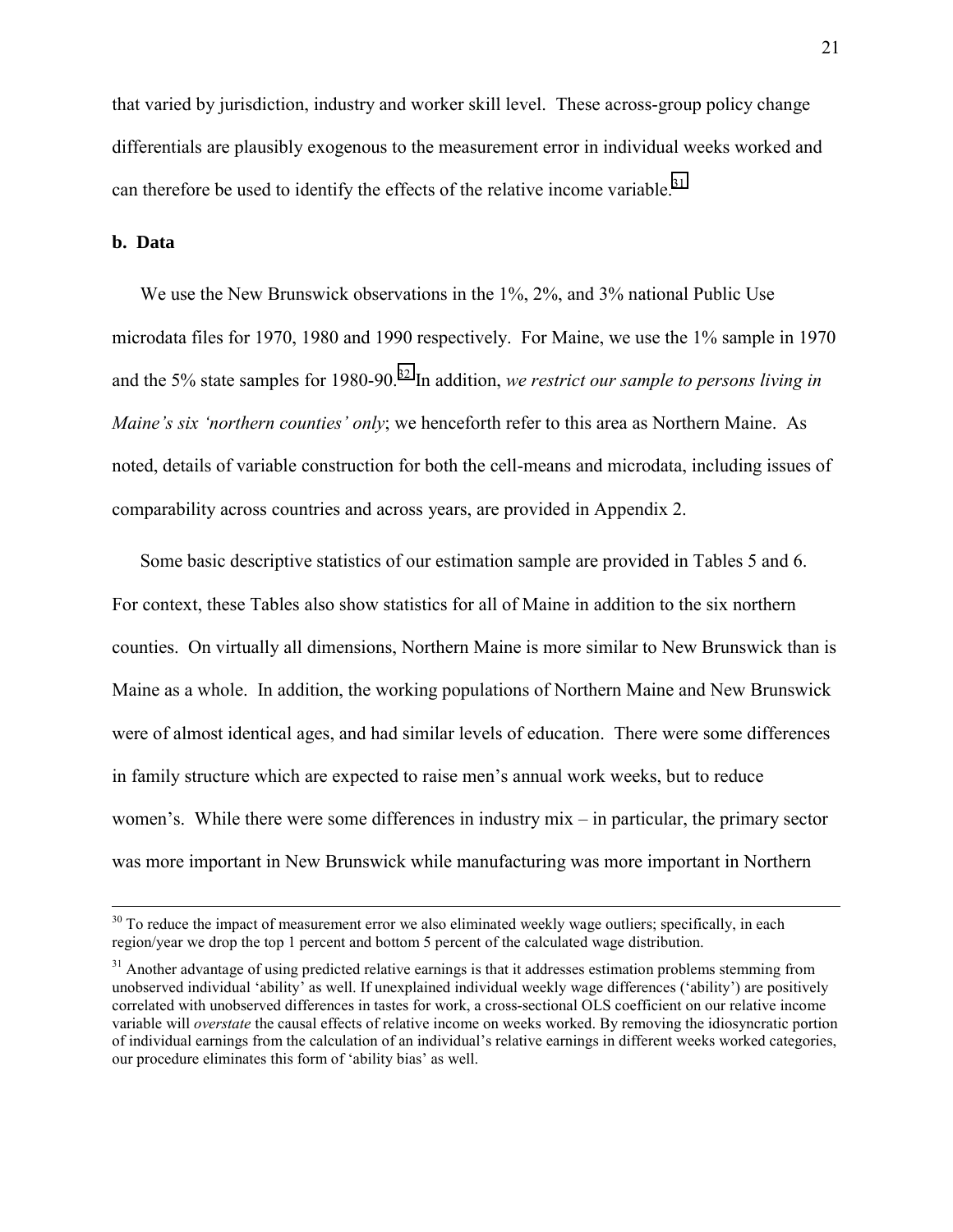Maine, at no time in either jurisdiction under study did the primary sector (essentially fishing and logging) employ more than nine percent of men, or two percent of women.

## **c. Results**

Coefficients from conditional logit estimation of equations 1 and 2 are reported in Table 7. As the Table indicates, our specification includes a full set of year and region effects, specific to each of the choice categories. Additional controls (not shown) include a full set of industry effects for each weeks-worked category, and all the variables summarized in Tables 5 and 6: age, marital status, children, school attendance, education, part-time work. While not reported, these variables have effects on the choice-specific propensities that are, in almost all cases, strongly in line with expectations (e.g. higher education reduces the attractiveness of all part-year categories relative to the baseline, full-year category).

Turning to the UI policy variable, the results in Table 7 provide strong evidence that, *ceteris paribus*, a UI-induced increase in the relative income in a weeks-worked category makes it more likely to be chosen.<sup>33</sup> As conditional logit coefficients do not provide useful measures of the effects of a regressor on the expected distribution of outcomes, Tables 8 through 10 display various actual and predicted weeks-worked distributions calculated from the coefficients in Table 7.

Table 8 assesses how closely the conditional logit model fits the actual weeks-worked distribution across time and regions. Part (a) focuses on men and shows that full-year work was more common in Northern Maine than in New Brunswick in all years under examination In

<sup>&</sup>lt;sup>32</sup> We use *Stata's* "p-weight" option to adjust our estimates for these differences in sampling rates across countries and years. Thus our estimates are representative of a worker drawn at random from the combined populations of Northern Maine and New Brunswick over all three years of our data.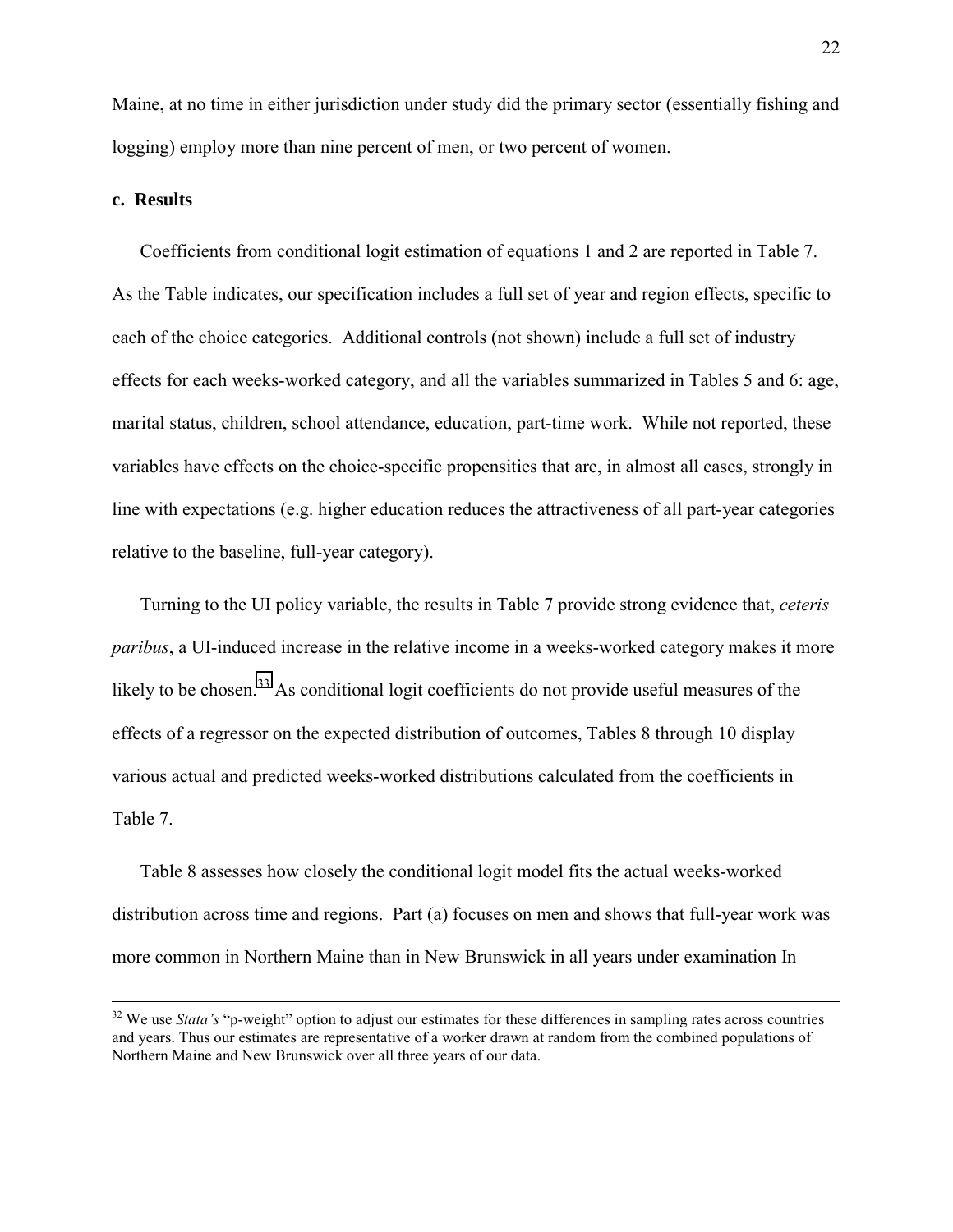addition, while full-year work declined over time in both regions between 1970 and 1990, it declined to a greater extent in New Brunswick than Northern Maine (about 7 versus 3 percentage points) despite starting at a lower base. Moreover, substantial increases occurred in the two lowest weeks-worked categories, 1-13 and 14-26, in New Brunswick. Part (a) also shows the weeks-worked distributions predicted by our model for men.<sup>34</sup> Overall, the model fits these distributions very well. In 15 of 24 possible cases the prediction is within a single percentage point of the actual, and in no case is the model off by more than three percentage points. Actual versus predicted values for women are shown in part (b) of Table 8. Similar patterns are evident, but against the background of an overall increase in labor force participation and full-year work. As for men, the model fits the actual weeks-worked distributions remarkably well in both jurisdictions.

### **d. Predicted Policy Effects: New Brunswick's 1971 UI Act**

To help understand the magnitude of the UI policy effects estimated in Table 7, Table 9 poses the following question: what would have happened in New Brunswick if the 1971 UI Act had not been implemented? The results are striking. For men, the simulation indicates that instead of declining by 7 percentage points, full-year work would have remained relatively constant at around 80 percentage points over the next two decades. Thus, the 1971 UI Act can account for virtually all of New Brunswick's (absolute and relative) decline in full-year work among men. Moreover, absent the 1971 UI Act, the large increases in the 1-13 weeks worked

 $33$  As in Section 4's analysis of cell means, we experimented with a specification that included controls for a full set of year- region interactions. In contrast to the cell-level results (see note 18 **check number**), in the microdata case the estimated policy effects did not attenuate or lose statistical significance when these interactions were included.

<sup>&</sup>lt;sup>34</sup> Predicted probabilities across all four choices were computed for every person in our sample, then averaged across persons by year and region.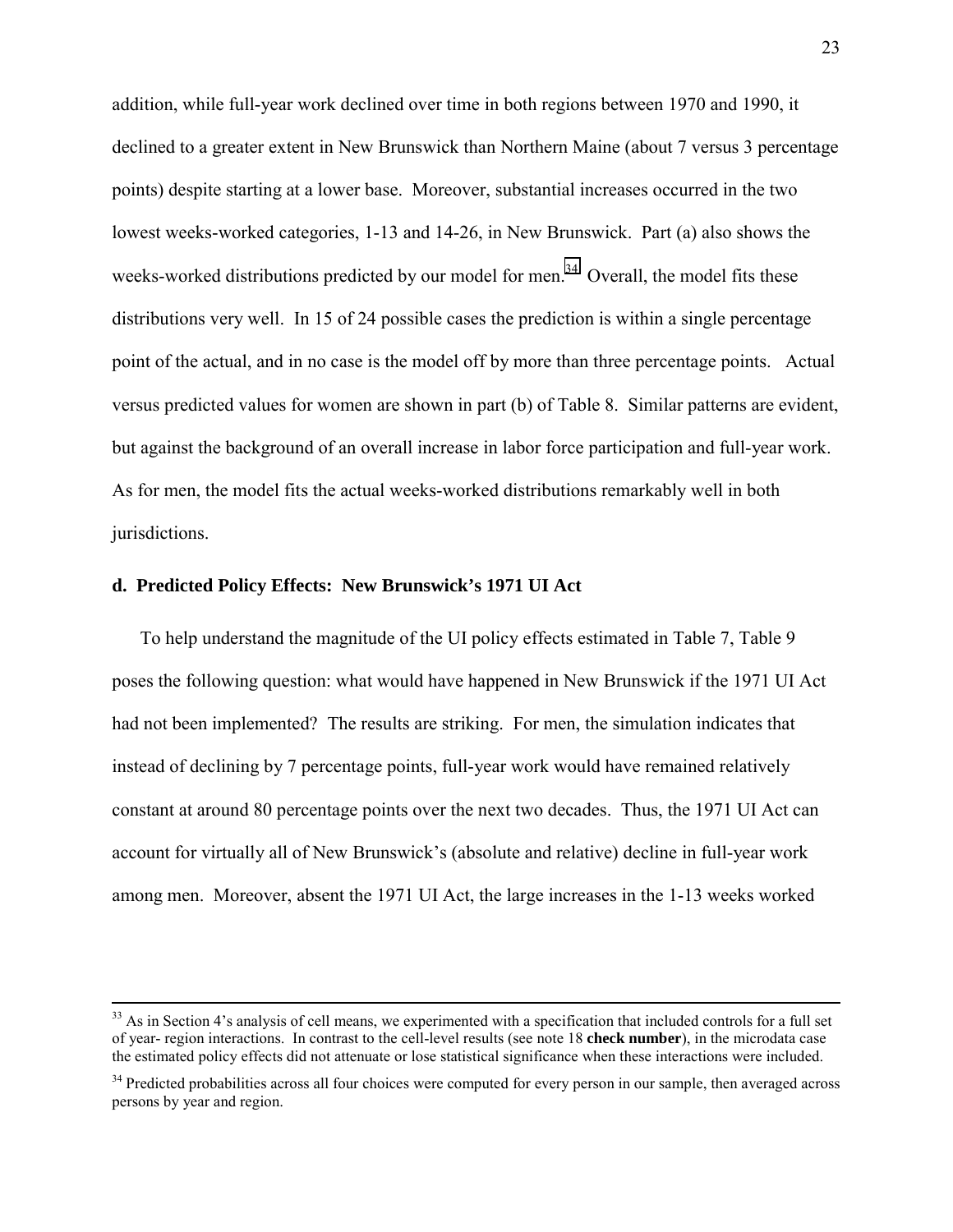(from 1.3 to 4.5 percentage points) and 14-26 weeks worked (9.3 to 15.6) categories would not have occurred.

For women, a somewhat different story emerges. Instead of a relatively minor increase in full-year work, according to our estimates the fraction of women working full-year would have *increased* by 14 percentage points if New Brunswick's 1971 policy change had not occurred. The 1970 part-year weeks worked distribution in New Brunswick is still skewed towards 14-26 weeks (relative to Northern Maine), but, as the previous Section suggests, this could be due to pre-existing UI policy differences between the regions. In summary, the 1972 UI reforms appear to have dramatically increased the incidence of part-year work in New Brunswick. For women in particular, these effects would not be apparent in a single-country study that did not use Northern Maine as a control group.

As in the two-outcome model, comparison of our results to other studies of income support may be facilitated by computing the labor supply elasticities they imply. To that end, consider the budget constraints facing an average New Brunswick woman in 1980 under two different legislative regimes, 1980 and 1970, depicted in Figure 5 (the numbers entered into the Figure are the means of the policy variables used in the Table 9 simulations). As a rough indicator of a single summary "wage rate" corresponding to either regime we use a simple average of the slopes between the endowment point (full year work) and the three other choices in that regime. This yields a 44.1 percent "average" decline in the returns to working an extra week of the year, due to the 1972 UI reforms.<sup>35</sup> Continuing to use 52, 33, 20 and 12 weeks to represent the four

<sup>&</sup>lt;sup>35</sup> In more detail, under 1970 rules, the implicit weekly wage associated with the 1-13 weeks worked category, measured in weeks of income per week of work, is simply 1, because no individual working between 1 and 13 weeks was entitled to UI. (Twelve weeks of work correspond to 12/52 = .231 years worth of income (recall that 12 weeks represents the 1-13 week category). Under the 1980 rules, this implicit wage rate had fallen to (1- .448)\* $[52/(52-12)] = .72$  weeks of income per week worked, a 33 percent effective wage decrease (using an average of initial and final values as a base to calculate percentages). The same calculations applied to the 14-26 and 27-39 weeks worked categories yield percentage wage declines of 58 and 41 percent respectively; 44.1 is a simple average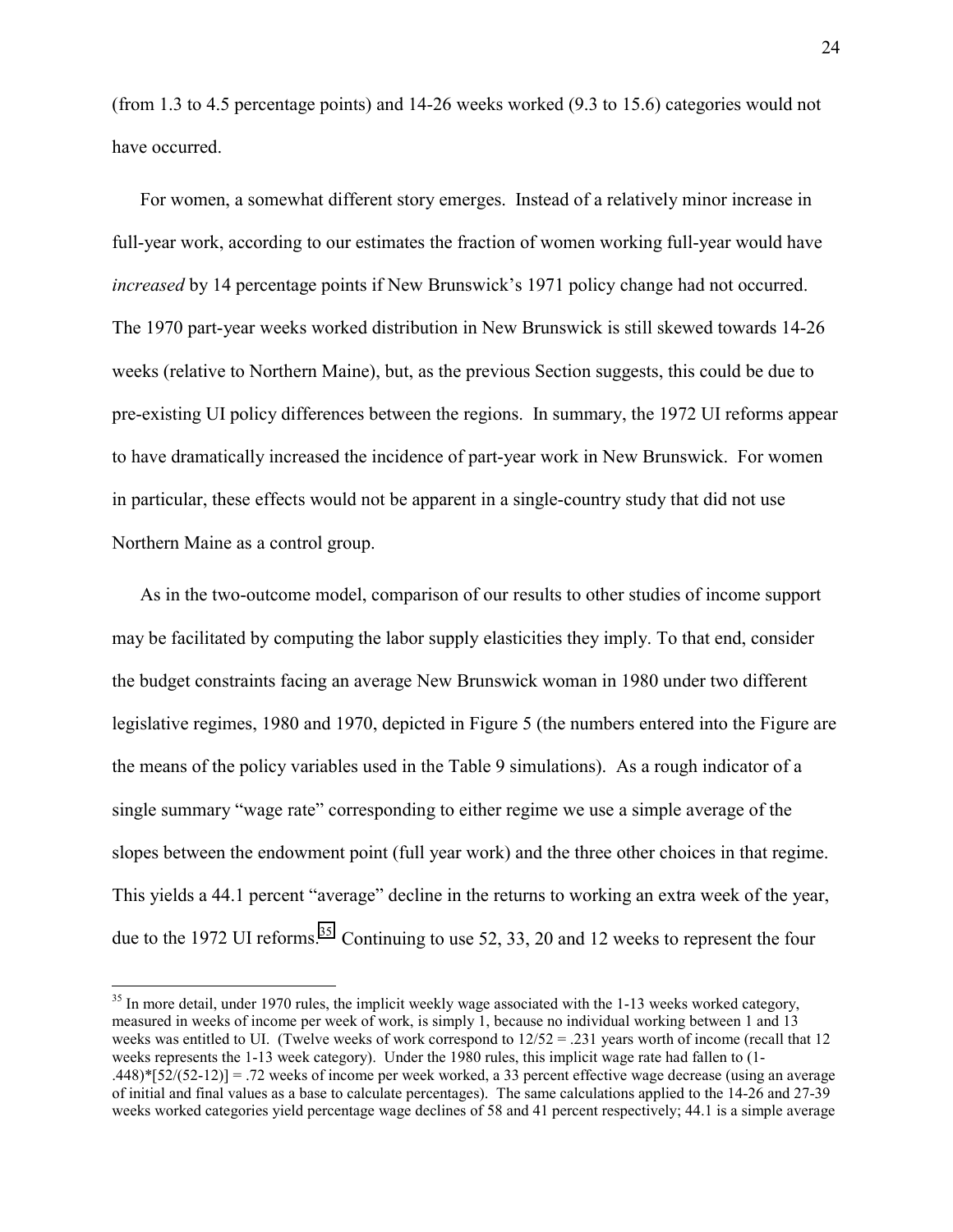weeks-worked categories, women's predicted responses to the 1980 policy reforms correspond to a labor supply elasticity of  $9.6/44.1 = .22$ . For men, the same calculations yield an elasticity of .13. These values are remarkably close to our estimates from the previous section's model, .30 and .13 for women and men respectively.<sup>36</sup>

As before, we also compute frequency-of-choice elasticities with respect to the *total income* associated with a choice. Focusing on the bottom two weeks-worked categories (1-13 and 14- 26), women's elasticities are 1.06 and .68 respectively; men's are 1.34 and 0.99 respectively. Thus, a ten percent increase in the total income associated with working 1-13 weeks implies an increase of more than ten percent in the share of workers in that category. Combining the bottom two categories, we estimate an elasticity of about one (1.04 for men, .91) for both men and women. *Thus, for both men and women, increasing the income associated with working less than half year by ten percent raises the number of men or women working under half year by about ten percent as well.37* Clearly, these estimates suggest large responses of UI program participation, and expenditures, with respect to program generosity.

On one level, we should not be surprised if New Brunswick's 1972 UI reforms led to an increase in UI program participation. The new rules extended UI entitlements to workers with very short histories who previously did not qualify for the program. Thus, a participation (and expenditure) increase would have occurred even in the absence of any behavioral responses to the policy change. Since our interest here is in behavioral adaptation to legislation, we net out

of these three percentage changes.

<sup>&</sup>lt;sup>36</sup> Although these elasticities compute the response of labor supply to a measure of the wage rate, it is noteworthy that they do not correspond to the uncompensated (or compensated) labor supply elasticities as usually defined. This is because, as Figure 5 shows, increases in UI generosity rotate the budget constraint around an endowment point on the vertical, not the horizontal axis. Wage declines of this nature have an unambiguously negative predicted effect on labor supply when leisure is normal, because income and substitution effects work in the same direction.

 $37$  Combining the bottom three categories yields an estimate of UI effects on 'part-year' (under 40 weeks) work that is comparable to those obtained in our cell-level analysis. These elasticities are .90 for men and .74 for women.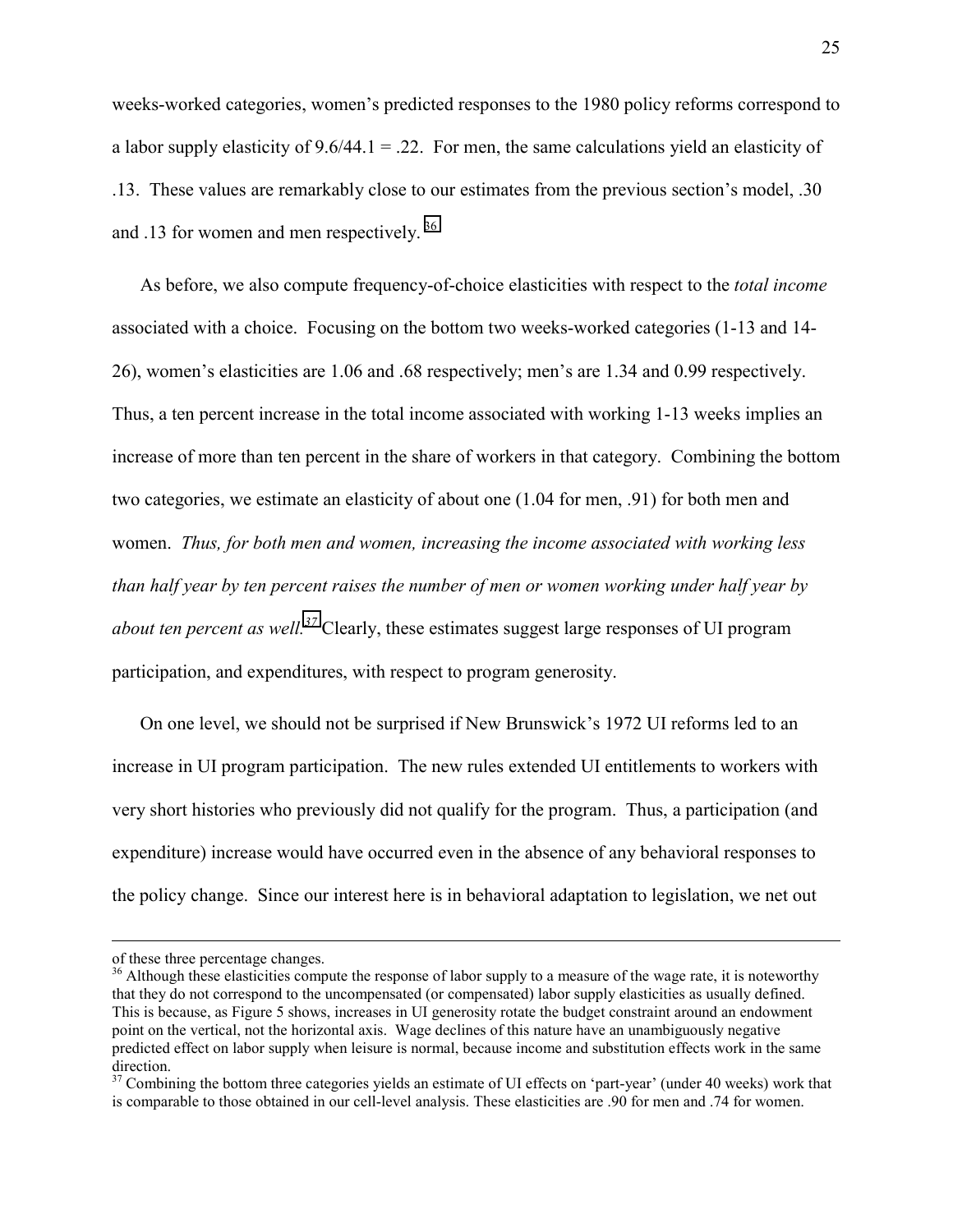the above, purely mechanical "entitlement" effects by computing changes in UI participation under a fixed (1980) set of UI rules. Since, under the 1980 rules, about half the workers in the 1- 13 week category qualified for UI, our estimate of the number of UI program participants equals the number of workers in the 14-26 and 27-39 week categories, plus half the number in the 1-13 week category.<sup>38</sup> Under that definition, our estimates imply an elasticity of UI program participation and with respect to the average income associated with "part-year" work (under 40 weeks) of .80 for men, and .57 for women. Elasticities of paid UI weeks are .74 for men, and .41 for women. In other words, raising the income associated with part-year work by 10 percent is predicted to raise the number of men receiving UI benefits by 8 percent, and the number of UI benefit weeks paid to men by 7.4 percent.<sup>39</sup>

## **e. Predicted Policy Effects: International Comparisons**

 $\overline{a}$ 

To understand the implications of our results for the study of international differences in work activity (e.g. Prescott 2004; Alesina *et al* 2005), we also ask: "What would happen if New Brunswick adopted Maine's UI system?" The results, presented in Table 10, show that 80 percent of New Brunswick's working men would be working full year in 1990 (compared with 72 percent who actually did so, and compared with 88 percent of Northern Maine men who did so). Thus, UI policy alone explains half of men's 16 percentage point cross-sectional gap in fullyear work between these two jurisdictions in 1990. If New Brunswick had Maine's UI system, 75 percent of its working women would have worked full year in 1990 (compared to 65 percent who actually did so, and compared with 76 percent of Northern Maine women who did so). UI

<sup>&</sup>lt;sup>38</sup> If only a fixed fraction of UI-qualified workers actually participate in the program, our computed elasticities are unaffected. If the UI take-up rate among qualified workers increases with the benefit level, the elasticities presented below underestimate the magnitude of the response.

<sup>&</sup>lt;sup>39</sup> These UI take-up elasticities are larger for men than those obtained from the previous section's two-outcome model, but smaller for women (they were .57 and 2.09 respectively for men and women). We place more weight on the current numbers since they are based on a more detailed simulation of the change in predicted work weeks.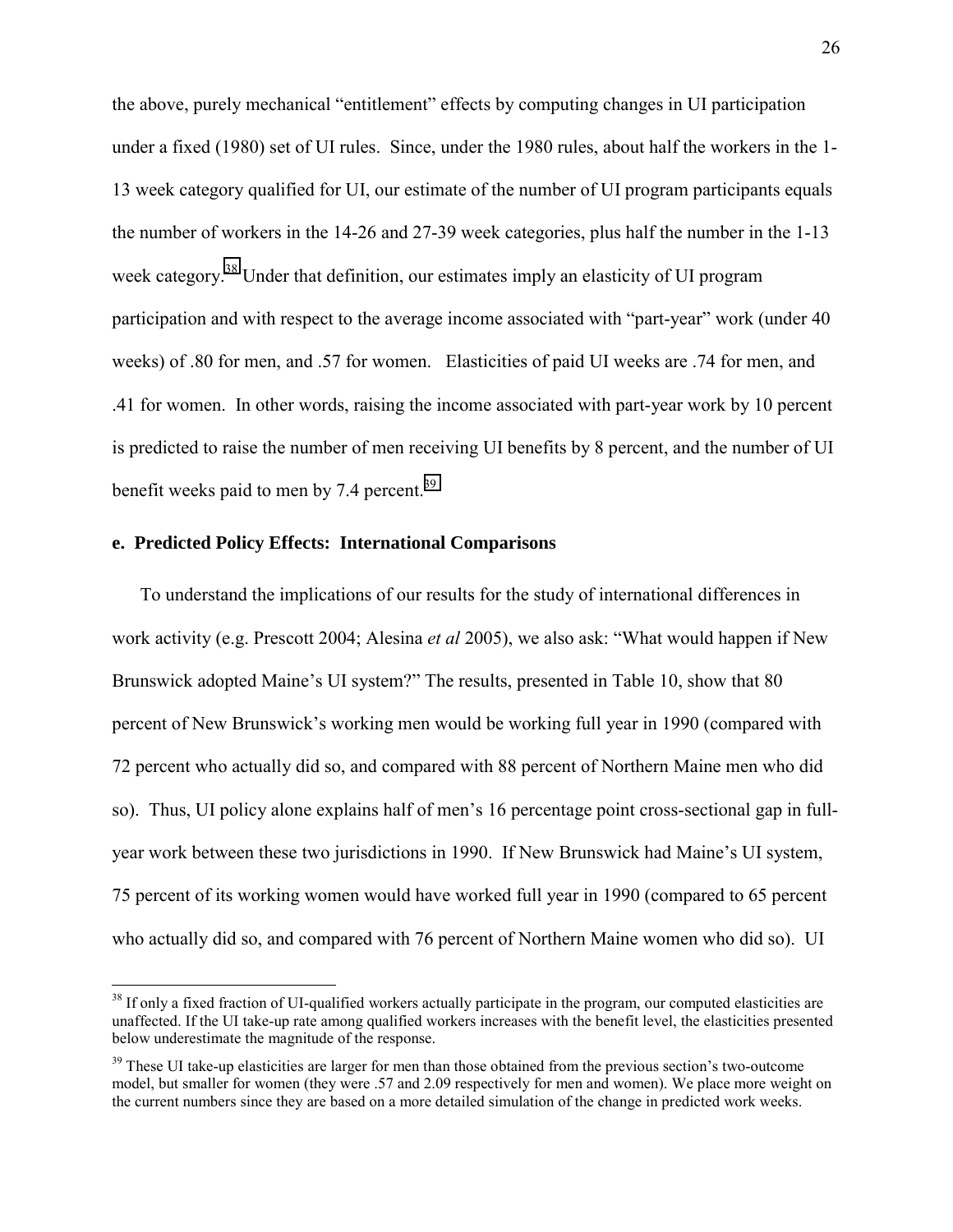policy therefore explains *all* of women's 16 percentage point cross-sectional gap in full-year work between these two jurisdictions in 1990.

Focusing on the share of workers who put in less than a half year of work, Table 10's predictions are even more dramatic. For example, according to Table 8, in 1990 (2.2+3.9=) 6.1 percent of Northern Maine's working men worked fewer than 27 weeks; in New Brunswick that figure was more than three times as high at 20.8 percent. From Table 10, only  $(1.0+10.4=)$  11.4 percent of New Brunswick's working men would work less than half year if New Brunswick had Maine's UI system. Thus, UI policy differences explain about two thirds ((20.8-11.4)/(20.8-6.1) of this differential. For women in 1990, 13.8 percent worked less than half year in Northern Maine, compared to 26.2 percent in New Brunswick. Similar calculations imply that UI policy differences can account for essentially all of this difference.

As noted, it is striking that the effects of UI on weeks-worked distributions described above are observed at the level of the entire labor force (not just for the highly restricted samples often analyzed in income-support studies, such as single mothers, former welfare recipients, or workers who have just initiated an unemployment spell). That said, it is useful to investigate whether a sample of less-skilled workers would be more responsive to UI incentives than the population as a whole, particularly since UI replacement rates are higher among the less-skilled. To that end, we replicated the entire analysis underlying Table 10 for a sample of workers with a high-school degree or less. The results are shown in Table  $11<sup>40</sup>$  Compared to all men, there is a larger inter-regional difference in the 1990 share working part-year (under 40 weeks) among the less-educated at (100-82=) 18 percent in Northern Maine versus (100-66=) 34 percent in New Brunswick. According to Table 11, UI policy explains 80.3-66.3=14 percentage points of this 16 point difference. The results are even more dramatic for the share of men working less than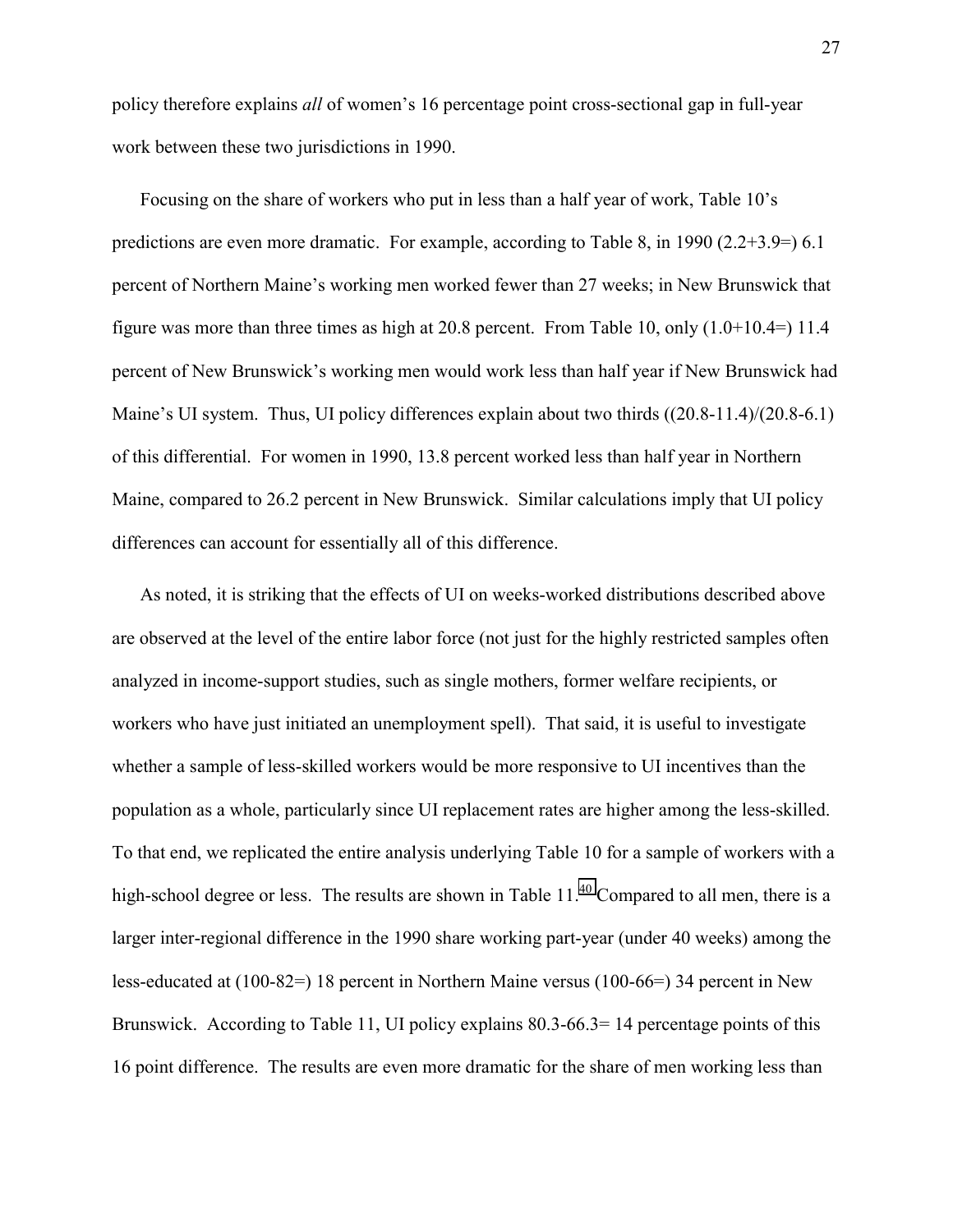half the year. In 1990 more than a quarter of New Brunswick's men  $(5.5 + 20.2 = 25.7$  percent) fell into this category, compared to 10.3 percent in Northern Maine. Imposing Maine's UI system on New Brunswick reduces this 25.7 percent to 11.4 percent. The model therefore attributes almost the entire international gap in 1990 to the UI policy differential.

For less-educated women, Table 11 shows an interregional gap in the 1990 incidence of partyear work (under 40 weeks) equal to  $68.9 - 60.3 = 8.6$  percentage points. Under Maine's rules women in New Brunswick would have worked part-year  $72.1-60.3 = 11.8$  percentage points less frequently. The interregional gap in the share working half-year or less is 11.3 percentage points, essentially all of which is again attributed to UI policy differences. In contrast to men, these predicted UI effects for less-educated women are not unambiguously greater than those for the entire female labor force. Perhaps because of women's lower wages overall, and perhaps because of a greater desire to spend time with children, better- educated women appear to be just as likely to respond to the UI program as less-educated women.

## **f. Unobserved Macroeconomic Shocks?**

 While our research design accounts for common macroeconomic shocks affecting Maine and New Brunswick, could the employment changes attributed by our design to UI policy be spurious results of differential macroeconomic shocks affecting these two jurisdictions? This section presents some evidence relevant to this possibility. Before doing so, however, we note that --almost by definition-- macroeconomic shocks are high-frequency events relative to the periodity of our data (10 years). Thus, unless New Brunswick entered a recession of unprecedented length at some time between 1970 and 1980, or coincidentally experienced

<sup>&</sup>lt;sup>40</sup> Predicted distributions correspond very closely to the actual ones; for brevity, we report predictions only.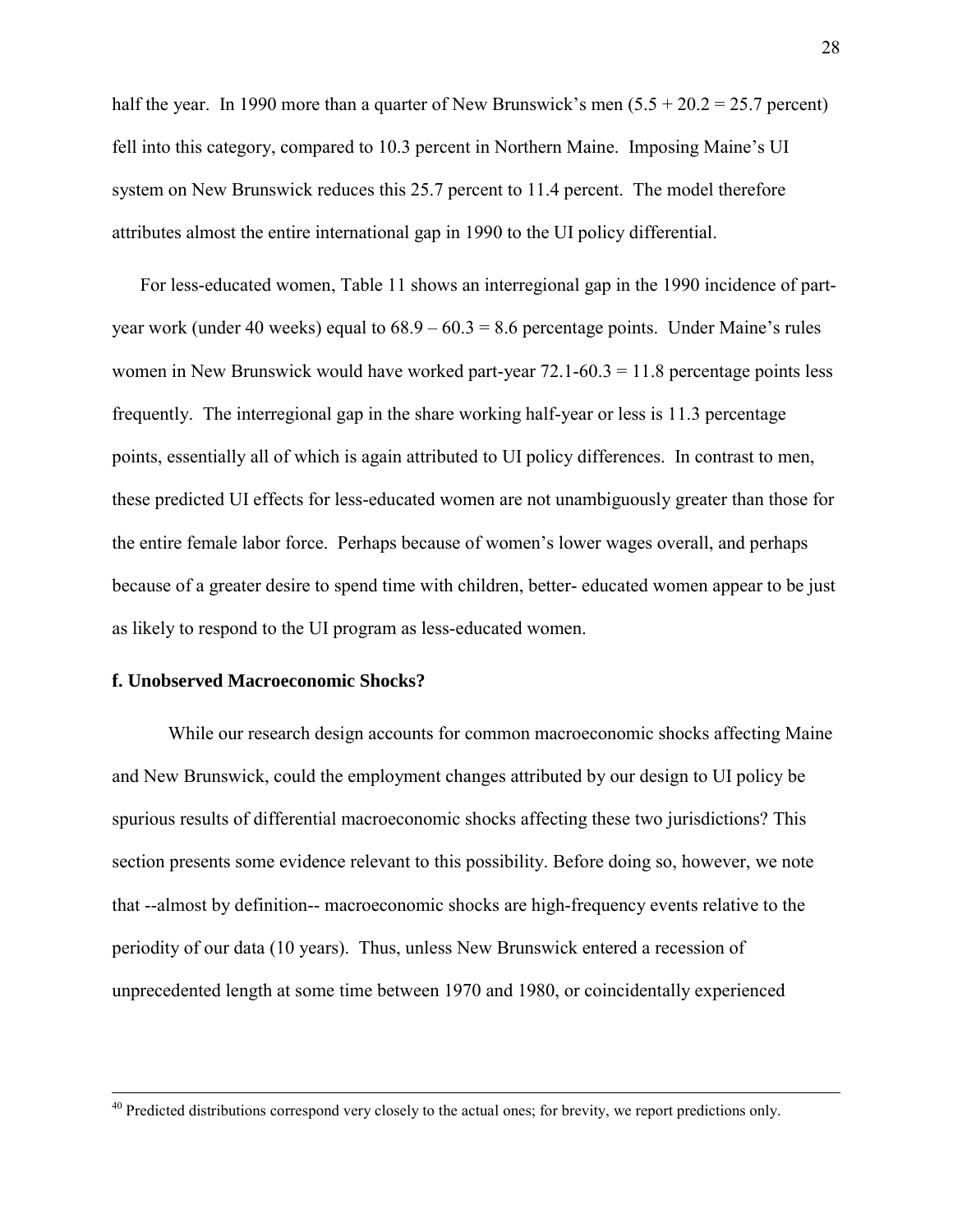stronger recessions than Maine in both 1980 and 1990, it seems unlikely that differences in the timing and magnitude of business cycles can explain our results.

 Turning now to the evidence, we make five observations. First, examination of Figure 3 (in addition to other data on Canadian macroeconomic performance) reveals that 1980 and 1990 were relatively good years from a cyclical perspective in Canada, each preceding a recession that took place in the early years of those decades. Second, Figure 3 also reveals that what happened in New Brunswick around the two major UI expansions does not resemble a typical recession there. For example, it is well known that strong recessions occurred in 1983 and 1991; these correspond to increases in unemployment, but much smaller ones than those which appear to be associated with the UI policy changes studied in this paper. Third, unlike our UI model, the "recession" hypothesis does not have specific predictions for *which* weeks-worked categories should have increased in prevalence the most over this time period (it simply predicts less work overall). Compared with this, our model's ability to predict quite precisely the changes in the entire distribution of work weeks based on UI changes that affected different parts of this distribution differently suggests to us that something more subtle (and quantifiable) than differential recessions is at work.

 Fourth, consider Table 12's evidence on another business cycle indicator: the share of persons working zero weeks per year. If stronger recessions in New Brunswick explain our results, then this share --like the share working, say, 1-13 weeks-- should have increased more rapidly in New Brunswick than Maine due to a generalized shortage of jobs. If UI was the main factor however, this is not necessarily the case, since generous UI actually raises workers' incentives to enter the labor market. According to Table 12, between 1970 and 1980 the share of men working zero weeks per year rose in both Maine and New Brunswick, but by a *smaller*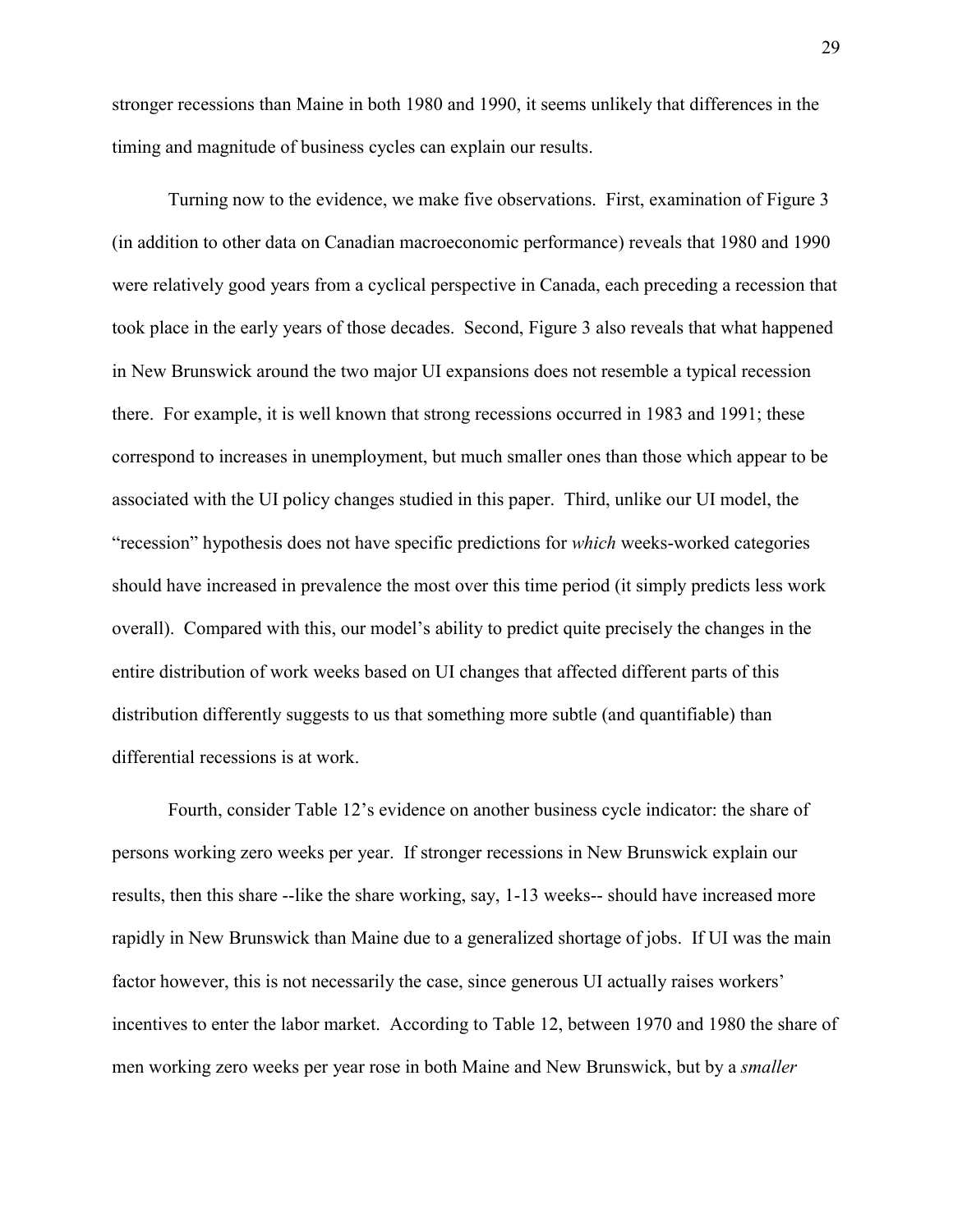amount  $((9.2-6.7)= 2.5$  versus  $((7.5-3.9=) 3.6$  percentage points) in New Brunswick, suggesting either more favorable cyclical conditions in New Brunswick or a positive causal effect of UI on the probability of working a positive number of weeks. For women, the share working zero weeks fell in both regions, but by a larger amount in New Brunswick (10.6 versus 8.4 percentage points), suggesting the same thing.

 Finally, consider the real wage data in Table 12. If New Brunswick experienced a more severe recession between 1970 and 1980, real wage growth there should have been less than in Maine. Instead, the opposite occurred, with much greater real wage growth in New Brunswick over that period. For example, between 1970 and 1980, men's real weekly earnings in Maine's northern counties fell by  $(363.7-340.9)/363.7 = 6.3$  percent (equivalent to a compounded annual growth rate of minus 0.7 percent). In New Brunswick, real weekly earnings *rose* over this same time period by  $(495.0-391.9)/391.9 = 26.3$  percent (or 2.4 percent annually). Figures for hourly real wages are similar (a 2.3 percent decline over ten years in Maine versus a 29.3 percent increase in New Brunswick). For women, the same stark contrast between strong real wage growth in New Brunswick and a moderate decline in Maine is evident. Overall, these wage trends are much more suggestive of a negative shock to labor supply in New Brunswick (induced presumably by the large changes in UI policy at that time) than a recession-induced negative shock to labor demand. $41$ 

 $41$  A final piece of information relevant to the macro-shocks hypothesis is the results of re-estimating our conditional logit models with fixed effects for all region-year interactions. This specification holds constant any region-specific shock affecting the relative prevalence of each weeks-worked category in each year; identification now comes purely from differential effects of UI policy changes on workers with different characteristics such as industry or education. Rather than attenuating our estimates of the effects of UI policy, this actually raises them, although standard errors are large and the estimated magnitudes are so large as to be implausible.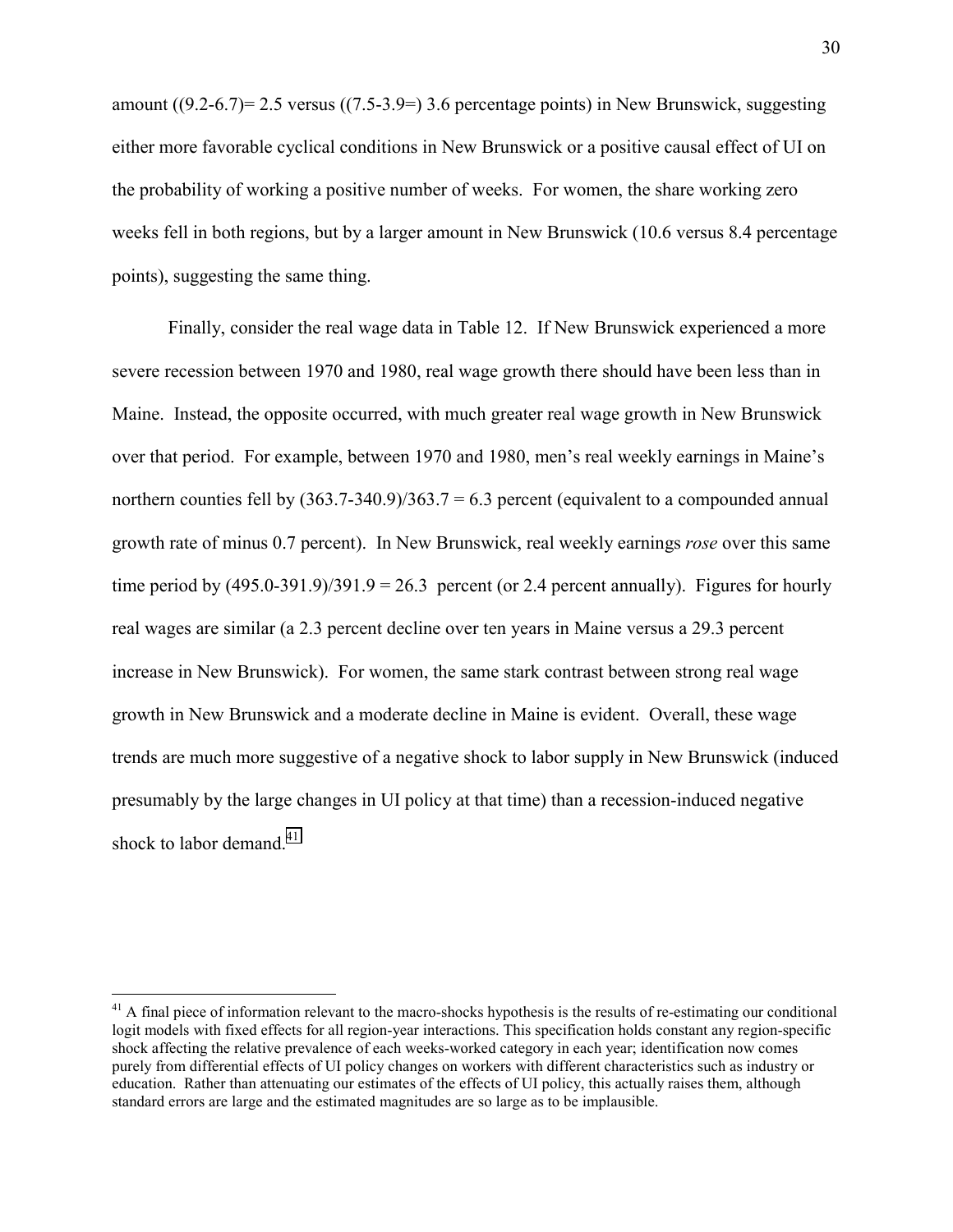### **6. Conclusions**

In 1990, six percent of 25-59-year-old men in Maine's Northern Counties worked fewer than 26 weeks. Just across the Saint Croix River in New Brunswick, that figure was more than three times as high, at 20 percent. Our results suggest that a large share of this difference can be explained by the much more generous Canadian Unemployment Insurance system. These results are derived from a unique and dramatic natural income-support experiment spanning 50 years, during which we see a close link between changes in these jurisdictions' relative weeks-worked distributions and New Brunswick's UI policy changes. Further, the fact that our very parsimonious model accurately predicts *which* particular weeks-worked categories became relatively more common after New Brunswick's 1971 UI reforms considerably strengthens the case for a causal role of UI policy.

In more detail, we identify large effects of UI program generosity on the likelihood of working a relatively small number of weeks per year – for example, 1 to 13 weeks or 14 to 26 weeks. For both men and women, a ten percent UI-induced increase in the income associated with working less than half-year is estimated to raise the number of persons working less than half year by about the same ratio. These large UI-induced changes in the incidence of part-year work in turn suggest large elasticities of program participation – and therefore program expenditures – with respect to program generosity. For instance, raising the income associated with part-year work by 10 percent raises the number of men receiving UI benefits by 8 percent, and the number of UI benefit weeks paid to men by 7.4 percent. Needless to say, such responses should play important roles in the cost-benefit analysis of any income support policy.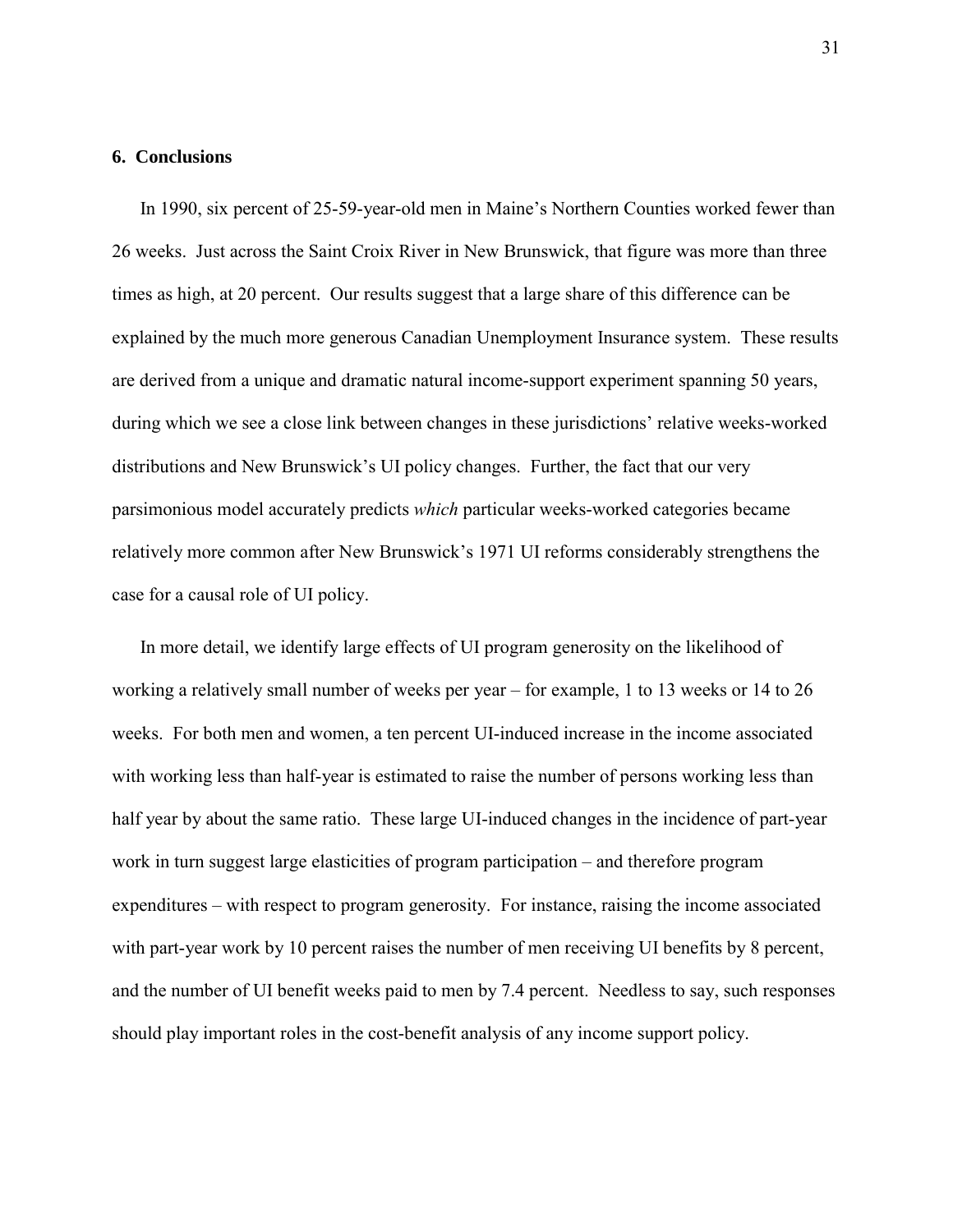The approach taken in this paper differs from most existing studies of the labor market effects of income support programs which (for good reason) restrict their attention to the shortrun effects of small policy changes on the labor supply of specific at-risk groups (e.g. former welfare recipients; workers who have just become unemployed). In contrast, we evaluate the long-run impact of a very generous unemployment insurance program on the amount of work performed by a region's entire workforce. Clearly, because they allow both workers *and* firms to make larger adjustments on a greater number of margins, both the size and permanence of the UI policy changes studied here may help account for the relatively large responses estimated here. Among the margins of adjustment that might play a larger role in the long run are education decisions, occupational choices, fertility decisions, migration (workers with high tastes for leisure may be induced to remain in New Brunswick by UI policy), learning effects (it takes time and/or experience to understand the workings of the UI system), and the development of informal institutions (such as relabelling of separations and the job-sharing example discussed in Section 4) to take most effective advantage of the UI program. $^{42}$ 

Finally, two additional factors may contribute to the large estimated responses in this paper. One is social effects: the large UI participation rates generated by the Canadian program may themselves help disseminate knowledge about how the program works, and may effectively eliminate any stigma associated with benefit receipt. We do not attempt to distinguish such induced social effects from 'first-order' program effects in this paper; we simply note that any social multipliers may help explain the size of our estimates.<sup>43</sup> Second is the pre-existing pattern of seasonal work in both these jurisdictions. Clearly, to the extent that a program's main effect is

 $42$  Of course, some of these margins (in particular education decisions, occupational choices, and fertility decisions) are at least partially controlled for in our estimation procedure. To the extent they are held constant in our analysis, even the large estimates in this paper are likely to understate the overall magnitude of responses to UI.

<sup>&</sup>lt;sup>43</sup> See for example Bertrand et al. (2000) for a recent study of social effects on income support program participation.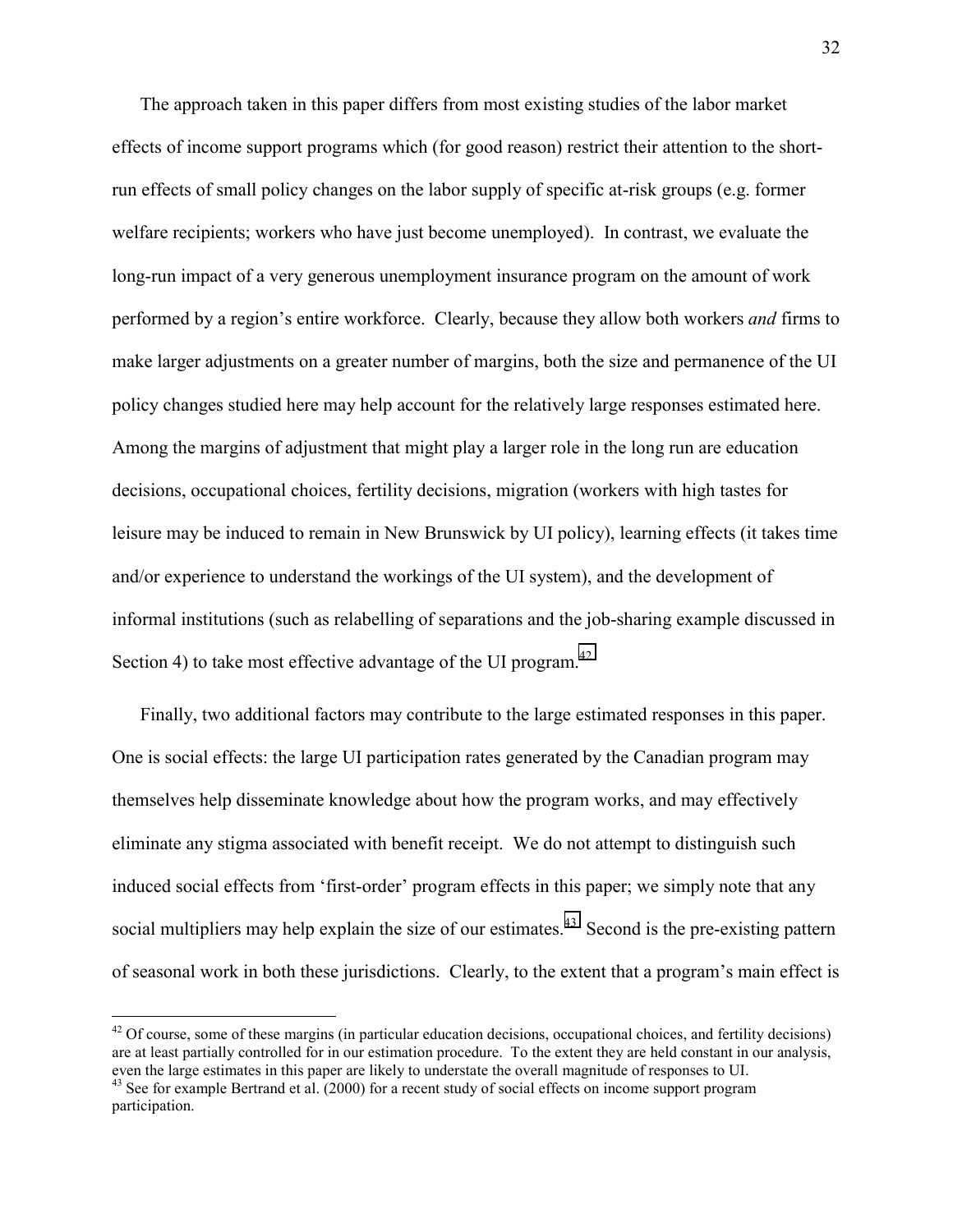to preserve an existing way of life, any adjustment costs will work in favor of, rather than against, large program effects. That said, our estimates attribute large increases in women's partyear work to New Brunswick's UI system. Importantly, these effects are observed in sectors such as services (which accounts for half of female employment), not just in 'inherently' seasonal activities such as primary industries. Thus, for women, it appears that New Brunswick's UI program has not just preserved an existing lifestyle, but actually created a new one based on chronic seasonal unemployment.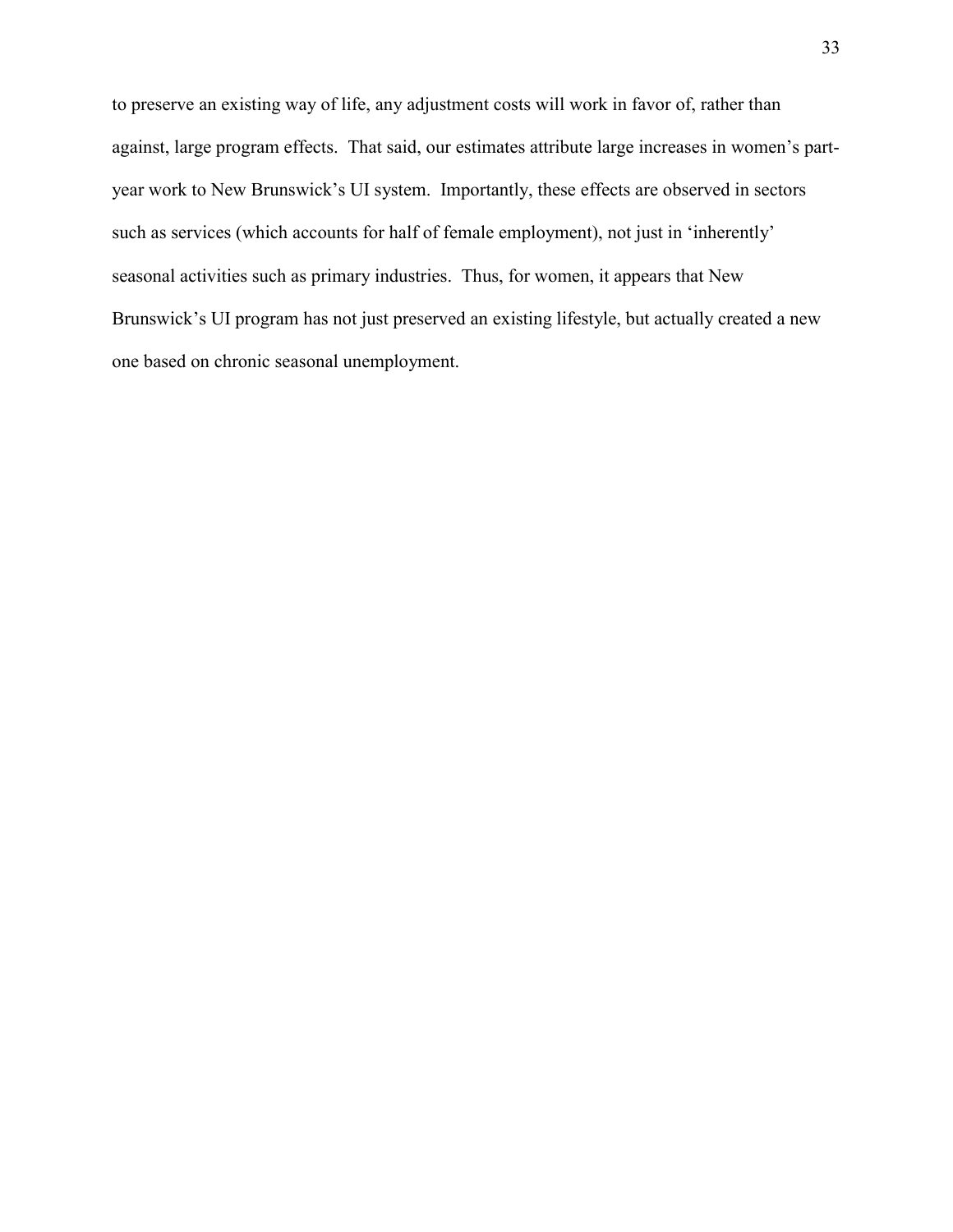### **References**

- Alesina, A., E. Glaeser, and B. Sacerdote. 2005. "Work and Leisure in the U.S. and Europe: Why so Different?" *NBER Macroeconomics Annua*.
- Anderson, Patricia M. and Bruce D. Meyer. 1997. "Unemployment Insurance Take-up Rates and the After-tax Value of Benefits" *Quarterly Journal of Economics,* Volume 112, Number 3, pp. 913-37.
- Ashenfelter, Orley and David E. Card. 1986. "Why have Unemployment Rates in Canada and the United States Diverged?" *Economica*, Volume 53, pp.171-95
- Baker, Michael and Samuel A. Rea. 1998. "Employment Spells and Unemployment Insurance Eligibility Requirements" *Review of Economics and Statistics*, Volume 80, Number 1, pp.80-94.
- Bertrand, Marianne, Luttmer, Erzo, and Sendhil Mullainathan. 2000. "Network Effects and Welfare Cultures" *Quarterly Journal of Economics*, Volume 115, Number 3, pp. 1019- 55.
- Blank, Rebecca M., and David E. Card. 1991. "Recent Trends in Insured and Uninsured Unemployment: Is There an Explanation?" *Quarterly Journal of Economics,* Volume 106, Number 4, pp. 1157-89.
- Borjas, George. 1980. "The Relationship between Wages and Weekly Hours of Work: The Role of Division Bias" *Journal of Human Resources,* Volume 15, Number 3, pp. 409-423.
- Commission of Inquiry on Unemployment Insurance. 1986. Report. Ottawa: Minister of Supply and Services.
- Dingledine, Gary. 1981. *A chronology of response: The evolution of unemployment insurance from 1940 to 1980*. Ottawa: Minister of Supply and Services.
- Green, David A. and W. Craig Riddell. 1997. 'Qualifying for Unemployment Insurance: An Empirical Analysis" *Economic Journal,* Volume 107, Number 440, pp. 67-84.
- Green, David A. and Timothy Sargent. 1998. "Unemployment Insurance and Job Durations: Seasonal and Non-seasonal Jobs" *Canadian Journal of Economics,* Volume 31, Number 2, pp. 247-78.
- Hamermesh, Daniel S. 2002. "International Labor Economics" *Journal of Labor Economics*, Volume 20, Number 4, pp. 709-32.
- Harris, Michael. 1998. Lament for an Ocean: The Collapse of the Atlantic Cod Fishery: A True Crime Story. Toronto: McClelland & Stewart.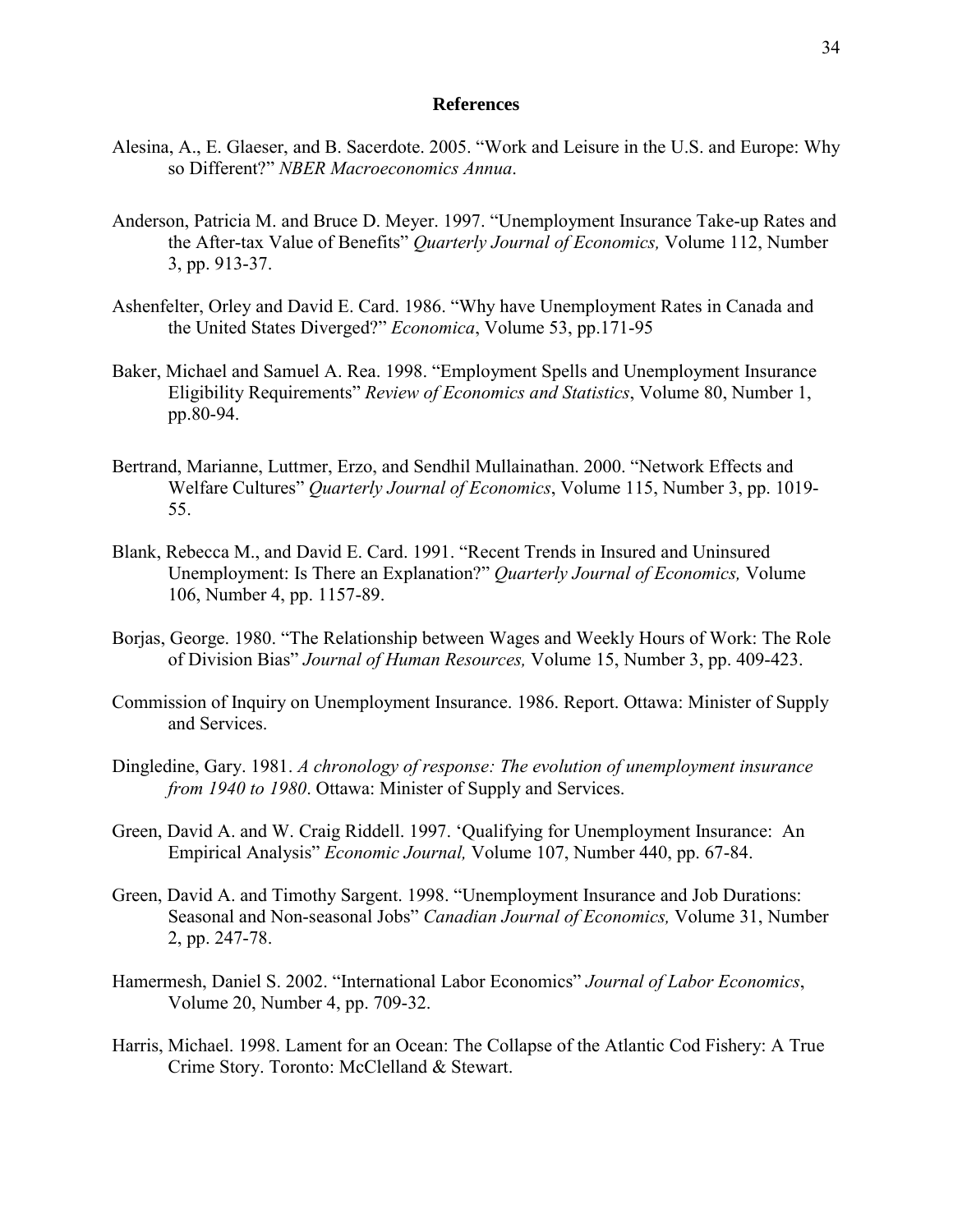- Human Resources Development Canada. 2005. "Unemployment Insurance in Canada" <http://www.hrdc-drhc.ca/ae-ei/hist/chapter4.shtml>
- Kuhn, Peter and Arthur Sweetman. 1998. "Unemployment Insurance and Quits in Canada" *Canadian Journal of Economics*, Volume 31, Number 3, pp. 549-72.
- Krueger, Alan and Bruce Meyer. 2002. "Labor Supply Effects of Social Insurance", in A. Auerbach and M. Feldstein, eds. *Handbook of Public Economics*, Volume 4. Amsterdam: Elsevier, pp. 2327-2392.
- MacLeod, W. B. and Thomas Lemieux. 2001. 'Supply Side Hysteresis: The Case of the Canadian Unemployment System" *Journal of Public Economics,* Volume 78, Number 2, pp.139-170.
- Murray, Charles A. 1994. *Losing ground: American social policy, 1950-1980.* New York: Basic Books.
- Prescott, E. C. 2004. "Why do Americans Work So Much More than Europeans?" *Federal Reserve Bank of Minneapolis Quarterly Review,* Volume 28, Number 1.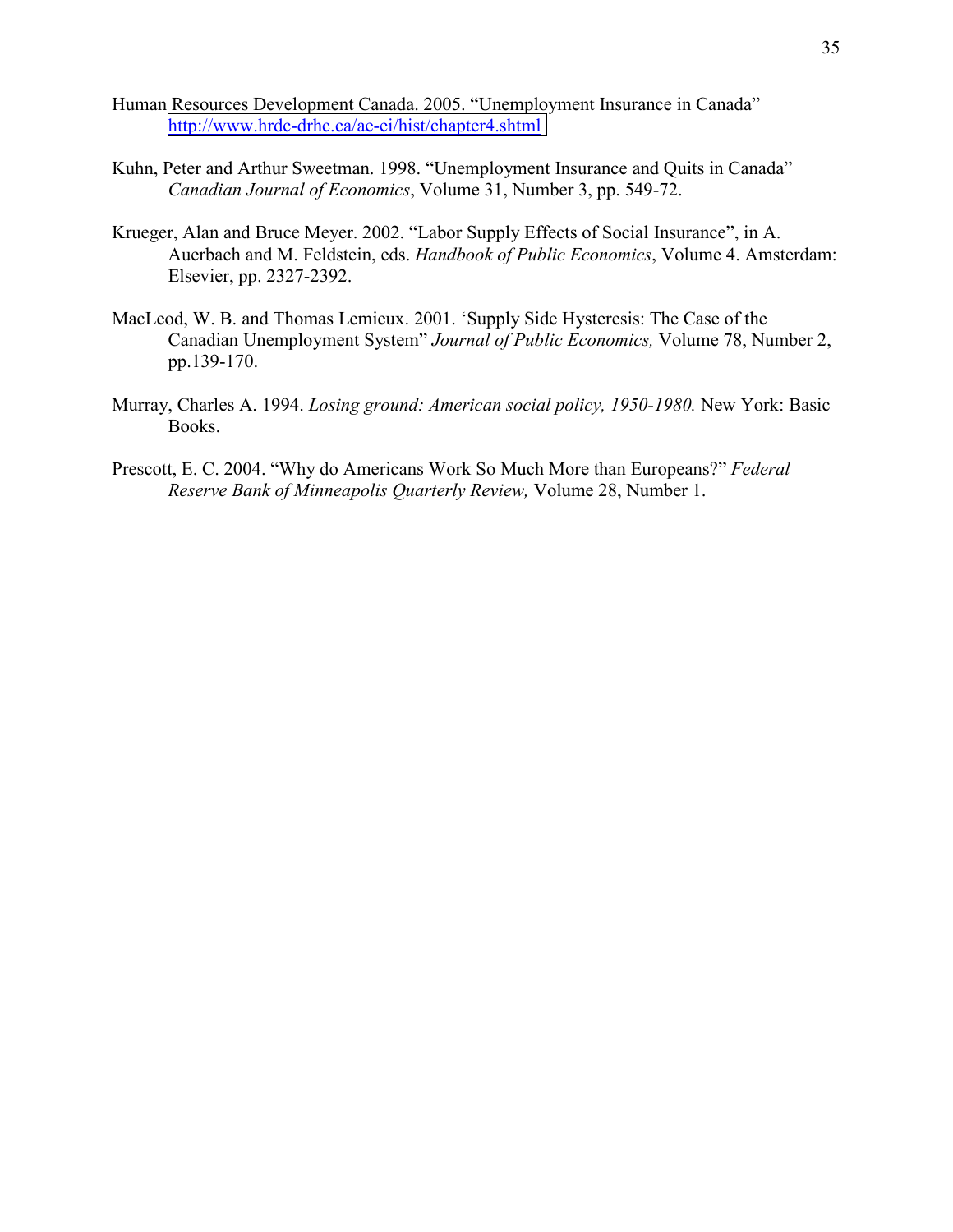# **Table 1 Government Transfer Payments in Maine and New Brunswick, 1990**

## **A. All Persons:**

|                                                            | Men  | Women |  |  |  |  |
|------------------------------------------------------------|------|-------|--|--|--|--|
| 1. Fraction receiving unemployment insurance               |      |       |  |  |  |  |
| New Brunswick                                              | .228 | .182  |  |  |  |  |
| Maine                                                      | .056 | .031  |  |  |  |  |
| 2. Fraction receiving other transfer payments <sup>1</sup> |      |       |  |  |  |  |
| New Brunswick                                              | 117  | -117  |  |  |  |  |
| Maine                                                      | 062  | 082   |  |  |  |  |

# **B. Workers<sup>2</sup> Only:**

|                                                            | Men  | Women |  |  |  |  |
|------------------------------------------------------------|------|-------|--|--|--|--|
| 1. Fraction receiving unemployment insurance               |      |       |  |  |  |  |
| New Brunswick                                              | .295 | -297  |  |  |  |  |
| Maine                                                      | .057 | .033  |  |  |  |  |
| 2. Fraction receiving other transfer payments <sup>1</sup> |      |       |  |  |  |  |
| New Brunswick                                              | .054 | .058  |  |  |  |  |
| Maine                                                      | 039  | .040  |  |  |  |  |

1. In Maine, "other transfer payments" include public assistance, veterans' benefits and food stamps only. In New Brunswick, it includes social assistance, veterans pensions, workers compensation, disability benefits, mothers' allowances, Canada manpower training and mobility allowances, and provincial income supplements.

2. 'Workers' includes all individuals with positive weeks worked in the reference calendar year.

Age is restricted to 25 to 59 years.

Sources: Authors' calculations from 1991 Census of Canada and March 1990 Current Population Survey. CPS figures are weighted by CPS final weight.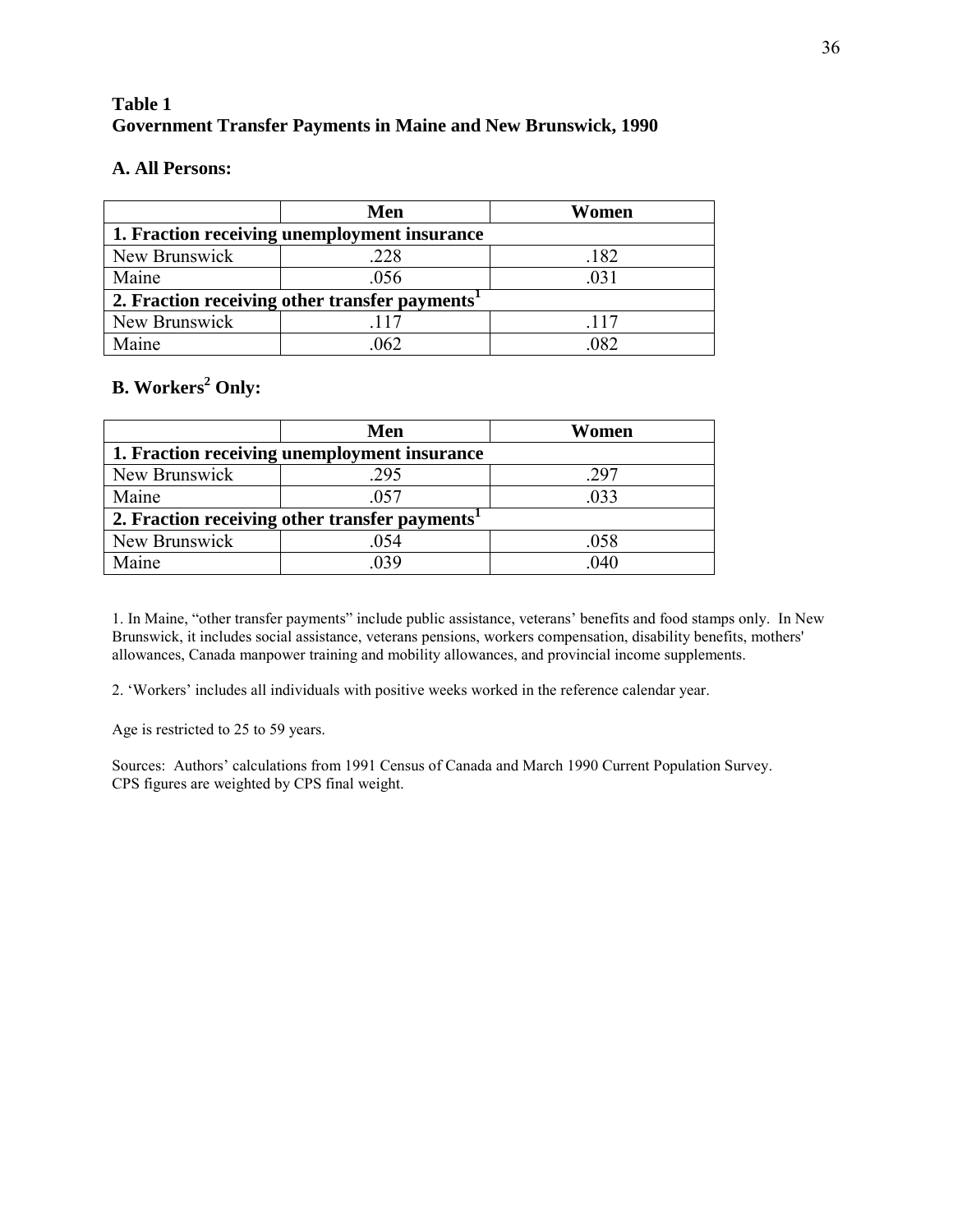## **Table 2**

|               | 1940 | 1950 | 1960 | 1970                          | 1980 | 1990 |
|---------------|------|------|------|-------------------------------|------|------|
|               |      |      |      | $Part-year = 20 weeks$        |      |      |
| <b>MEN:</b>   |      |      |      |                               |      |      |
| New Brunswick | .385 | .441 | .580 | .551                          | .680 | .713 |
| Maine         | .454 | .456 | .479 | .495                          | .509 | .509 |
| <b>WOMEN:</b> |      |      |      |                               |      |      |
| New Brunswick | .385 | .455 | .614 | .579                          | .731 | .731 |
| Maine         | .474 | .478 | .511 | .509                          | .513 | .513 |
|               |      |      |      | $Part\text{-}year = 30 weeks$ |      |      |
| <b>MEN:</b>   |      |      |      |                               |      |      |
| New Brunswick | .577 | .688 | .761 | .734                          | .774 | .796 |
| Maine         | .673 | .672 | .680 | .702                          | .718 | .720 |
| <b>WOMEN:</b> |      |      |      |                               |      |      |
| New Brunswick | .577 | .716 | .793 | .760                          | .808 | .808 |
| Maine         | .697 | .693 | .709 | .763                          | .769 | .769 |

**Estimated total annual income from part-year work, as a fraction of income earned from full-year work, Cell-level census data 1940-91**

NOTES: Standard errors are in parentheses. All means are based on 9 industries for men and 6 industries for women, and are weighted by the underlying number of observations. The sources are the 1940/50/60/70/80/90 U.S. censuses for Maine and the 1941/51/61/71/81/91 Canadian censuses for New Brunswick. See text for discussion of the computation of the relative income variable, and further discussion of the data.

| Table 3                                                   |  |
|-----------------------------------------------------------|--|
| Percent of workers working part year, Census data 1940-91 |  |

|               | 1940 | 1950 | 1960 | 1970 | 1980 | 1990 |
|---------------|------|------|------|------|------|------|
|               |      |      |      |      |      |      |
| <b>MEN:</b>   |      |      |      |      |      |      |
| New Brunswick | .36  | .27  | .33  | .34  | .35  | .36  |
| Maine         | .33  | .25  | .25  | .24  | .24  | .22  |
|               |      |      |      |      |      |      |
| <b>WOMEN:</b> |      |      |      |      |      |      |
| New Brunswick | .20  | .14  | .31  | .44  | .47  | .40  |
| Maine         | .37  | .37  | .50  | .48  | .40  | .31  |

NOTES: Part-year work is defined as working less than 40 weeks. The sources are the 1940/50/60/70/80/90 U.S. censuses for Maine and the 1941/51/61/71/81/91 Canadian censuses for New Brunswick. See text for further discussion of the computation of part-year work, and discussion of the data.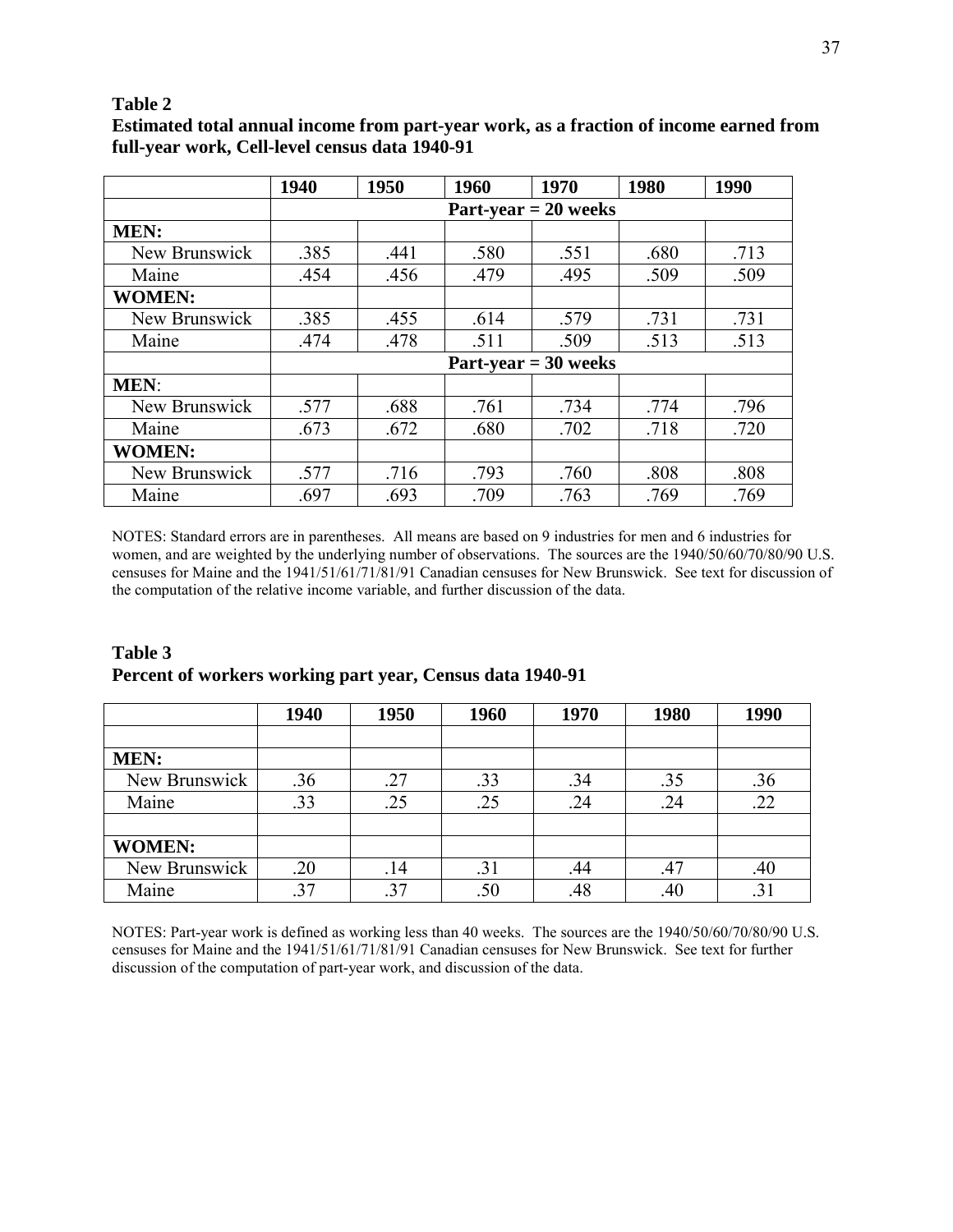| Table 4                                                                    |  |
|----------------------------------------------------------------------------|--|
| Regression estimates of the incidence of part year work, Cell data 1940-91 |  |

| Variable        | 20-week UI parameters |              | <b>30-week UI parameters</b> |              |  |
|-----------------|-----------------------|--------------|------------------------------|--------------|--|
|                 | <b>MEN</b>            | <b>WOMEN</b> | <b>MEN</b>                   | <b>WOMEN</b> |  |
|                 | (1)                   | (2)          | (3)                          | (4)          |  |
| Relative income | .172                  | .476         | .221                         | .316         |  |
|                 | (2.27)                | (5.99)       | (1.66)                       | (1.51)       |  |
| New Brunswick   | .042                  | $-.135$      | .055                         | $-.076$      |  |
|                 | (2.18)                | (5.45)       | (3.34)                       | (2.73)       |  |
| Agriculture     | .277                  |              | .279                         |              |  |
|                 | (7.91)                |              | (7.48)                       |              |  |
| Construction    | .224                  |              | .223                         |              |  |
|                 | (6.35)                |              | (6.11)                       |              |  |
| Finance         | $-.111$               | $-.204$      | $-.107$                      | $-212$       |  |
|                 | (5.21)                | (6.03)       | (4.68)                       | (5.26)       |  |
| Government      | $-.071$               | $-.044$      | $-.070$                      | $-.063$      |  |
|                 | (2.61)                | (0.89)       | (2.37)                       | (1.16)       |  |
| Primary         | .335                  |              | .333                         |              |  |
|                 | (10.87)               |              | (10.86)                      |              |  |
| Services        | .031                  | $-.006$      | .030                         | $-0.016$     |  |
|                 | (0.97)                | (0.18)       | (0.91)                       | (0.35)       |  |
| Trade           | $-0.010$              | $-.011$      | $-0.013$                     | $-0.018$     |  |
|                 | (0.43)                | (0.30)       | (0.59)                       | (0.44)       |  |
| Transportation  | $-.034$               | $-.143$      | $-.034$                      | $-.148$      |  |
|                 | (1.72)                | (3.72)       | (1.77)                       | (3.40)       |  |
|                 |                       |              |                              |              |  |
| 1950            | $-.071$               | $-.065$      | $-.079$                      | $-.057$      |  |
|                 | (2.57)                | (1.55)       | (2.64)                       | (0.98)       |  |
| 1960            | $-0.044$              | .003         | $-0.036$                     | .078         |  |
|                 | (1.36)                | (0.05)       | (1.10)                       | (1.16)       |  |
| 1970            | $-.035$               | .071         | $-.028$                      | .127         |  |
|                 | (1.15)                | (2.10)       | (0.90)                       | (2.29)       |  |
| 1980            | $-.058$               | $-.008$      | $-.039$                      | .096         |  |
|                 | (1.56)                | (0.19)       | (1.12)                       | (1.42)       |  |
| 1990            | $-.068$               | $-.089$      | $-.048$                      | .015         |  |
|                 | (1.71)                | (2.19)       | (1.27)                       | (0.21)       |  |
|                 |                       |              |                              |              |  |
| $R^2$           | .785                  | .712         | .779                         | .581         |  |
| $\overline{N}$  | 108                   | 72           | 108                          | 72           |  |

NOTES: Coefficients are derived from a WLS regression of the fraction of workers working fewer than 40 weeks per year on the independent variables shown. Marginal effects –i.e. the predicted change in the part-year share at the means of the data—are reported. Robust *t*-statistics are in parentheses (in absolute value). The 'relative income' variable is defined as the log of (part-year income / full-year income). Manufacturing is the omitted industry group and 1940 is the omitted year. All regressions include a constant term, and are weighted by annual industry shares in employment.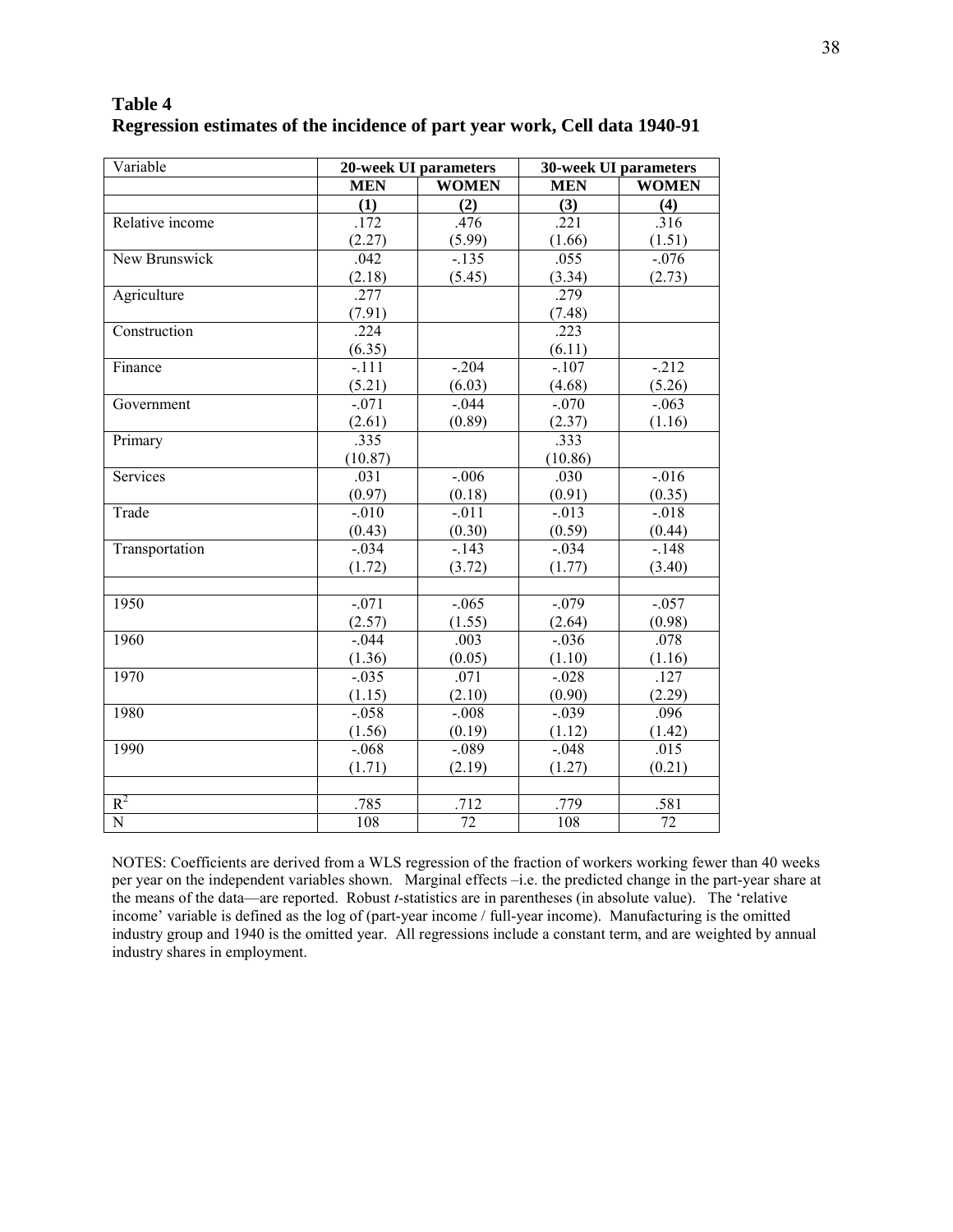# **Table 5 Descriptive Statistics: Men**

| <b>Variable</b>  |                  | <b>New Brunswick</b> |        |        | <b>Maine-Northern Counties</b> |        |        | <b>Maine</b> |        |
|------------------|------------------|----------------------|--------|--------|--------------------------------|--------|--------|--------------|--------|
|                  | 1970             | 1980                 | 1990   | 1970   | 1980                           | 1990   | 1970   | 1980         | 1990   |
| Age              | 40.96            | 38.24                | 39.22  | 41.09  | 39.23                          | 38.92  | 40.97  | 39.15        | 38.99  |
|                  | (.362)           | (.214)               | (.149) | (.462) | (.187)                         | (.154) | (.258) | (.107)       | (.089) |
|                  |                  |                      |        |        |                                |        |        |              |        |
| Agriculture      | .010             | .009                 | .016   | .031   | .031                           | .032   | .029   | .019         | .020   |
|                  | (.003)           | (.002)               | (.002) | (.009) | (.003)                         | (.003) | (.004) | (.001)       | (.001) |
| Primary          | .079             | .085                 | .081   | .044   | .037                           | .043   | .022   | .023         | .029   |
|                  | (.009)           | (.006)               | (.004) | (.009) | (.003)                         | (.003) | (.004) | (.002)       | (.002) |
| Construction     | .084             | .115                 | .115   | .108   | .091                           | .120   | .091   | .091         | .126   |
|                  | (.009)           | (.007)               | (.005) | (.014) | (.005)                         | (.005) | (.007) | (.003)       | (.003) |
| Transportation   | .171             | .156                 | .133   | .101   | .096                           | .070   | .082   | .084         | .073   |
|                  | (.013)           | (.008)               | (.006) | (.014) | (.005)                         | (.004) | (.007) | (.003)       | (.003) |
| Trade            | .126             | .126                 | .127   | $-142$ | .132                           | .152   | .163   | .143         | .157   |
|                  | (.011)           | (.007)               | (.005) | (.016) | (.006)                         | (.006) | (.010) | (.004)       | (.004) |
| Finance          | .018             | .025                 | .029   | .021   | .023                           | .015   | .025   | .029         | .025   |
|                  | (.005)           | (.003)               | (.003) | (.007) | (.003)                         | (.002) | (.004) | (.002)       | (.001) |
| Services         | .134             | .155                 | .174   | .145   | $\overline{.}170$              | .178   | .129   | .168         | .183   |
|                  | (.012)           | (.008)               | (.006) | (.016) | (.007)                         | (.006) | (.009) | (.004)       | (.004) |
| Manufacturing    | .209             | .204                 | .197   | .296   | .298                           | .253   | .369   | .334         | .284   |
|                  | (.014)           | (.009)               | (.006) | (.021) | (.008)                         | (.007) | (.012) | (.005)       | (.004) |
| Public           | .167             | .126                 | .127   | .108   | .122                           | .137   | .089   | .109         | .102   |
|                  | (.013)           | (.007)               | (.005) | (.014) | (.006)                         | (.006) | (.007) | (.003)       | (.003) |
|                  |                  |                      |        |        |                                |        |        |              |        |
| Married          | .856             | .828                 | .810   | .902   | .812                           | .751   | .863   | .804         | .742   |
|                  | (.012)           | (.008)               | (.006) | (.014) | (.007)                         | (.007) | (.009) | (.004)       | (.004) |
| Children         | .710             | .714                 | .692   | .699   | .630                           | .564   | .686   | .620         | .562   |
|                  | (.016)           | (.009)               | (.007) | (.021) | (.009)                         | (.008) | (.012) | (.005)       | (.005) |
| Attending school | .056             | .069                 | .072   | .009   | .033                           | .058   | .026   | .038         | .052   |
|                  | (.008)           | (.006)               | (.004) | (.004) | (.003)                         | (.004) | (.004) | (.002)       | (.002) |
|                  |                  |                      |        |        |                                |        |        |              |        |
| High school or   | .882             | .575                 | .524   | .835   | .670                           | .584   | .799   | .642         | .550   |
| less             | (.011)           | (.011)               | (.008) | (.017) | (.009)                         | (.008) | (.010) | (.005)       | (.005) |
| Some post-       | .049             | .311                 | .340   | .086   | .156                           | .250   | .100   | .172         | .253   |
| secondary        | (.008)           | (.010)               | (.008) | (.013) | (.007)                         | (.007) | (.008) | (.004)       | (.004) |
| Four-year degree | .069             | .114                 | .135   | .077   | .174                           | .166   | .101   | .186         | .198   |
|                  | (.009)           | (.007)               | (.006) | (.012) | (.007)                         | (.006) | (.008) | (.004)       | (.004) |
|                  |                  |                      |        |        |                                |        |        |              |        |
| Part-time (under | .031             | .061                 | .043   | .032   | .023                           | .029   | .023   | .023         | .024   |
| 30 hours/week)   | (.006)           | (.005)               | (.003) | (.008) | (.003)                         | (.003) | (.004) | (.002)       | (.001) |
|                  |                  |                      |        |        |                                |        |        |              |        |
| Sample size      | $\overline{8}32$ | 2111                 | 3811   | 462    | 2922                           | 3681   | 1499   | 8891         | 10813  |

NOTES: Standard errors are in parentheses. The sample is restricted to individuals of age 25 to 59, with at least one week of work in the calendar year preceding the Census.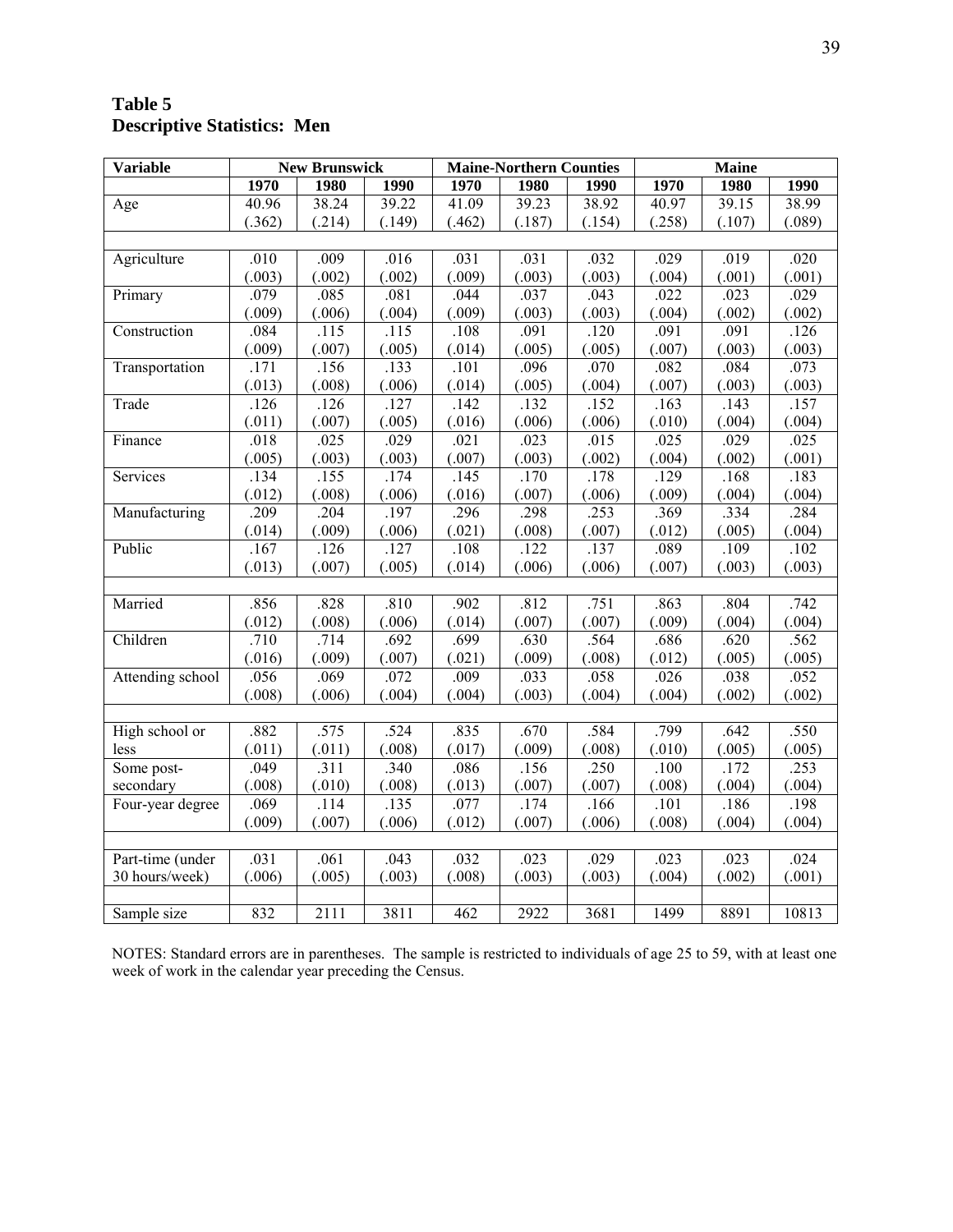# **Table 6 Descriptive Statistics: Women**

| <b>Variable</b>  |        | <b>New Brunswick</b> |        | <b>Maine-Northern Counties</b> |        |        | <b>Maine</b> |        |                   |
|------------------|--------|----------------------|--------|--------------------------------|--------|--------|--------------|--------|-------------------|
|                  | 1970   | 1980                 | 1990   | 1970                           | 1980   | 1990   | 1970         | 1980   | 1990              |
| Age              | 40.48  | 37.59                | 38.46  | 42.41                          | 39.27  | 39.15  | 42.05        | 39.30  | 38.97             |
|                  | (.497) | (.263)               | (.160) | (.573)                         | (.214) | (.162) | (.312)       | (.122) | (.090)            |
|                  |        |                      |        |                                |        |        |              |        |                   |
| Agriculture      | .007   | $.010\,$             | .018   | .020                           | .021   | .020   | .021         | .012   | .013              |
|                  | (.004) | (.003)               | (.002) | (.008)                         | (.003) | (.002) | (.005)       | (.001) | (.001)            |
| Primary          | .005   | .017                 | .014   | .000                           | .007   | .007   | .004         | .003   | .004              |
|                  | (.003) | (.004)               | (.002) | (.000)                         | (.002) | (.002) | (.002)       | (.001) | (.001)            |
| Construction     | .007   | .017                 | .011   | .007                           | .007   | .010   | .009         | .006   | .013              |
|                  | (.004) | (.004)               | (.002) | (.005)                         | (.002) | (.002) | (.003)       | (.001) | (.001)            |
| Transportation   | .043   | .038                 | .039   | .020                           | .022   | .023   | .023         | .026   | .026              |
|                  | (.010) | (.005)               | (.003) | (.008)                         | (.003) | (.003) | (.005)       | (.002) | (.002)            |
| Trade            | .204   | .158                 | .157   | .215                           | .170   | .201   | .207         | .166   | .197              |
|                  | (.020) | (.010)               | (.006) | (.024)                         | (.008) | (.007) | (.013)       | (.004) | (.004)            |
| Finance          | .048   | .064                 | .066   | .027                           | .047   | .052   | .050         | .060   | .070              |
|                  | (.011) | (.007)               | (.004) | (.009)                         | (.004) | (.004) | (.007)       | (.003) | (.003)            |
| Services         | .468   | .487                 | .489   | .414                           | .448   | .487   | .323         | .410   | .463              |
|                  | (.024) | (.013)               | (.009) | (.029)                         | (.011) | (.009) | (.015)       | (.006) | (.005)            |
| Manufacturing    | .127   | .132                 | .096   | .269                           | .210   | .128   | .323         | .250   | .154              |
|                  | (.016) | (.009)               | (.005) | (.026)                         | (.009) | (.006) | (.015)       | (.005) | (.004)            |
| Public           | .089   | .077                 | .108   | .027                           | .069   | .072   | .040         | .067   | .061              |
|                  | (.014) | (.007)               | (.006) | (.009)                         | (.005) | (.005) | (.006)       | (.003) | (.002)            |
|                  |        |                      |        |                                |        |        |              |        |                   |
| Married          | .731   | .770                 | .783   | .778                           | .743   | .737   | .767         | .727   | .716              |
|                  | (.022) | (.011)               | (.007) | (.024)                         | (.009) | (.008) | (.013)       | (.005) | (.004)            |
| Children         | .728   | .625                 | .691   | .596                           | .638   | .622   | .626         | .631   | .609              |
|                  | (.022) | (.013)               | (.008) | (.029)                         | (.010) | (.009) | (.015)       | (.006) | (.005)            |
| In school        | .058   | .077                 | .078   | .020                           | .044   | .086   | .019         | .044   | .078              |
|                  | (.011) | (.007)               | (.005) | (.008)                         | (.004) | (.005) | (.004)       | (.002) | (.003)            |
|                  |        |                      |        |                                |        |        |              |        |                   |
| High school or   | .870   | .531                 | .485   | .788                           | .636   | .539   | .786         | .654   | $\overline{.506}$ |
| less             | (.016) | (.013)               | (.009) | (.024)                         | (.010) | (.009) | (.013)       | (.006) | (.005)            |
| Some post-       | .077   | .352                 | .375   | .138                           | .191   | .273   | .139         | .185   | .279              |
| secondary        | (.013) | (.013)               | (.009) | (.020)                         | (.008) | (.008) | (.011)       | (.005) | (.004)            |
| Four-year degree | .053   | .117                 | .140   | .074                           | .173   | .187   | .076         | .161   | .215              |
|                  | (.011) | (.009)               | (.006) | (.015)                         | (.008) | (.007) | (.008)       | (.004) | (.004)            |
|                  |        |                      |        |                                |        |        |              |        |                   |
| Part-time (under | .226   | .276                 | .233   | .200                           | .185   | .172   | .173         | .184   | .175              |
| 30 hours/week)   | (.021) | (.012)               | (.007) | (.023)                         | (.008) | (.007) | (.012)       | (.005) | (.004)            |
|                  |        |                      |        |                                |        |        |              |        |                   |
| Sample size      | 416    | 1384                 | 3147   | 297                            | 2210   | 3229   | 1031         | 7018   | 10098             |

NOTES: Standard errors are in parentheses. The sample is restricted to individuals of age 25 to 59, with at least one week of work in the calendar year preceding the Census.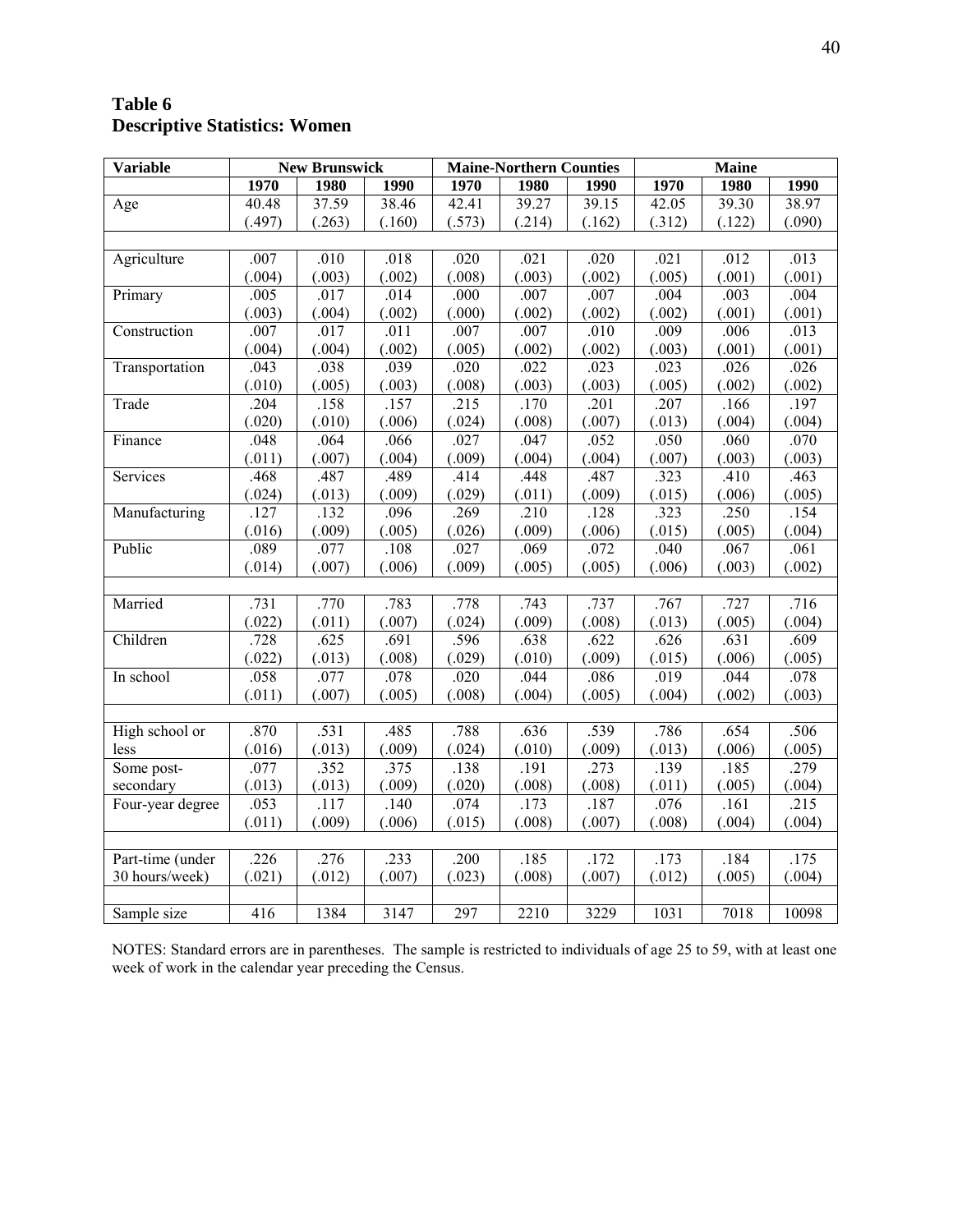## 41

### **Table 7**

**Estimated Coefficients from McFadden choice model among weeks-worked categories: Using Northern Maine counties only** 

| Variable              | Men     | Women    |
|-----------------------|---------|----------|
|                       | (1)     | (2)      |
| Relative income       | 1.775   | 1.424    |
|                       | (2.78)  | (4.10)   |
| New Brunswick *       | .146    | $-469$   |
| $1-13$ weeks          | (0.50)  | (2.74)   |
| New Brunswick *       | .830    | .102     |
| $14-26$ weeks         | (3.94)  | (0.75)   |
| New Brunswick *       | .384    | $-.256$  |
| $27-39$ weeks         | (5.50)  | (3.93)   |
| $1980 * 1 - 13$ weeks | .326    | $-427$   |
|                       | (0.97)  | (2.50)   |
| $1980 * 14 - 26$      | .102    | $-.232$  |
| weeks                 | (0.59)  | (1.76)   |
| $1980 * 27 - 39$      | .052    | $-.284$  |
| weeks                 | (0.42)  | (2.30)   |
| $1990 * 1 - 13$ weeks | .368    | $-1.049$ |
|                       | (1.07)  | (6.00)   |
| $1990 * 14-26$        | .356    | $-.366$  |
| weeks                 | (2.00)  | (2.83)   |
| $1990 * 27 - 39$      | $-.089$ | $-.667$  |
| weeks                 | (0.73)  | (5.52)   |
| Socio-economic        | Yes     | Yes      |
| controls              |         |          |
| Pseudo $R^2$          | .560    | .313     |
| $\overline{\chi^2}$   | 21422.5 | 9249.9   |

NOTES: t-statistics are in parentheses (in absolute value). The dependent variable equals one for the weeks worked category realized, zero for each other weeks worked category. Estimation is by conditional logit. The number of individuals in the sample is 13819 for men and 10683 for women. The 'relative income' variable is defined as the log of (part-year income / full-year income). In all cases, we use the predicted values of relative income, where the predictors include the following variables in addition to the regressors in the table: New Brunswick interacted with 1980, New Brunswick interacted with 1990, all the industry dummies interacted with New Brunswick, all the industry dummies interacted with New Brunswick and a post-1970 dummy, and education interacted with New Brunswick and a post-1970 dummy. Manufacturing is the omitted industry group, high school diploma or less is the omitted education group, and 1970 is the omitted year. The sample is restricted to individuals of age 25 to 59. All equations include a full set of industry dummies. Standard errors are corrected for clustering on (year \* region \* industry \* education) cells.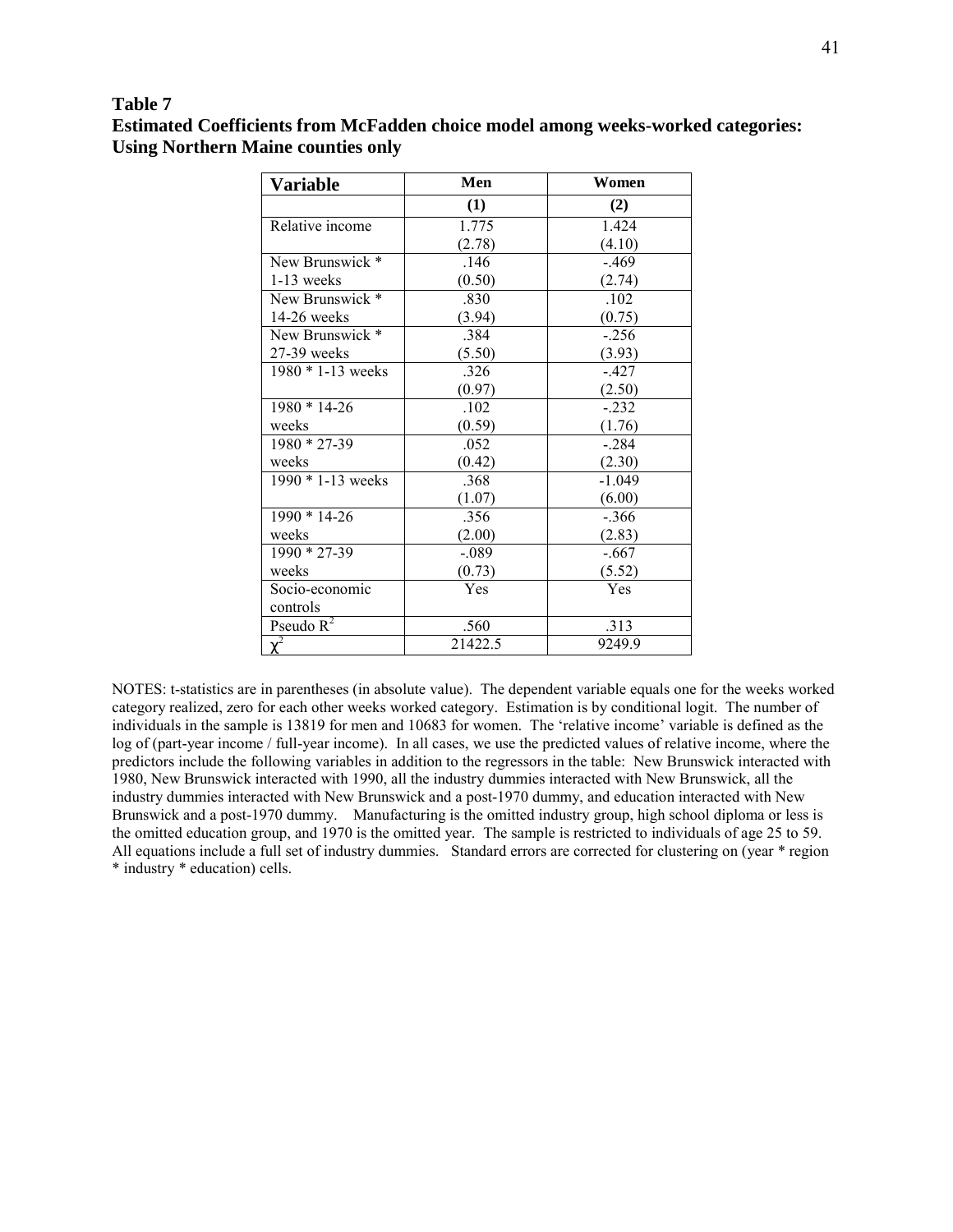# **Table 8 Actual versus Predicted Weeks-Worked Distributions, Conditional Logit Model**

| ×<br>۰, | ×<br>۰. |
|---------|---------|
|---------|---------|

|               | <b>New Brunswick</b> |           |        | <b>Northern Maine</b> |
|---------------|----------------------|-----------|--------|-----------------------|
|               | Actual               | Predicted | Actual | Predicted             |
| 1970:         |                      |           |        |                       |
| $1-13$ weeks  | 1.7                  | 1.3       | 1.1    | 1.7                   |
| $14-26$ weeks | 10.0                 | 9.3       | 2.2    | 3.6                   |
| 27-39 weeks   | 10.0                 | 8.6       | 5.1    | 6.5                   |
| $40-52$ weeks | 78.4                 | 80.8      | 91.5   | 88.2                  |
|               |                      |           |        |                       |
| <b>1980:</b>  |                      |           |        |                       |
| $1-13$ weeks  | 4.5                  | 4.5       | 2.0    | 2.2                   |
| 14-26 weeks   | 11.2                 | 12.5      | 3.8    | 3.8                   |
| 27-39 weeks   | 8.2                  | 8.9       | 6.7    | 7.2                   |
| $40-52$ weeks | 76.1                 | 74.1      | 87.6   | 86.9                  |
|               |                      |           |        |                       |
| 1990:         |                      |           |        |                       |
| $1-13$ weeks  | 4.5                  | 4.5       | 2.2    | 2.5                   |
| 14-26 weeks   | 16.3                 | 15.6      | 3.9    | 5.0                   |
| 27-39 weeks   | 7.6                  | 7.5       | 5.5    | 6.5                   |
| 40-52 weeks   | 71.7                 | 72.4      | 88.4   | 86.0                  |

## **b. Women**

|               |        | <b>New Brunswick</b> |        | <b>Northern Maine</b> |
|---------------|--------|----------------------|--------|-----------------------|
|               | Actual | Predicted            | Actual | Predicted             |
| 1970:         |        |                      |        |                       |
| $1-13$ weeks  | 10.1   | 8.8                  | 11.6   | 12.3                  |
| $14-26$ weeks | 16.6   | 18.0                 | 11.4   | 12.4                  |
| $27-39$ weeks | 11.5   | 14.1                 | 13.6   | 14.8                  |
| $40-52$ weeks | 61.8   | 59.1                 | 63.3   | 60.5                  |
|               |        |                      |        |                       |
| <b>1980:</b>  |        |                      |        |                       |
| $1-13$ weeks  | 14.7   | 13.6                 | 8.4    | 8.5                   |
| $14-26$ weeks | 16.2   | 18.0                 | 10.1   | 10.8                  |
| $27-39$ weeks | 11.3   | 11.3                 | 12.8   | 12.8                  |
| $40-52$ weeks | 57.8   | 57.1                 | 68.8   | 67.9                  |
|               |        |                      |        |                       |
| 1990:         |        |                      |        |                       |
| $1-13$ weeks  | 7.5    | 8.2                  | 6.0    | 6.8                   |
| $14-26$ weeks | 18.7   | 17.7                 | 7.8    | 8.9                   |
| 27-39 weeks   | 9.1    | 8.8                  | 9.7    | 10.1                  |
| $40-52$ weeks | 64.7   | 65.4                 | 76.4   | 74.2                  |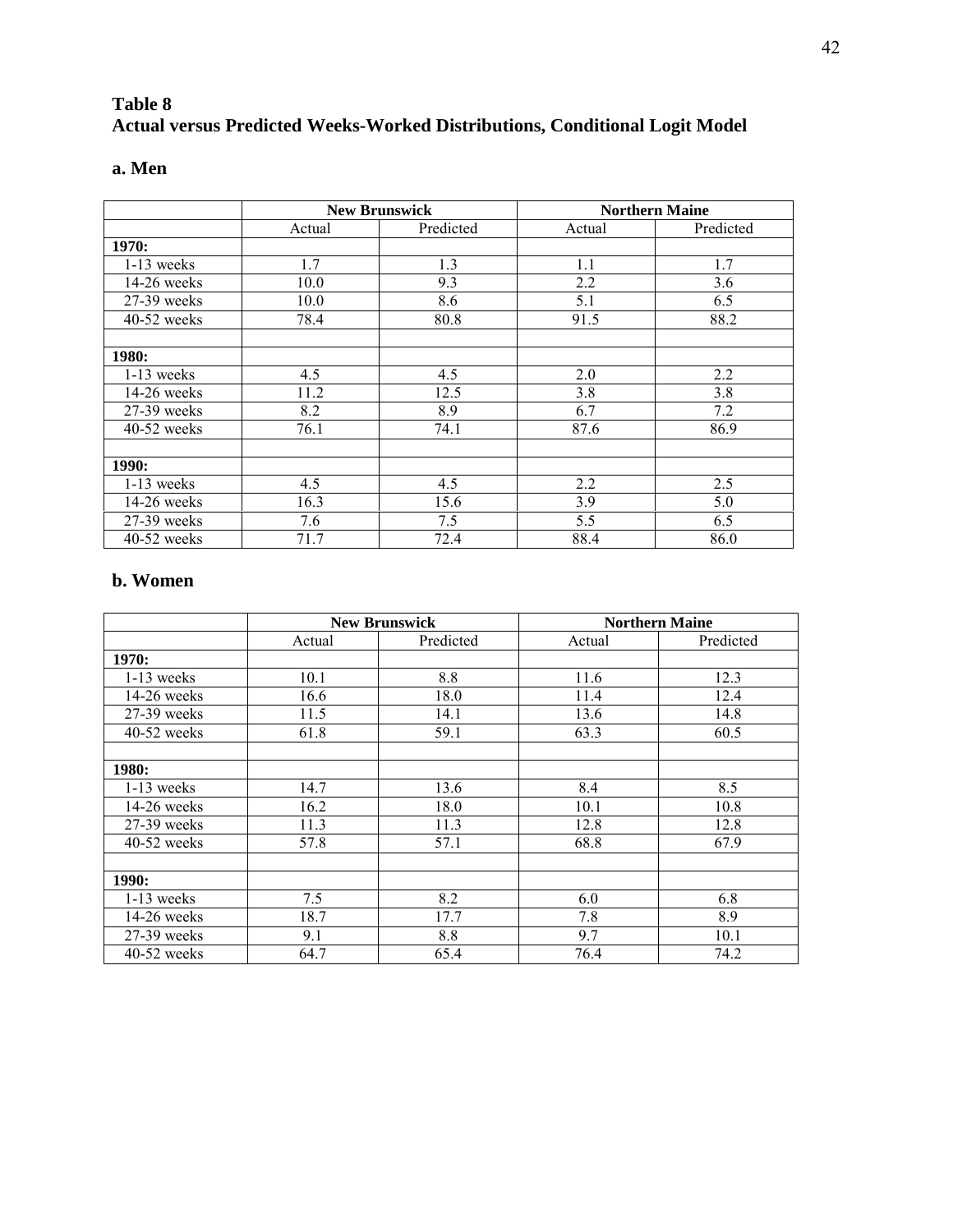## **Table 9 Predicted Effects of Hypothetical Changes to New Brunswick's UI System: Simulation with 1971 UI Act Removed**

|               |                    | Men                                      | Women              |                                          |
|---------------|--------------------|------------------------------------------|--------------------|------------------------------------------|
|               | <b>NB</b> Baseline | <b>Without the 1971</b><br><b>UI</b> Act | <b>NB</b> Baseline | <b>Without the 1971</b><br><b>UI</b> Act |
| 1970:         |                    |                                          |                    |                                          |
| $1-13$ weeks  | 1.3                | 1.3                                      | 8.8                | 8.8                                      |
| $14-26$ weeks | 9.3                | 9.3                                      | 18.0               | 18.0                                     |
| 27-39 weeks   | 8.6                | 8.6                                      | 14.1               | 14.1                                     |
| $40-52$ weeks | 80.8               | 80.8                                     | 59.1               | 59.1                                     |
|               |                    |                                          |                    |                                          |
| 1980:         |                    |                                          |                    |                                          |
| $1-13$ weeks  | 4.5                | 2.0                                      | 13.6               | 6.7                                      |
| $14-26$ weeks | 12.5               | 8.7                                      | 18.0               | 14.2                                     |
| 27-39 weeks   | 8.9                | 8.1                                      | 11.3               | 11.8                                     |
| $40-52$ weeks | 74.1               | 81.2                                     | 57.1               | 67.3                                     |
|               |                    |                                          |                    |                                          |
| 1990:         |                    |                                          |                    |                                          |
| $1-13$ weeks  | 4.5                | 1.9                                      | 8.2                | 3.8                                      |
| $14-26$ weeks | 15.6               | 10.4                                     | 17.7               | 13.6                                     |
| $27-39$ weeks | 7.5                | 7.3                                      | 8.8                | 8.9                                      |
| 40-52 weeks   | 72.4               | 80.4                                     | 65.4               | 73.7                                     |

## **Table 10**

# **Predicted Effects of Hypothetical Changes to New Brunswick's UI System: Simulation with Maine's UI Rules Imposed on New Brunswick**

|               |                    | Men<br>Women              |                    |                                  |
|---------------|--------------------|---------------------------|--------------------|----------------------------------|
|               | <b>NB</b> Baseline | With Maine's UI<br>system | <b>NB</b> Baseline | <b>With Maine's UI</b><br>system |
| 1970:         |                    |                           |                    |                                  |
| $1-13$ weeks  | 1.3                | 1.0                       | 8.8                | 6.0                              |
| $14-26$ weeks | 9.3                | 8.0                       | 18.0               | 16.2                             |
| 27-39 weeks   | 8.6                | 9.5                       | 14.1               | 15.8                             |
| $40-52$ weeks | 80.8               | 81.9                      | 59.1               | 62.0                             |
|               |                    |                           |                    |                                  |
| 1980:         |                    |                           |                    |                                  |
| $1-13$ weeks  | 4.5                | 1.0                       | 13.6               | 3.8                              |
| 14-26 weeks   | 12.5               | 8.8                       | 18.0               | 13.8                             |
| $27-39$ weeks | 8.9                | 10.2                      | 11.3               | 13.9                             |
| $40-52$ weeks | 74.1               | 80.1                      | 57.1               | 68.5                             |
|               |                    |                           |                    |                                  |
| 1990:         |                    |                           |                    |                                  |
| $1-13$ weeks  | 4.5                | 1.0                       | 8.2                | 2.2                              |
| $14-26$ weeks | 15.6               | 10.4                      | 17.7               | 12.3                             |
| 27-39 weeks   | 7.5                | 8.3                       | 8.8                | 10.1                             |
| $40-52$ weeks | 72.4               | 80.3                      | 65.4               | 75.4                             |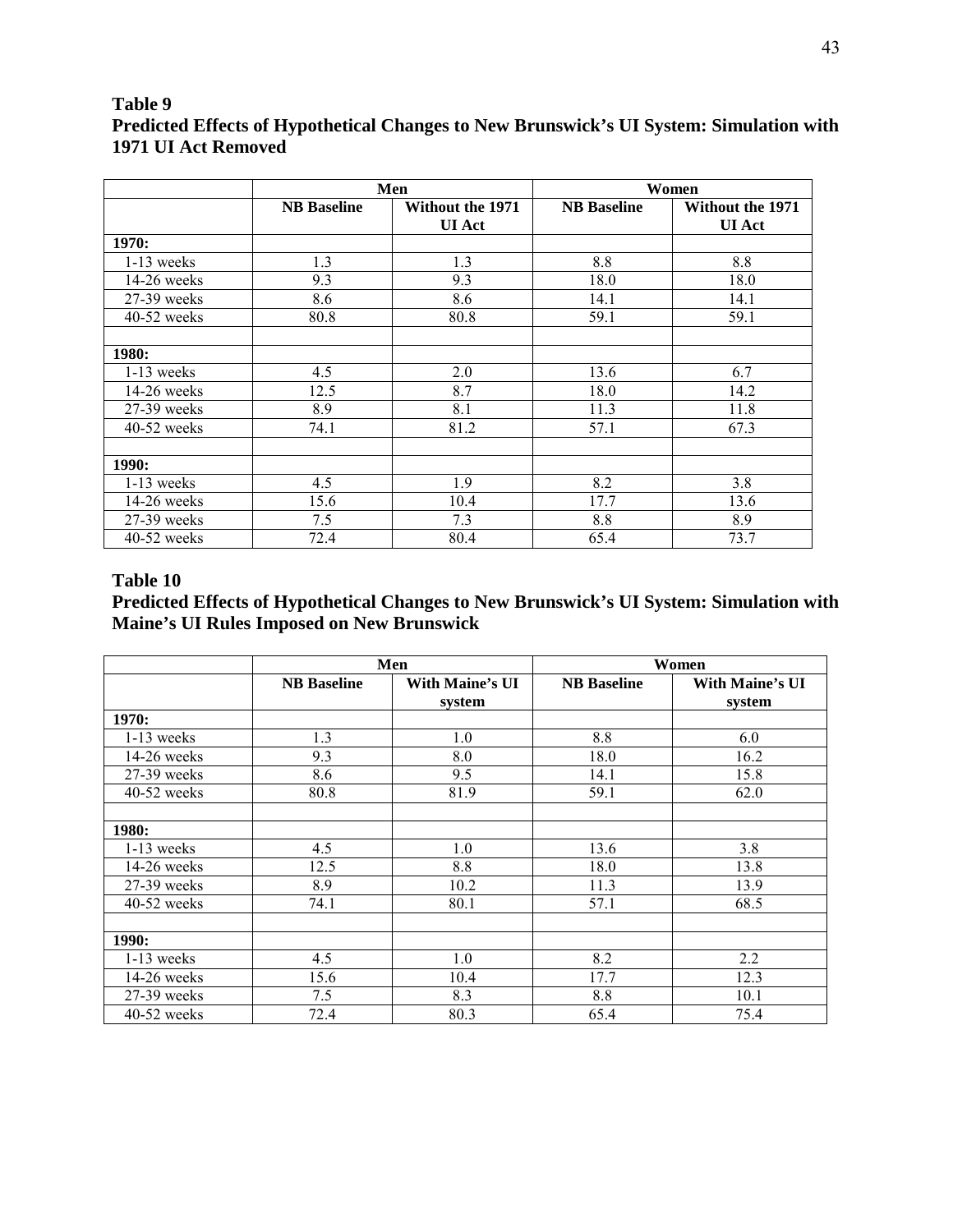## **Table 11**

|               |                                                   | Men                                                |                                 |                                                   | Women                                              |                                        |  |
|---------------|---------------------------------------------------|----------------------------------------------------|---------------------------------|---------------------------------------------------|----------------------------------------------------|----------------------------------------|--|
|               | <b>New</b><br><b>Brunswick</b><br><b>Baseline</b> | <b>Northern</b><br><b>Maine</b><br><b>Baseline</b> | NB with<br>Maine's UI<br>system | <b>New</b><br><b>Brunswick</b><br><b>Baseline</b> | <b>Northern</b><br><b>Maine</b><br><b>Baseline</b> | NB with<br>Maine's<br><b>UI</b> system |  |
| 1970:         |                                                   |                                                    |                                 |                                                   |                                                    |                                        |  |
| $1-13$ weeks  | 1.3                                               | 1.9                                                | 1.0                             | 9.1                                               | 18.0                                               | 6.2                                    |  |
| $14-26$ weeks | 9.7                                               | 4.1                                                | 8.0                             | 18.4                                              | 13.5                                               | 16.5                                   |  |
| 27-39 weeks   | 8.5                                               | 7.0                                                | 9.5                             | 13.4                                              | 15.7                                               | 15.0                                   |  |
| $40-52$ weeks | 80.5                                              | 87.0                                               | 81.8                            | 59.0                                              | 52.8                                               | 62.2                                   |  |
| 1980:         |                                                   |                                                    |                                 |                                                   |                                                    |                                        |  |
| $1-13$ weeks  | 5.6                                               | 2.6                                                | 1.0                             | 16.0                                              | 13.5                                               | 4.7                                    |  |
| $14-26$ weeks | 16.1                                              | 4.7                                                | 8.9                             | 21.0                                              | 12.3                                               | 16.3                                   |  |
| $27-39$ weeks | 9.6                                               | 7.7                                                | 10.1                            | 10.2                                              | 14.1                                               | 13.4                                   |  |
| $40-52$ weeks | 68.7                                              | 85.0                                               | 80.0                            | 52.7                                              | 60.1                                               | 65.7                                   |  |
| <b>1990:</b>  |                                                   |                                                    |                                 |                                                   |                                                    |                                        |  |
| $1-13$ weeks  | 5.5                                               | 3.2                                                | 1.0                             | 10.5                                              | 8.5                                                | 2.9                                    |  |
| $14-26$ weeks | 20.2                                              | 7.1                                                | 10.4                            | 21.2                                              | 11.9                                               | 15.3                                   |  |
| $27-39$ weeks | 8.0                                               | 7.7                                                | 8.4                             | 8.0                                               | 10.8                                               | 9.7                                    |  |
| $40-52$ weeks | 66.3                                              | 82.0                                               | 80.3                            | 60.3                                              | 68.9                                               | 72.1                                   |  |

**Predicted Effects of Hypothetical Changes to New Brunswick's UI System: Simulation with Maine's UI Rules Imposed on New Brunswick, Less-educated sample** 

Note: Sample is restricted to persons with a high school degree or less education.

## **Table 12 Indicators of Macroeconomic Performance, 1970-1990**

|        | <b>Maine – Northern counties</b> |           |             | <b>New Brunswick</b> |           |             |  |
|--------|----------------------------------|-----------|-------------|----------------------|-----------|-------------|--|
|        | Fraction                         | Mean real | Mean real   | Fraction             | Mean real | Mean real   |  |
|        | not working                      | weekly    | hourly wage | not working          | weekly    | hourly wage |  |
|        |                                  | wage      |             |                      | wage      |             |  |
| Men:   |                                  |           |             |                      |           |             |  |
| 1970   | .039                             | 363.7     | 8.79        | .067                 | 391.9     | 9.99        |  |
|        | (0.008)                          | (9.6)     | (.254)      | (.007)               | (10.6)    | (.413)      |  |
| 1980   | .075                             | 340.9     | 8.59        | .092                 | 495.0     | 12.92       |  |
|        | (.004)                           | (3.7)     | (.142)      | (.005)               | (6.3)     | (.341)      |  |
| 1990   | .086                             | 372.3     | 9.03        | .099                 | 518.9     | 13.48       |  |
|        | (.004)                           | (4.1)     | (.129)      | (.004)               | (5.5)     | (.315)      |  |
| Women: |                                  |           |             |                      |           |             |  |
| 1970   | .444                             | 201.7     | 7.40        | .540                 | 224.1     | 7.49        |  |
|        | (0.020)                          | (8.5)     | (.470)      | (.015)               | (12.3)    | (.425)      |  |
| 1980   | .360                             | 181.4     | 6.23        | .434                 | 296.8     | 9.81        |  |
|        | (.008)                           | (2.5)     | (.142)      | (.009)               | (7.1)     | (.305)      |  |
| 1990   | .254                             | 220.3     | 7.10        | .284                 | 299.4     | 10.29       |  |
|        | (.006)                           | (3.0)     | (.144)      | (.006)               | (4.5)     | (.293)      |  |

Notes: Sample restricted to ages 25 to 59. Standard errors are in parentheses. Real weekly wages measured in 1983 dollars in each country's own currency.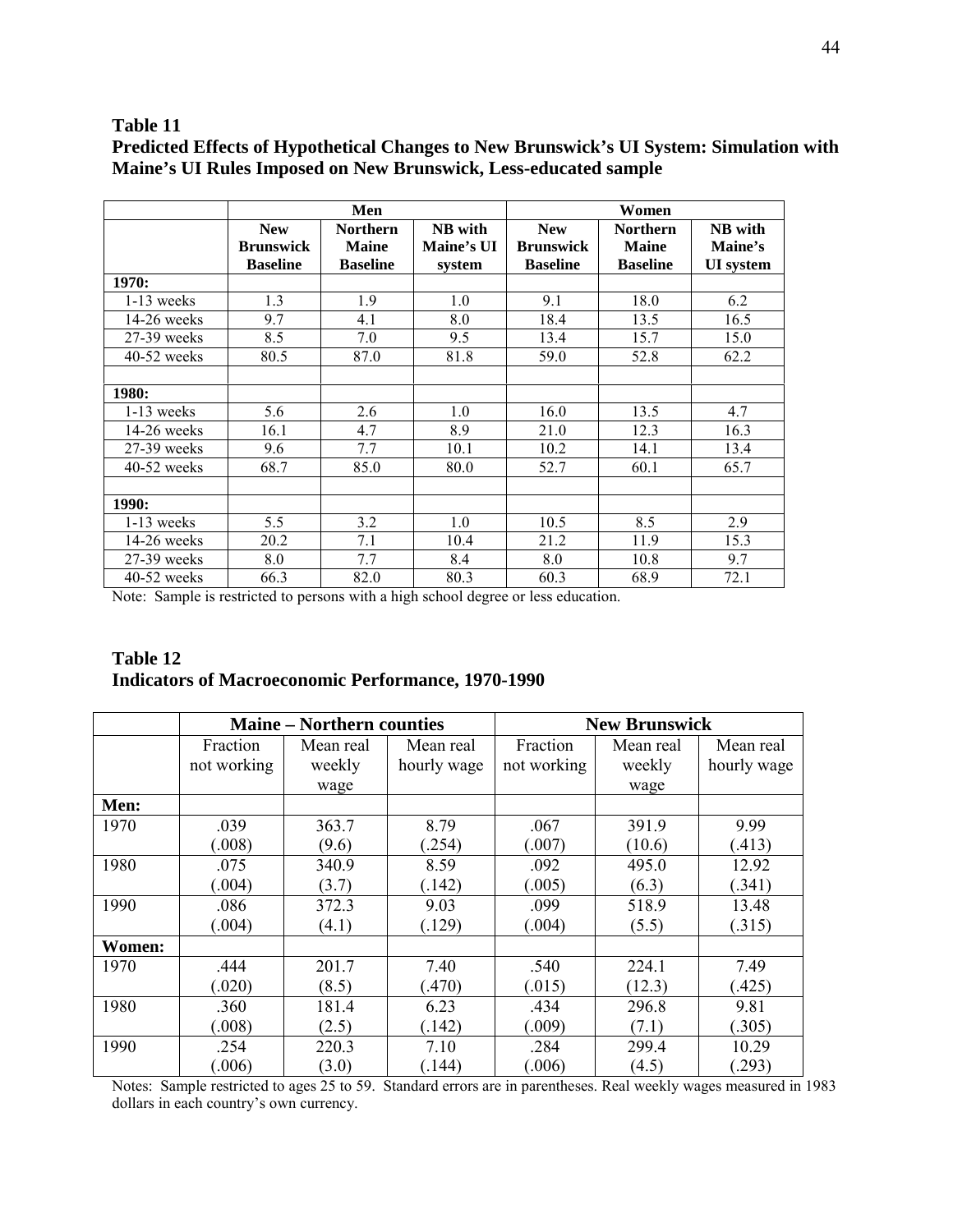

**Figure 1: New Brunswick, Maine and Maine's Northern Counties**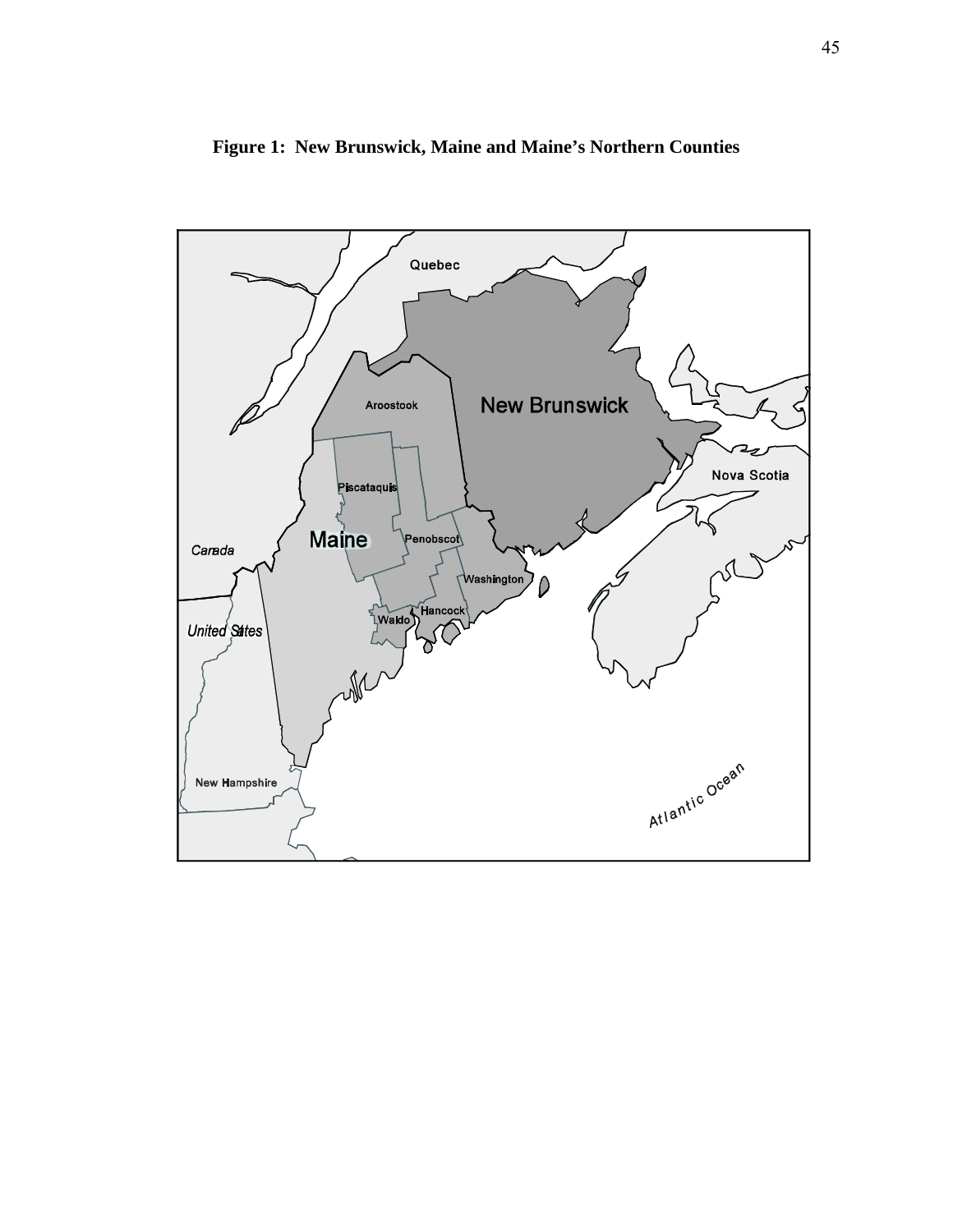



**UI expenditures as a percentage of provincial/state GDP**

# **a)**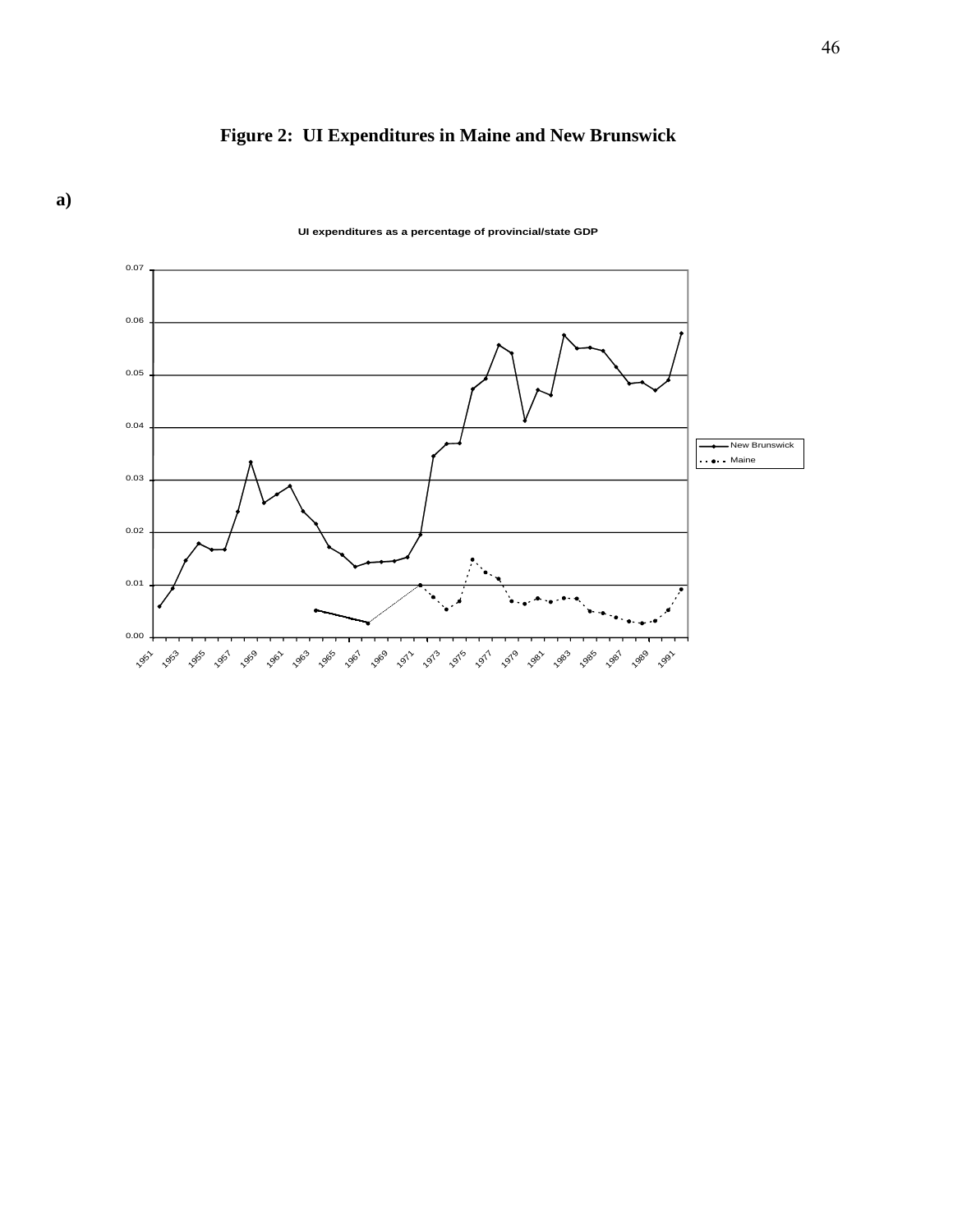



Notes:

b)

In New Brunswick, "Total transfer payments to individuals" consist of: family and youth allowances; veterans' allowances, unemployment insurance benefits; scholarships and research grants; old age security; pensions to government employees (federal and provincial); adult education and training payments; provincial transfers such as direct relief, workers compensations, disability-related payments and grants to post-secondary institutions; CPP/QPP and miscellaneous federal/provincial/municipal transfer payments. For Maine, it consists of: all forms of retirement & disability insurance benefit payments; worker's compensation payments; medical payments; income maintenance benefit payments; all UI-related benefit payments; all veteran-related payments; federal education and training payments; and miscellaneous federal/state/local transfers payments. For consistency between the jurisdictions, we include federal UI payments to individuals in Maine, which includes (depending on the year) payments for federal civilian government employees (after they became covered), railroad employees, and 'other' federal UI payments. These federal payments are a small fraction (about 10%) of state payments.

#### Sources:

UI expenditures and total transfer payments for New Brunswick are from the National Income and Expenditure Accounts (and can be obtained through CANSIM, table number 3800047). GDP for New Brunswick was obtained from the Historical Statistics of New Brunswick (Ottawa: Statistics Canada, 1984). UI expenditures and total transfer payments for Maine are from the Regional Economic Accounts and were obtained from the Bureau of Economic Analysis.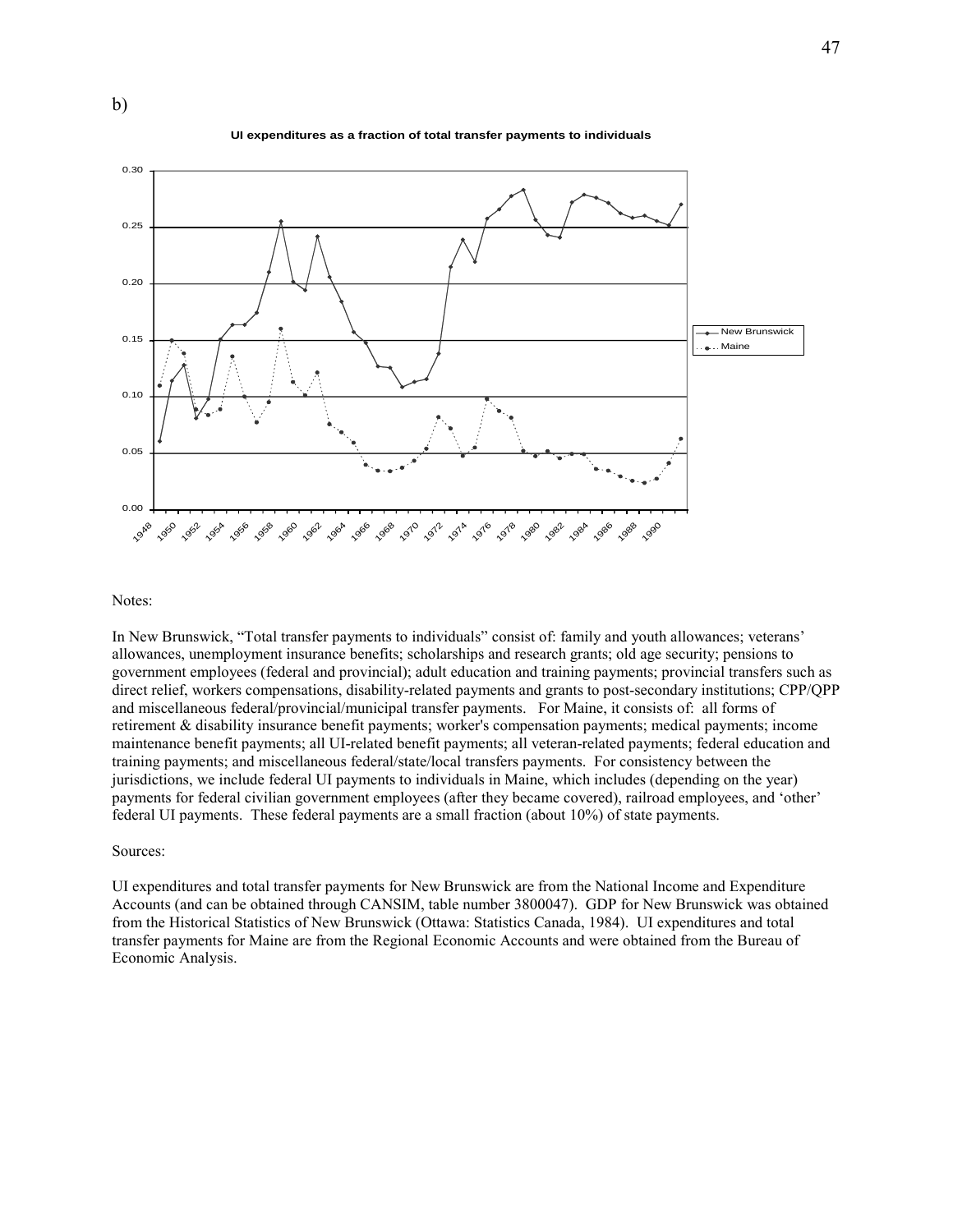



Sources: Historical Statistics of New Brunswick (Ottawa: Statistics Canada, 1984), and U.S. Bureau of Economic Analysis.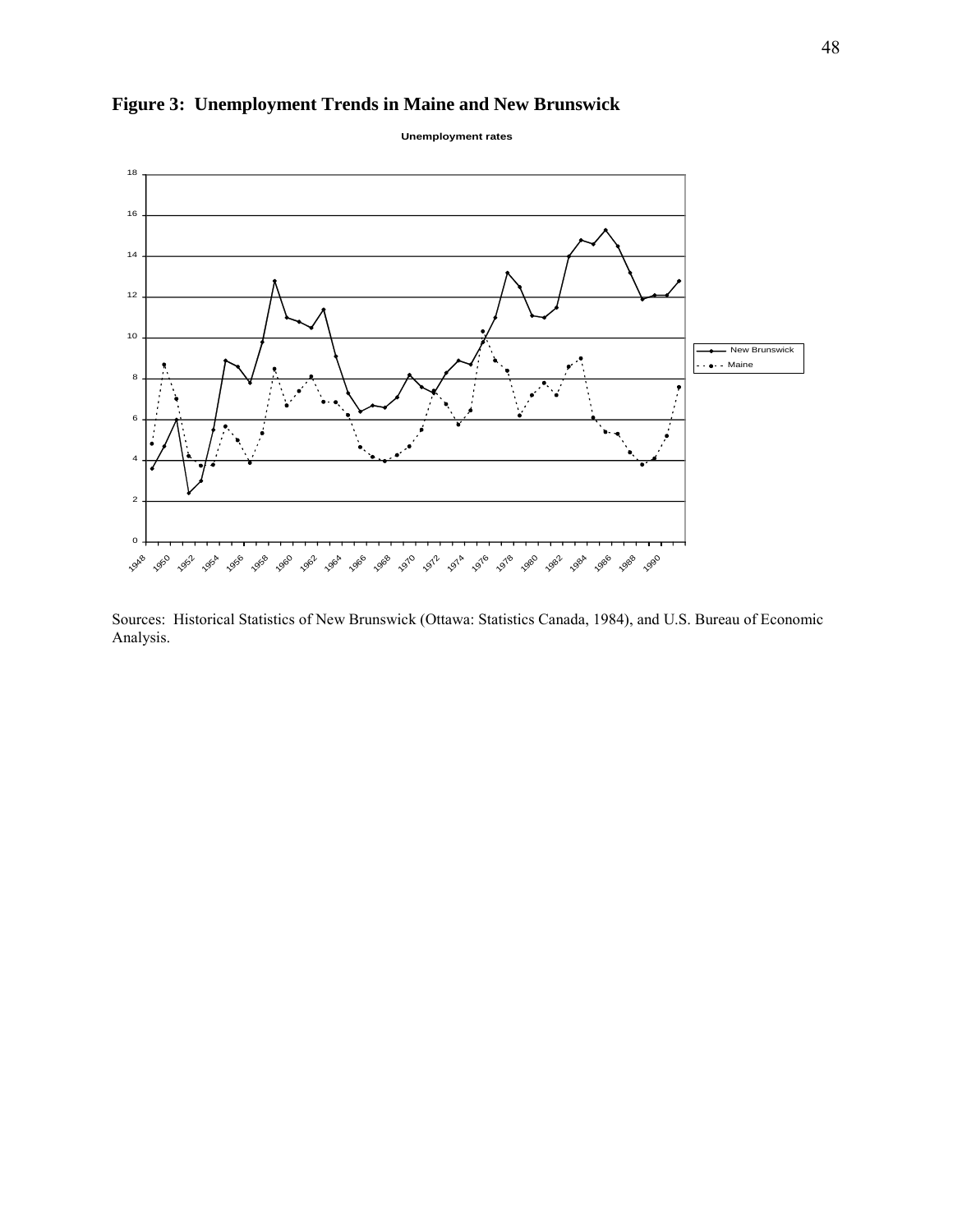# **Figure 4: UI Generosity: Weeks of Income Received per Week Worked**

# a) New Brunswick

0 10 20 30 40 50 60 5 10 15 20 25 30 35 40 45 50 **Annual weeks worked Weeks of income NB 1940** NB 1950 NB 1960  $\nightharpoonup$ NB 1970 NB 1980 NB 1990

**Average weeks worth of income: New Brunswick, 1940-1990**

b) Maine

**Average weeks worth of income: Maine, 1940-1990**

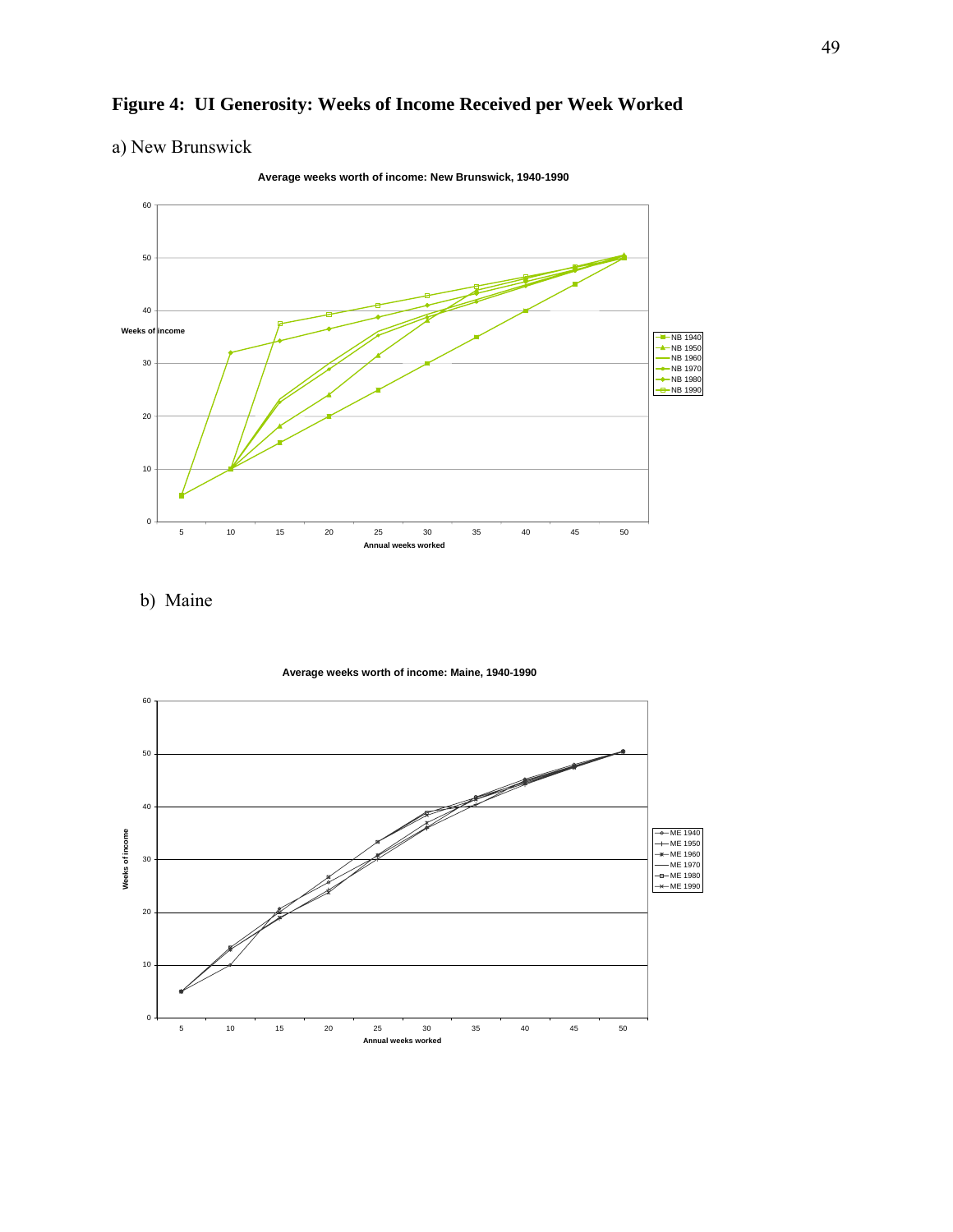

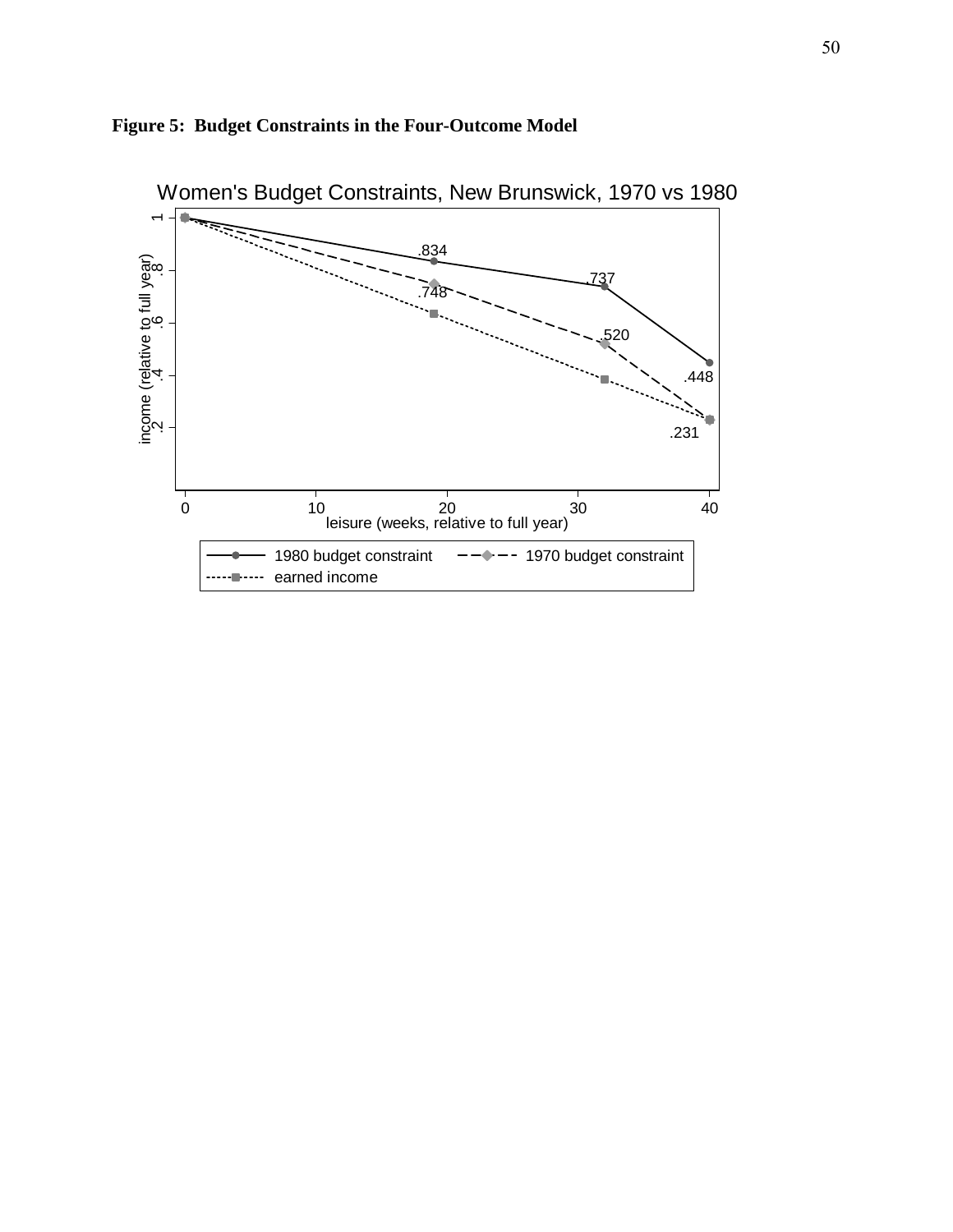## **Appendix 1: UI policy in Maine and New Brunswick, 1939-1991**

### *A. Maine*

 $\overline{a}$ 

In 1939, 1949 and 1959, Maine's base period for the computation of UI benefits was the calendar year preceding the date of the claim. If eligible, a worker was entitled to 16 weeks of benefits in 1939, 20 weeks in 1949 and 26 weeks in 1959. Eligible workers' weekly benefit amount (*wba*) was related to base period earnings via a fixed schedule (expressed in nominal dollars).44 The original federal Act excluded from coverage workers in small firms, as well as agricultural and government workers.45 In 1954, federal civilian employees became included in the UI system under a separate program created especially for them. Self-employed workers have never been covered under Maine's UI system.

Maine's UI program underwent some further changes between 1959 and 1969. By 1969, the base period was defined as the first four of the previous five calendar quarters immediately prior to an application for benefits. Workers still needed to earn a minimum amount in the base period to be eligible for benefits, but now also needed positive earnings in at least two quarters of the base period. Total benefits were simply calculated as 1/3 of base period earnings, within a minimum and maximum. The specific weekly benefit amount paid was determined by a fraction of high quarter earnings with benefit durations being determined residually (i.e., as total benefits/*wba*). The program parameters were such that benefit durations were restricted to a maximum of 26 weeks, with a minimum that ranged from 8 to 11 weeks depending on the year.46 A dependents' allowance also became available, provided that the claimant's spouse was not employed full-time. In addition, in 1969 and 1979 special restrictions applied to individuals working in firms that systematically employed their work force for 40 weeks or less; this was reduced to 26 weeks by 1989.47

Two other changes that are relevant to our analysis occurred in the U.S. unemployment insurance system between 1969 and 1979. First, coverage was extended to all employees of state and local governments.48 Also, agricultural employers with ten or more workers or a payroll of at least \$20,000 were required to pay UI taxes. Second, benefits for high income earners became subject to federal income taxation.49 Apart from some changes in the benefit parameters and some other minor changes, the UI program in Maine has retained the above features to this day.

<sup>&</sup>lt;sup>44</sup> Benefit schedules are posted at http://www.econ.ucsb.edu/~pjkuhn/Data/NBMaine/NBMaineIndex.html.

<sup>&</sup>lt;sup>45</sup> To be included, an employer needed to employ eight or more workers during at least 20 weeks of the year; this was reduced to four or more workers in 1954 and to one or more in 1970.

<sup>&</sup>lt;sup>46</sup> Another change in UI in the United States was the implementation of federal-state extended benefits. This program extends benefits to worker during a defined period of high unemployment. Essentially, extended benefits are triggered if the insured unemployment rate equals or exceeds 120 percent of the average insured unemployment rate for the corresponding period in each of the two preceding calendar years (and must also be above 5%). Extended benefits were not in effect during any of the relevant census years for Maine.

<sup>&</sup>lt;sup>47</sup> Maine has had a long history of special seasonal regulations, which restrict benefits to unemployment that occurred during the seasonal operating period. For example, in 1989, an employee of a designated seasonal employer who worked 20 weeks would only be able to collect six weeks of benefits.

<sup>&</sup>lt;sup>48</sup> In the estimates of UI benefits used in the cell data analysis, we assume that all government workers became covered in Maine between 1969 and 1979, and that agricultural workers remained uncovered during the entire period.

 $49$  In 1979 UI benefits in the U.S. became taxable at one-half the recipient's normal tax rate, for recipients who income exceeded \$20,000 (\$30,000 for married couples, assuming joint filing). For our analysis we incorporate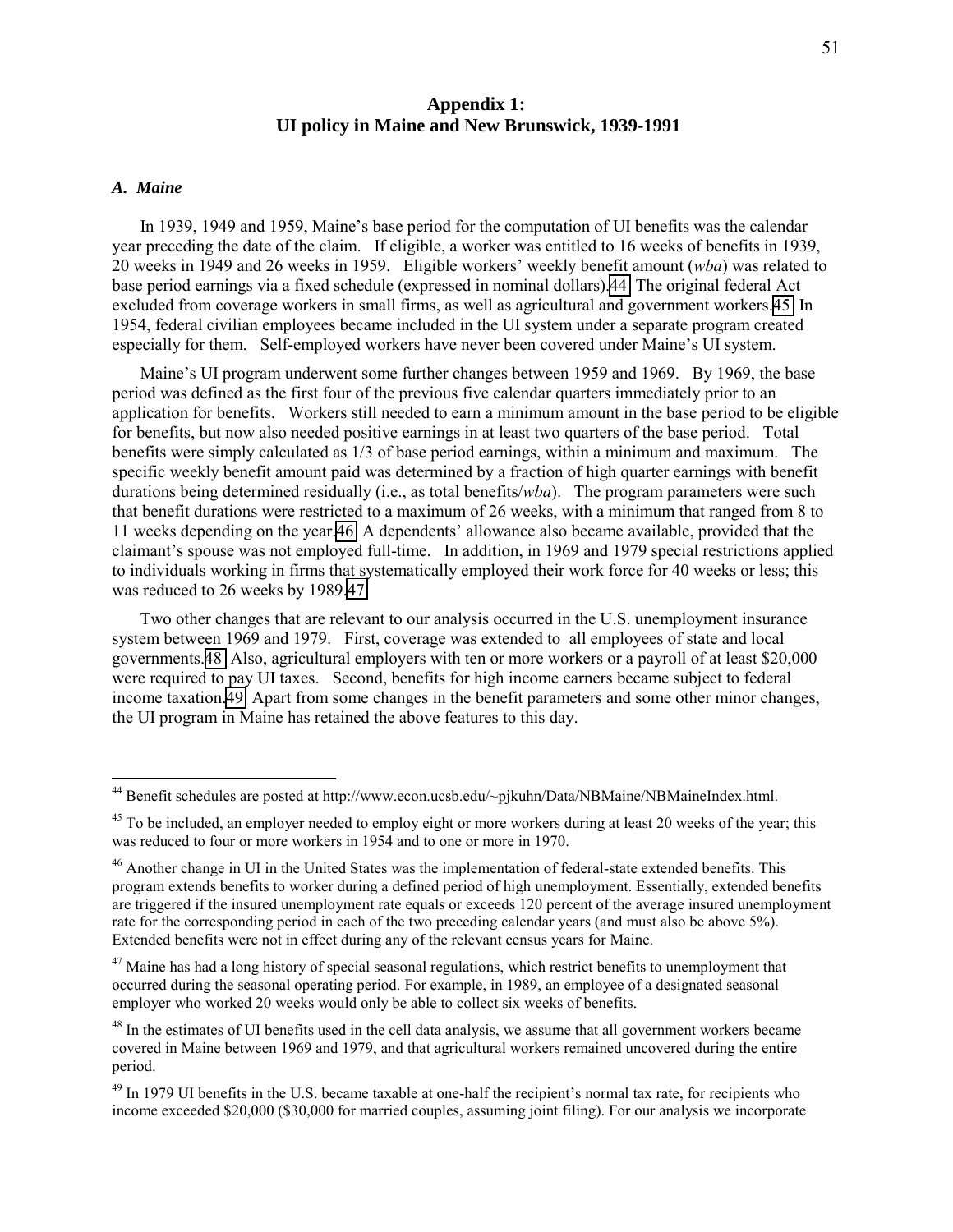### *B. New Brunswick*

 $\overline{a}$ 

Canada's first Unemployment Insurance Act was passed in August 1940. According to Human Resources Development Canada's (2005) own history of UI, this made Canada "the last western industrialized nation to have unemployment insurance". Because Canada's system did not pay benefits until 1942, no UI system existed in New Brunswick in the first year of our data (1940).50 By 1950, Canadian workers had to prove 180 contribution days within the preceding two years to qualify for regular UI benefits. Further, 60 of these days must have occured within the year (or 45 days within the 6 months) prior to the current claim.51 Weekly benefit amounts (which included a dependents' allowance), were a function of nominal weekly earnings; the maximum duration of benefits was one day of benefits for each five daily contributions made in the previous five years.52 This formula allowed a claimant with five years of continuous employment to get one year of benefits. A final key feature of New Brunswick's 1950 UI system was the so-called 'ratio rule', which reduced the maximum benefit duration by one day for each three days of benefits received in the previous three years. For seasonal workers, this imposed significant limits on benefit duration. Indeed the ratio rule was, to some extent, viewed in the early years of the plan as a way of ensuring that the seasonally unemployed would not draw out large amounts of benefit, thereby upsetting the actuarial basis of the plan.53

In 1960, aside from being converted from a daily to a weekly basis, the qualifying requirement for *regular* UI in Canada was essentially unchanged from 1950: 30 weeks of work in the two years preceding the date of the claim, 12 of which must be in the past year. Between 1950 and 1960, however, significant changes occurred that dramatically expanded benefits available to persons with short work histories. In particular, the 1955 Unemployment Insurance Act introduced an explicit program of Seasonal Benefits.54 These benefits, payable only during the winter months, were available under quite broad conditions to workers unable to qualify for regular benefits, including those whose benefit rights had been exhausted. Workers attempting to qualify for a second regular or seasonal claim within two years, however, had also to satisfy a set of *repeat user rules*, leading to a very complex set of requirements, summarized in the final section of this Appendix. As we demonstrate quantitatively in the paper, the system of seasonal benefits available in 1960 constituted a significant enrichment of Canada's UI program for persons with short work histories, and marked a clear departure from the traditional insurance principles that had been its original foundation. Between 1960 and 1970, the main parameters of Canada's UI system remained virtually the same, though the real value of maximum weekly benefits was eroded somewhat by inflation.

taxes, for both regions, by assuming that the worker's only income is from wages and salary (i.e. due to data constraints, we ignore other income in the household).

<sup>&</sup>lt;sup>50</sup> Interestingly, the 1940 Act specifically excluded a long list of detailed occupations and groups from UI coverage. including agriculture, forestry, fishing, logging, hunting, teachers, part-time workers, and most government workers. With the exception of agricultural and workers, these restrictions were eliminated by 1950, the first year in our data with an operational Canadian UI system.

 $<sup>51</sup>$  Beginning in 1951, workers who failed to meet these criteria were – under certain circumstances – eligible for a</sup> program of Supplementary Benefits. These benefits were paid only during the winter months, at 80 percent of a worker's regular weekly benefit amount. Since these benefits were not yet available in the winter of 1950, we do not include them in our measure of benefit generosity for that year.

 $52$  Benefit schedules are posted at http://www.econ.ucsb.edu/~pjkuhn/Data/NBMaine/NBMaineIndex.html <sup>53</sup> For a review of many of the key aspects of Canada's UI system over the 1942 to 1980 period see Dingledine (1981).

 $54$  The Seasonal Benefits program replaced the Supplementary Benefits program that was in place from 1951 through 1954. Another interesting feature introduced in the 1950s was a requirement for married women to demonstrate that they had not willingly left the labor market as a consequence of marriage, in order to qualify for UI.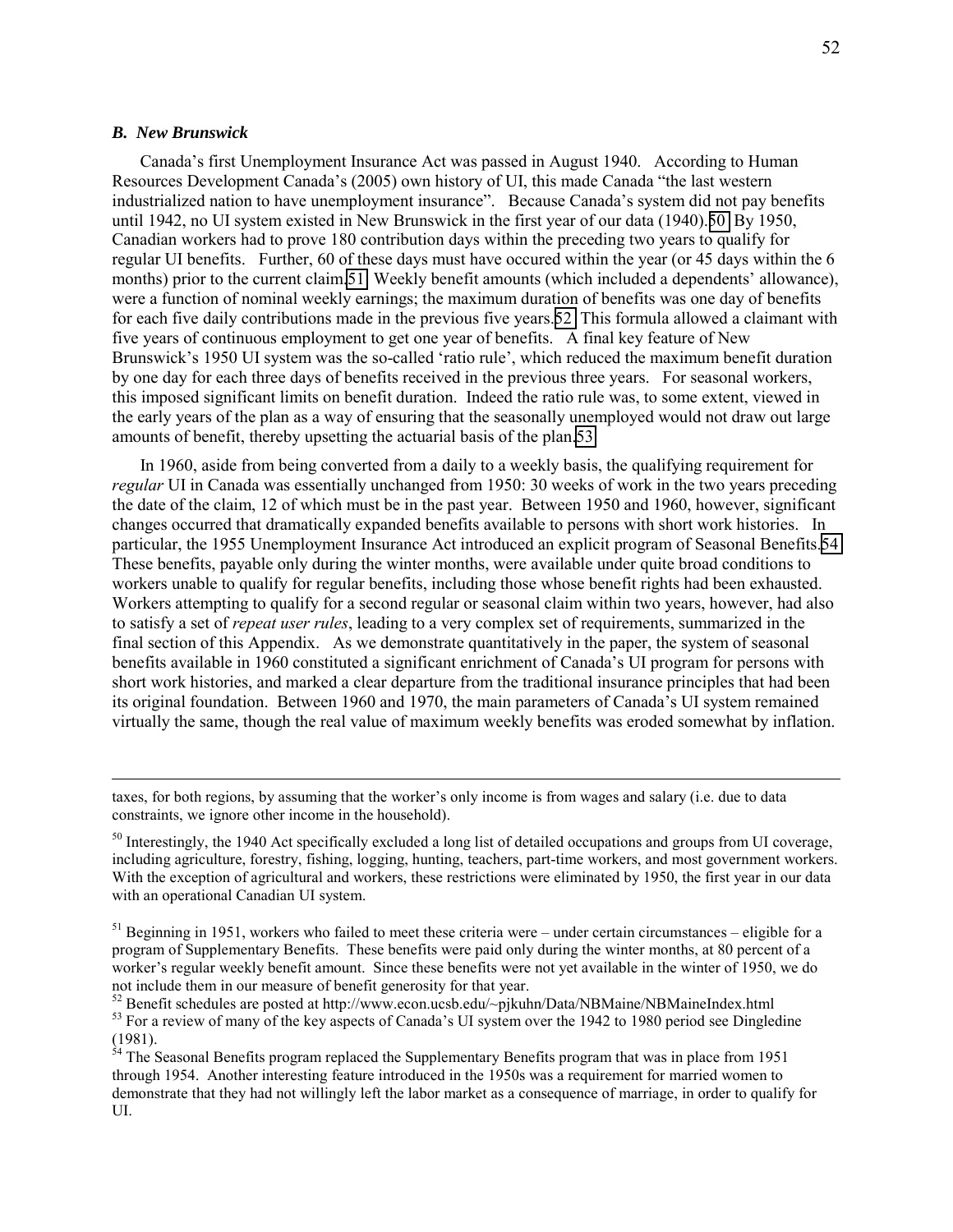The second major enrichment of UI benefits pertaining to Canada's part-year workers during our sample period was contained in the 1971 Unemployment Insurance Act (Bill C-229), which came into effect in 1972. Benefit schedules that made the *wba* a function of the nominal weekly wage were abolished, as was the seasonal benefits system. By 1980, UI in Canada had taken on the following features. There were now three types of benefits available: regular benefits, labor force extended benefits and regional extended benefits. To qualify for regular benefits, workers were required to have worked 10 to 14 weeks, depending on the regional unemployment rate, in the last 52 weeks. Once eligible, each week worked qualified the worker for one week of regular benefits, up to a maximum of 25 weeks. Workers with longer attachment to the labor force were rewarded with one extra week of labor force extended benefits for each two additional weeks worked beyond the first 26 weeks. For harder hit areas, regional extended benefits offered an additional 2 weeks of benefits for every .5% the regional rate exceeded 4%, up to a maximum of 50 weeks.55

The method of determining the *wba* had also changed. By 1980, the *wba* was calculated as (up to a maximum) 60% of average insurable earnings in the most recent 20 *paid* weeks prior to unemployment, and 67% for individuals with dependents.56 Benefits were also, by this time, subject to taxation.57 In contrast to the 1950s, 1960s and early 1970s, the 1980s saw little change to Canada's UI program.

### *C. Canada's Regular and Seasonal UI programs in 1960*

### *i) Qualifying for UI:*

 $\overline{a}$ 

To qualify for regular benefits, claimants must have made at least 30 weekly contributions in the two years preceding the date of the claim; 8 of these must have occurred since the start of the last preceding regular benefit period or within the year preceding the claim, whichever is the shorter period; and 24 of these since the start of the last preceding benefit period, either regular or seasonal, or in the year preceding the claim, whichever is the longer period.

Workers who failed to qualify for regular benefits could qualify for Seasonal Benefits (payable only between from December 1 to mid-May) in two ways. "Class A" seasonal claimants must have failed regular benefit requirements, and have made 15 contributions since the Saturday preceding the 31<sup>st</sup> of March immediately prior to the date of the claim. "Class B" claimants must have failed regular and seasonal class A requirements, and have had a regular benefit terminate since the Saturday following the 15<sup>th</sup> of May immediately prior to the claim. Weekly Seasonal benefit amounts were equal to the regular benefit amount.

 $55$  As well, a new entrants/re-entrants rule was introduced in 1979, which established a 20 week entrance requirement for individuals who had less than 14 weeks worked in the 52 weeks prior to the start of their qualifying period. A repeater rule was also introduced in 1979. Coupled with the new entrants/re-entrants restriction, the repeater rule was an attempt to decrease the ease of entry for low attachment workers. However, since regions (such as New Brunswick) with an unemployment rate over 11.5% were exempted from the repeater rule, this rule does not enter into our analysis.

<sup>56</sup> All weeks were used if the period was less than 20 weeks.

 $57$  UI benefits first became taxable, as ordinary income, in 1972. As well, in 1979, recipients with annual net income greater than \$20,670 (1.5 times maximum insurable earnings) had to reimburse 30% of the benefits that made up the excess. For example, a person who received \$3000 in UI, and whose net income exceed the threshold (\$20, 670 for the 1980 census year) by \$3000 had to repay \$900 (.3\*\$3000).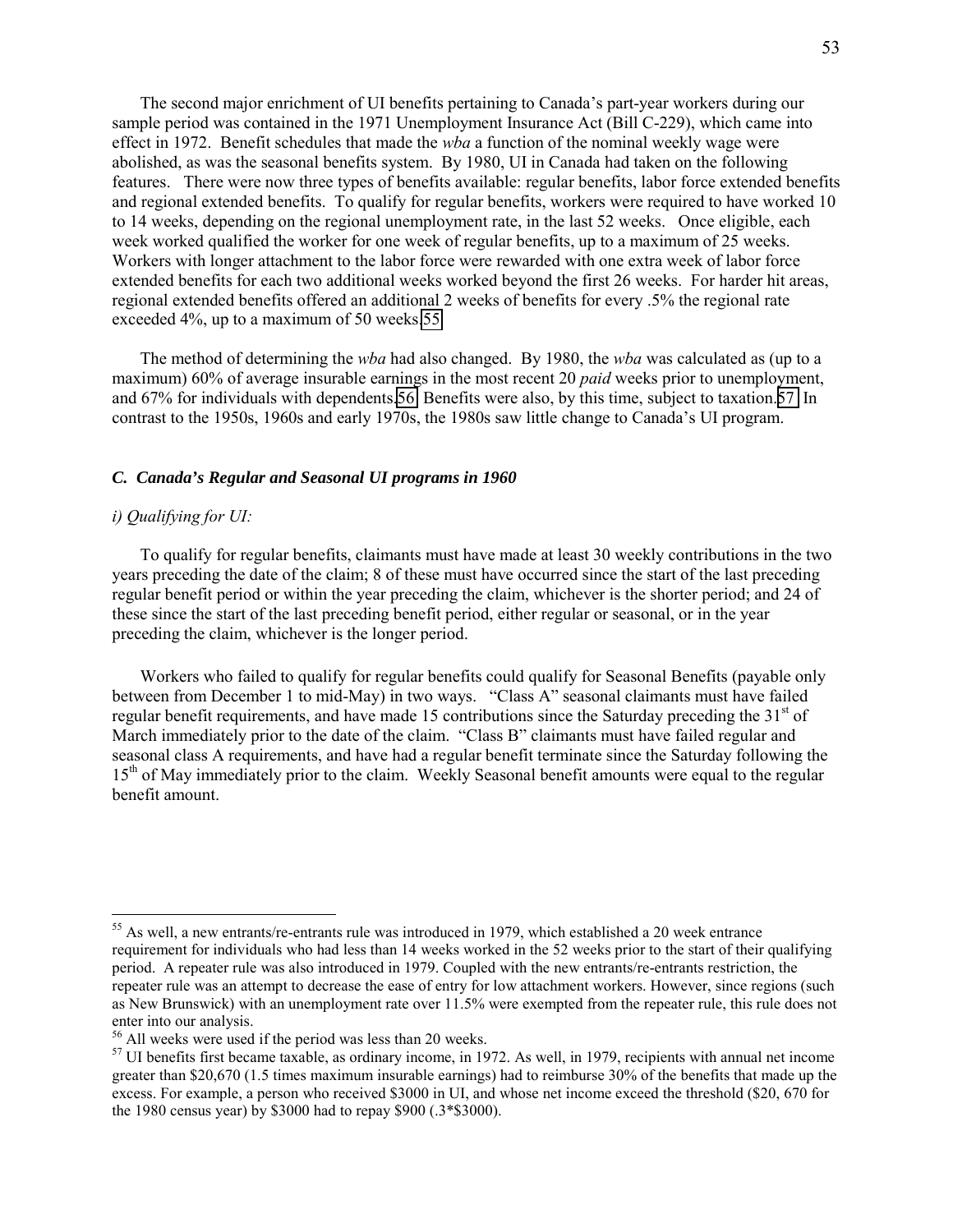### *ii) Benefit Duration:*

A claimant was entitled to receive one week's regular benefit for every two contribution weeks in the two year period prior to the claim. However, if there was a regular or seasonal benefit period within this period of two years, only contribution weeks in the last year, or in the period since the start of the last benefit period, whichever was longer, could be used for computing benefit. The minimum duration of benefit is 12 weeks. The duration of Class A Seasonal Benefits was determined by either five benefit weeks for every 6 contribution weeks made since the last March 31<sup>st</sup> or the number of possible benefit weeks from the claim to May 15, whichever is less. The duration of Class B Seasonal benefits was the number of weeks in the immediately previous regular benefit period, or the number of possible benefit weeks from the claim to May 15, whichever is less. The minimum duration for Class A benefits was 13 weeks; for Class B it was 12 weeks unless the number of possible weeks from the claim to May 15 was less than that.

### *iii) Repeat-user rules:*

For persons classed as "repeat claimants", Section 45(2) of the 1955 UI Act restricted the degree to which contributions could be used a second time as qualifying credits. Section 45(2) of the Act applied to all persons for whom a previous benefit period (either regular or seasonal) was established within the two year period preceding the current claim. The operation of this Section is best illustrated by three examples:

Claimant I had no previous benefit period within the last two years. To qualify for regular benefit he was required to prove 30 contribution weeks in two years, of which eight must be shown in the year immediately preceding the claim.

Claimant II had a previous benefit period 18 months ago. He also must prove the 30 and 8 weeks requirement. However, 24 of the 30 contribution weeks must occur since the commencement date of that previous benefit period 18 months ago. In addition, only the 24 weeks count in calculating the duration formula, the remaining contribution weeks within the two years having been used to calculate the previous benefit rights may not be used a second time.

Claimant III had a previous benefit period 10 months ago. He must prove the 30 week requirement, but in this case, the 24 weeks must have been accumulated within the last year. The eight week test is automatic upon the fulfillment of the 24 week test.

Failures resulting from these tests during December to mid-May were considered for Seasonal benefit. The contribution record since the preceding March 31 was be examined first and if at least 15 contribution weeks were shown, a Class A Seasonal benefit period was established. Failing this, the benefit record was examined and if a regular benefit period was shown as terminated since the previous mid-May, then eligibility could be established under Class B.

If it is assumed that all three examples cited above were failures for regular benefit and that this occurred during the months when seasonal benefit was operative, the following adjudications were possible: Claimant I could qualify under class A provided he had at least 15 contribution weeks since the preceding March 31. He would not be eligible under class B. Claimants II and III would be tested first for the 15 contribution weeks since the preceding March 31 and failing that, they could qualify under class B provided the termination date of their previous benefit periods was subsequent to the preceding May 15.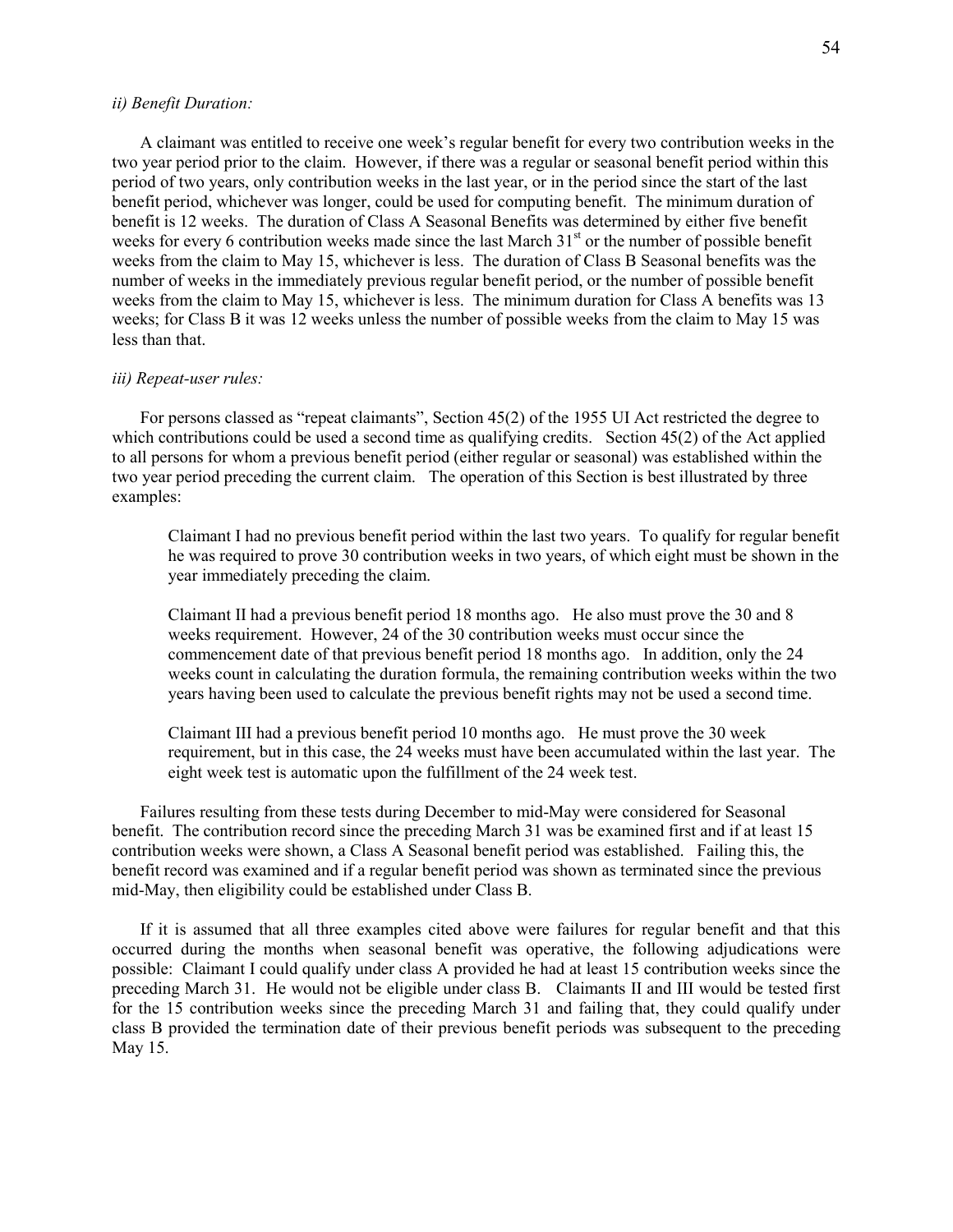### **Appendix 2: Data**

#### *A. Weeks Worked and Part-Year Work*

In all cases except Canada in 1941 and 1951, the weeks worked variables refer to annual weeks worked in the year prior to the census year, and are used to compute the part-year work variables. In 1941-51 Canadian censuses, weeks worked referred to the one year period prior to the June reference week (i.e., June 1940-June 1941 instead of January 1940 to December 1940). Prior to 1980, the U.S. census coverage was individuals14+, which changed to 16+ in 1980; in the Canadian census, coverage changed from 14+ to 15+ in 1971. In addition, prior to 1971 only wage-earners were asked their weeks worked in Canada (i.e., self-employed and unpaid family workers were excluded). In the cell-level analysis this variable is the proportion of individuals in the gender/industry/region/year cell that work less than 40 weeks.

Weeks worked are available as continuous variables only in the 1980/81 and 1990/91 U.S. and Canadian censuses. In previous years, in each country, weeks worked were categorized as follows: U.S. (all years) 1-13, 14-26, 27-39, 40-47, 48-49, 50-52; Canada (1961, 1971) 1-13, 14-26, 27-39, 40-48, 49- 52; Canada (1941, 1951) 1-19, 20-29, 30-39, 40-49, 50-52. In the 1940 U.S. census and the 1941 and 1951 Canadian censuses, individuals who worked part-time had their weeks worked converted into fulltime equivalent weeks worked (i.e., an individual working 40 weeks at 20 hours per week would appear in the data as 20 weeks worked). We convert reported weeks worked into an estimated actual weeks worked for these three sets of cells using the hours worked information in the U.S. census. We rely on the assumption that the propensity to work part-time was the same in Canada as it is was in the U.S. Individuals in the 1940 U.S. census who worked 15-29 hours and had weeks worked of 14-26 or 27-39 were reallocated to full-year work. The net adjustments made to the 1940 numbers were then made by industry and gender to the New Brunswick numbers (the 1950 U.S. census is used for the 1950 New Brunswick adjustments).

### *B. Relative Income*

Computation of relative income begins with deriving weekly wages. For Maine, weekly wages are based entirely on census micro-data. For 1940, 1950, 1980 and 1990 the respondent's weekly wage is annual income from wages and salary divided by the number of weeks worked. For 1960 and 1970, a continuous weeks-worked variable was not available in the public use microdata files, and thus the weekly wage equals wage and salary income divided by the midpoint of the weeks worked category. The categories available in the 1960 and 1970 censuses (and midpoint value adopted) are 1-13 (6), 14-26 (20), 27-39 (33), 40-47 (43), 48-49 (49), and 50-52 (51). For New Brunswick, weekly wages are based on published census data for 1941-61, and census micro-data for 1971, 1981 and 1991 (a categorical weeks worked variable is available in the 1971 census – see section above – and a continuous weeks worked variable is available in both 1981 and 1991; weekly wages are calculated in the same manner as above for Maine). For 1951, weekly earnings itself was not available and so categorical earnings information (total of seven categories, we use the midpoints) are used to compute a weighted weekly earnings average.

For the cell-level analysis, relative income under the 20 weeks worked assumption is then calculated as: relative income =  $[(\text{weakly wages}\{g,y,i,c\}^*20) + \text{UI}\{y,c\}] / (\text{weakly wages}\{g,y,i,c\}^*52)$  where *g* is gender, *y* is census year, *i* is industry and *c* is country. UI is income from unemployment insurance, and equals the weekly benefit amount times benefit duration. UI for Maine is calculated based on the weekly wage (either the individual's or the cell value) and prevailing UI rules. Benefit durations in Maine are discussed in the text of the paper. For New Brunswick, UI is calculated based on the prevailing UI rules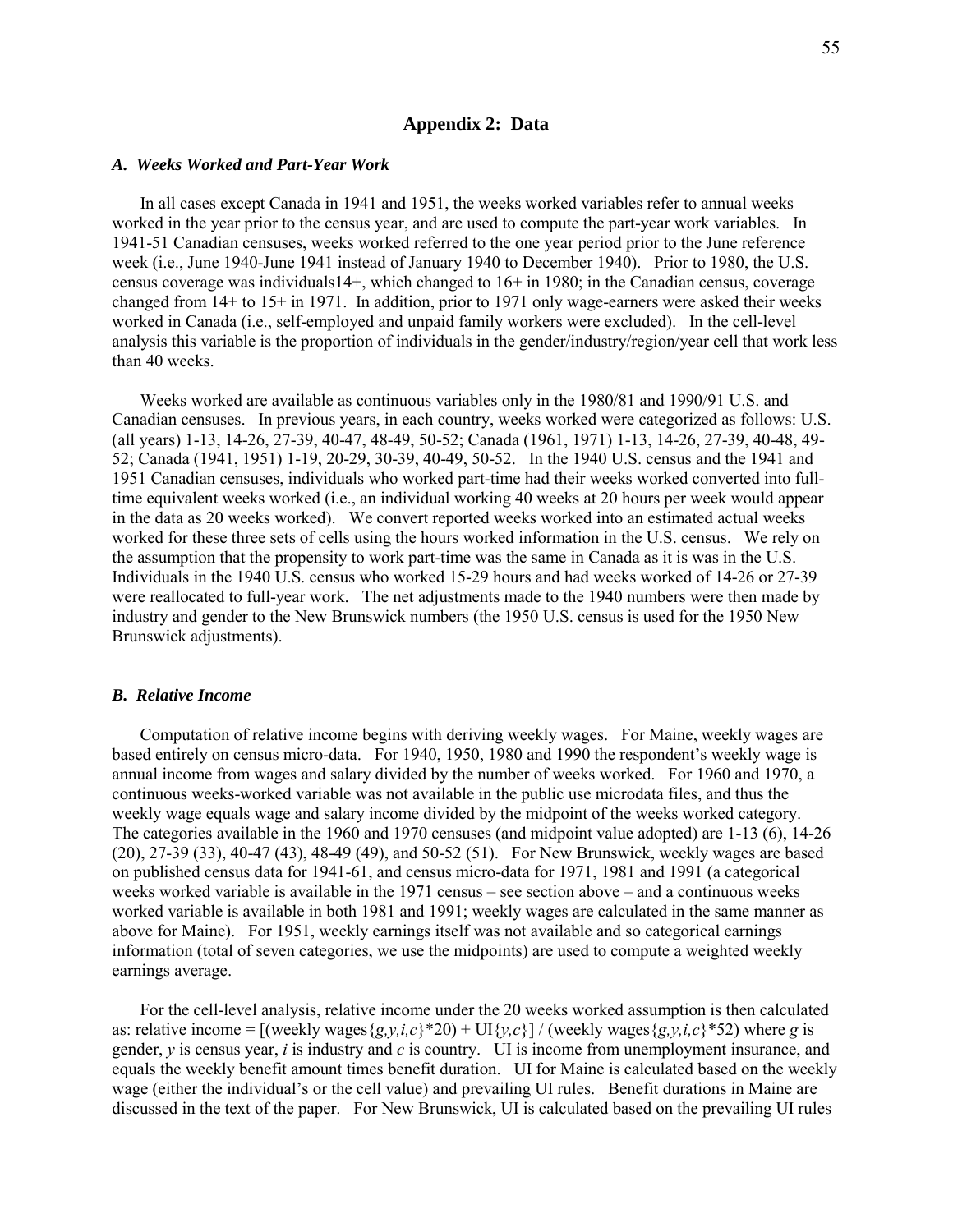for a given weeks worked assumption (20 or 30 weeks) with the weekly benefit amount computed based on the schedules available in the on-line appendices, or as 60%/67% (without/with dependents) for post-1971 UI Act census years. In the cell-level analysis (where the presence of dependents is not observed), a 50 percent probability of having dependents is assigned when that affects benefits. For benefit durations for New Brunswick, see Appendix 1.

As Appendix 1 made very clear, weeks of UI eligibility in New Brunswick sometimes depend not just on the number of work weeks in the past year, but on weeks in earlier years as well. In those (relatively rare) cases, we compute eligibility under the assumption the worker has the same annual weeks-worked pattern every year. In addition, a person's UI eligibility sometimes depends not just on the number of weeks worked in a year, but on their precise distribution over time. This is also rare, but whenever the precise distribution matters, we calculate UI benefits for the distribution of weeks that maximizes a worker's UI benefits.

Also, as noted in the paper, our imputed benefit levels focus on an individual who works part-year every year. Under the 1955 UI Act, some "chronic" part-year workers would never qualify for regular benefits, but would qualify for seasonal benefits. To incorporate this policy feature, when regular benefits under the 1955 UI Act enter our analysis, we compute the average number of benefit weeks that the individual would receive over the 1942 - *X* period (where *X* is the census year in question) assuming they worked a certain number of weeks every year.

### *C. Education*

For education, the Canadian censuses are the richer source and thus the U.S. variable is used as the base. In general, prior to 1990, the U.S. census tends to report years of education while the Canadian census has a combination of years of education and credential information. The only education variable available in the 1970 and 1980 U.S. censuses used in the micro-data analysis is the 'highest grade of school' variable, which has the following categories: a category for each grade from kindergarten through grade 12 where grade 12 includes both individuals who graduated with a high school diploma and those who did not; and categories for each year of university completed (to a maximum of eight). The 1990 U.S. census changed the education question to a highest level of attainment (i.e., credential). As such, education in the 1990 census is not comparable to previous census years. IPUMS provides a recoded variable, which we use, where they place grade 12 (with and without high school diploma) in a single category, equate 1 to 3 years of college with all post-secondary categories under a Bachelor's, and then equate 4+ plus years of college with a Bachelor's or greater. In the Canadian census, we set grade 11 and under as "less than high school" and grade 12 as "high school", keeping in mind that this includes some individuals without a high school diploma. We set 1 through 3 years of post-secondary schooling as "some post-secondary" and 4+ years as "degree".

Creating education variables from the Canadian census that are as consistent as possible with the U.S. is done as follows. For 1971, we use grade 11 and under for "less than high school" and grade 12 plus grade 13 as "high school" (includes those with and without a high school diploma); university 1 to 2 years plus university 3 to 4 years, no degree as "some post-secondary"; university 3 to 4 years with degree, and university 5+ years (with and without degree categories) as "degree". For 1981 and 1991, we use two education variables -'highest level of school' and 'highest level of elementary and secondary' - in order to create a "high school" variable that includes both high school graduates and grade 12/13 non-graduates. "Some-post secondary" includes all non-university groups (trades certificates, etc.) as well as some university without a degree and university with certificate/diploma while "degree" includes any university graduate. The only difference in the 'highest level of schooling' variable between the 1981 and 1991 Canadian censuses is that university graduates are separated into BAs, masters and doctorates in the 1991 census.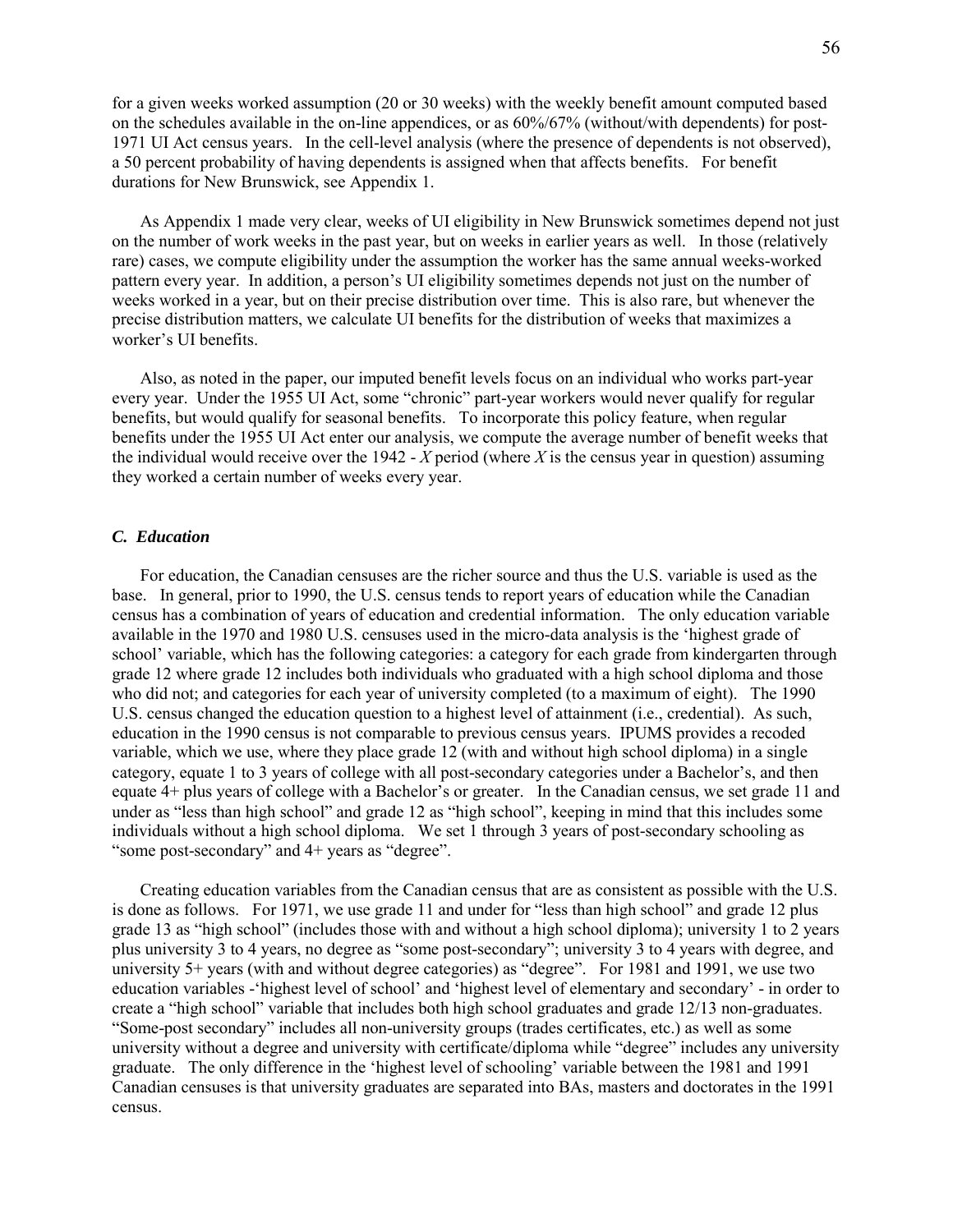### *D. Basic Demographics*

Age, gender, marital status and school enrollment are virtually all consistent across years within country and across country. Common-law couples are considered as married in both countries for the 1970 to 1990 census years. For our "children in household" variable, we use the 'number of children in household' variable for the U.S. A 'number of children in household' variable does exist in the Canadian census, but was only asked of women (and only married or once married women prior to the 1991 census). Thus, for the 1981 and 1991 Canadian censuses we use household type, which indicates the presence of never married children in the household, and should yield a variable that is consistent with the U.S. variable. For 1971, we are forced to use a combination of marital status, size of census family, and – for women only – the children in household variable. For men, we define children as equaling one if family size is greater than two and the individual is married.

### *E. Part-time work*

In the Canadian census, a question is asked, from 1981 through 1991, about whether the weeks worked in the previous year were full-time weeks or part-time weeks. In 1971 'usual hours worked' is available, which asks the individual their usual hours worked from the previous year and should be fairly comparable to the full-time/part-time weeks worked variables in 1981 and 1991. One issue, however, is that the part-time weeks worked question in 1981 did not specifically attach a number of hours to parttime status whereas the 1991 census attached a less than 30 hours per week value. For the U.S. census, 'usual hours worked' – based on the previous year – was first asked in 1980, while 'hours worked last week' (i.e., hours worked in the census reference week) is consistently available. We use usual hours worked for the 1980 and 1990 U.S. census, but are forced to use hours worked in the reference week for the 1970 U.S. census. Regardless of which hours variable is used, part-time work is defined as less than 30 hours per week in all cases.

### *F. Industry*

 $\overline{a}$ 

We are forced to use the 1971-1991 Canadian census industry variables as the base. Some improvements were made to the industry variables in 1981 and 1991, but for consistency across time we must use the 1971 industry definition which was made available in all three Canadian micro-data censuses. In both countries, industry refers to the individual's main job (based on hours worked) and is only asked of those working since January 1 of the year previous to the census year (e.g., January 1 1980 in the case of the 1981 Canadian census data). In both countries, for individuals not working during the census reference week, industry refers to the job of longest duration. The 1971 industry variable has 12 categories available: agriculture, forestry, fishing, mining, manufacturing, construction, transportation/storage/communication/utilities, wholesale/retail trade, finance/insurance/real estate, community/business/personal/recreational services, and public administration in addition to a 'not specified' (or not classifiable) category. Given the merging of forestry/fishing/mining (the latter being negligible in both New Brunswick and Maine) we are left with eight categories for both the aggregate data and micro-data analyses. We drop the 'not specified' category.

For the U.S., we use the IPUMS 'Industry, 1950 basis' recode, which is a highly consistent across years. The only across-time inconsistency in this variable was following the 1970 census where coverage was changed from individuals 14+ who had worked in the previous ten years to individuals 16+ who had worked in the previous five years. A total of 148 categories are available. For Canada, the 1970 industry classification is highly comparable to the industries in the 1960 census.58 The key inconsistencies arise

 $58$  Given our focus on part-year work, it is worth noting that it is unclear how teachers' summers have been treated over time. For instance, in the U.S. census in 1940, school teachers were not to count their summer vacations as